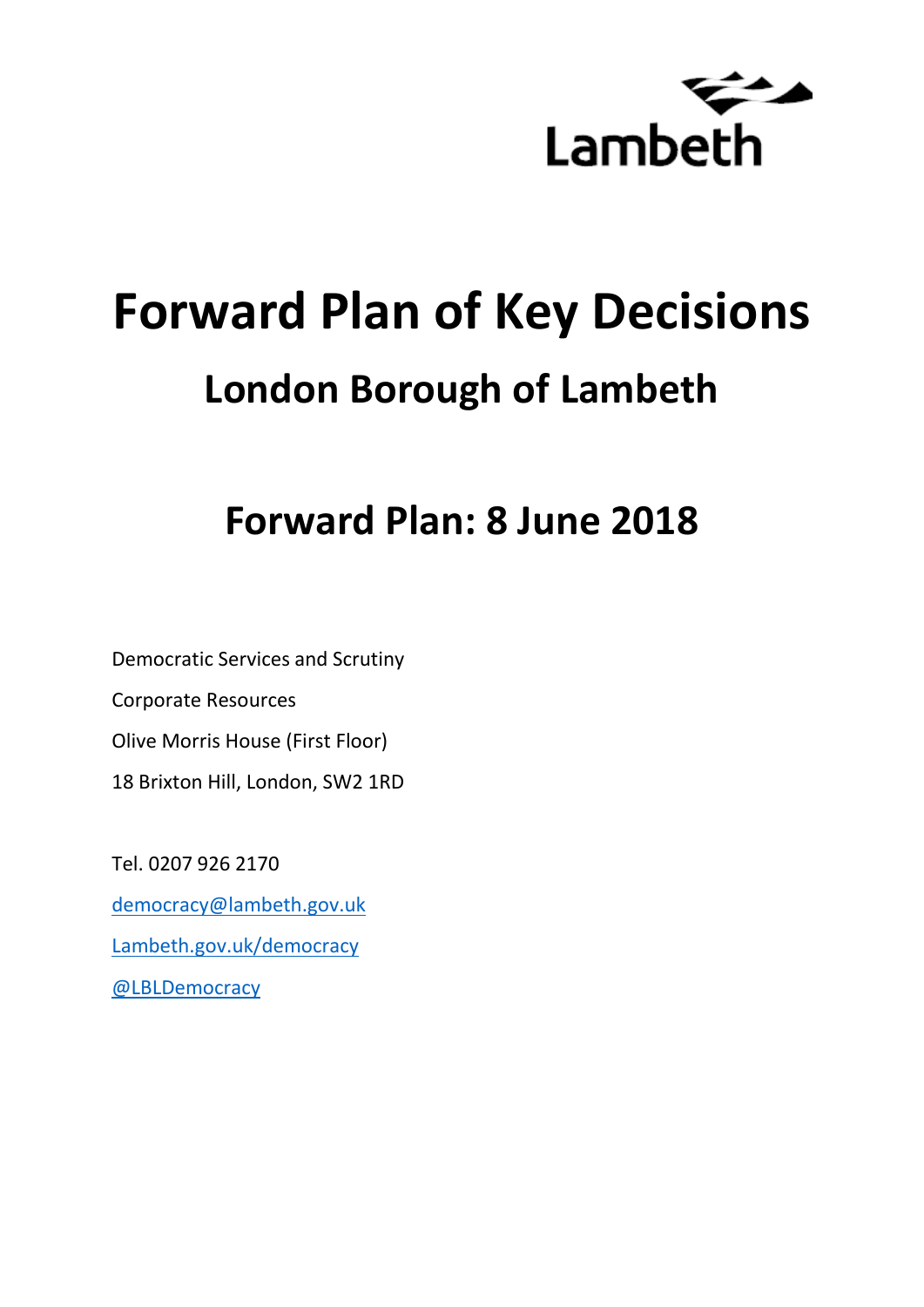# **Notice of forthcoming Key Decisions**

Local authorities are required by law to give 28 days' notice of any key decisions to be made. The Forward Plan sets out information about the key decisions that Cabinet, individual Cabinet Members, Health and Wellbeing Board and the Better Places Joint Committee intend to make in forthcoming months. It ensures public notice of all key decisions is provided at least 28 days' in advance of the decision date.

The Forward Plan contains information about each forthcoming key decision and is published to the Council website every week, usually on a Friday.

#### **What is a Key Decision?**

The Lambeth Council Constitution defines a key decision as an executive decision that:

- 1) Requires an amendment to the Community Plan Outcomes Framework or requires a recommendation to Full Council to amend the Budget and Policy Framework.
- 2) Results in the local authority incurring expenditure, raising income or the making of savings in excess of £500,000.
- 3) Has a significant impact on:
	- a) communities living or working in an area comprising two or more wards in Lambeth;
	- b) the wellbeing of the community or the quality of service provided to a significant number of people living or working in an area; or,
	- c) Communities of interest.

The majority of key decisions are taken by the Cabinet or individual Cabinet Members (the Executive). Each Key Decision will be communicated via a comprehensive report which must be published at least five clear days before the decision is taken. Published reports can be accessed through [Decisions Online.](http://moderngov.lambeth.gov.uk/mgDelegatedDecisions.aspx?bcr=1&DM=0&DS=2&K=0&DR=&V=0) Cabinet reports will also be available in [Cabinet agenda](https://moderngov.lambeth.gov.uk/ieListMeetings.aspx?CommitteeId=225)  [packs,](https://moderngov.lambeth.gov.uk/ieListMeetings.aspx?CommitteeId=225) which are published five clear days before the meeting.

The Executive cannot consider key decisions that have not been included on the Forward Plan. However, the Council Constitution sets out procedures that can be used if a decision that has not been advertised on the Forward Plan must be taken immediately. Urgency procedures can only be used in exceptional circumstances. For further information on Access to Information procedure rules please see Part 3, Section 2 of the [Council](http://moderngov.lambeth.gov.uk/ieListMeetings.aspx?CId=738&info=1&MD=Constitution)  [Constitution](http://moderngov.lambeth.gov.uk/ieListMeetings.aspx?CId=738&info=1&MD=Constitution) or contact Democratic Services.

# **What information is included on the Forward Plan?**

The Forward Plan gives information about:

- key decisions that are likely to be considered in forthcoming months
- the earliest date a key decision can be taken
- who will make a decision
- what consultation will be undertaken
- whether the forthcoming report is likely to include exempt or confidential information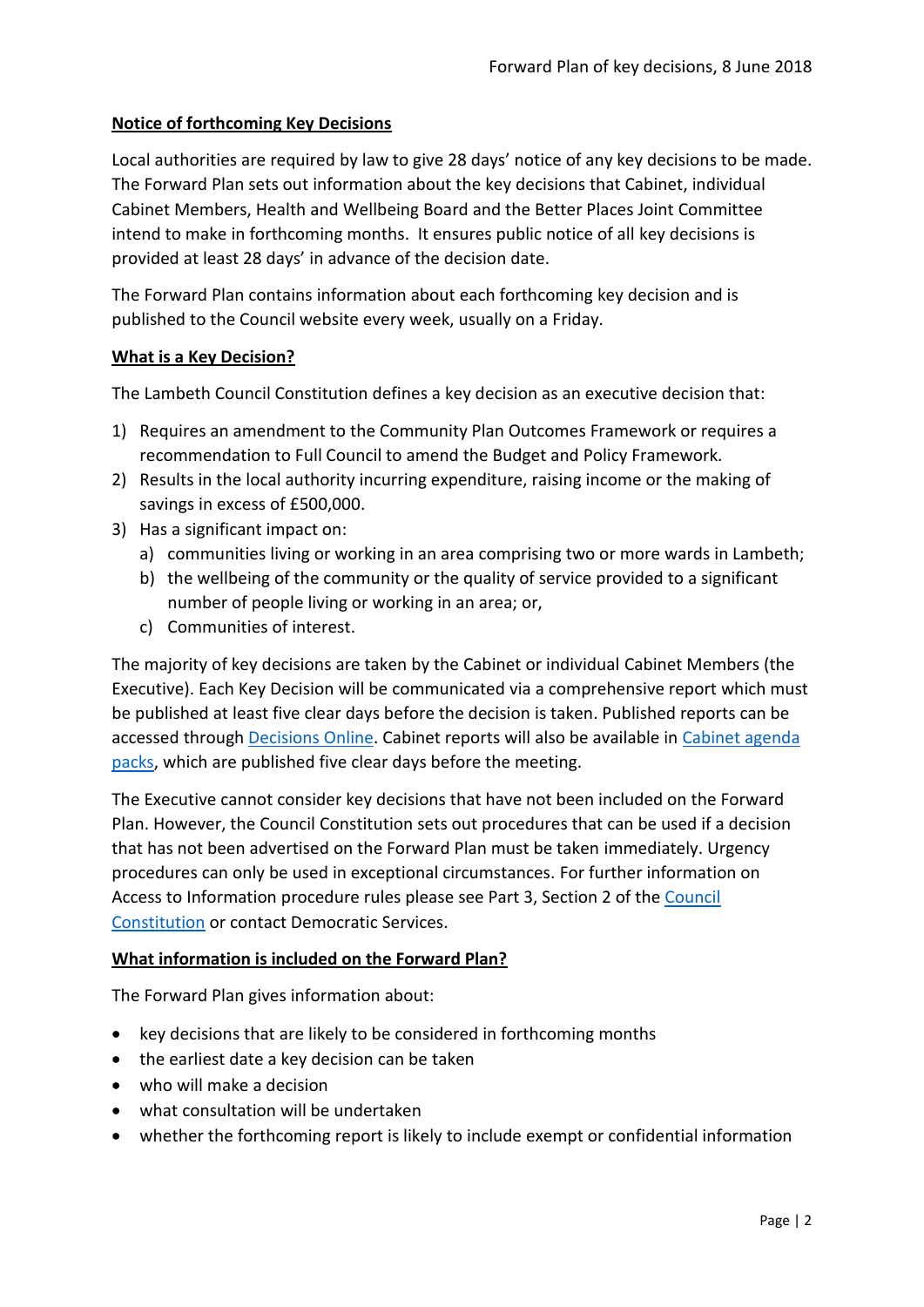- A list of background documents to be submitted to the decision maker for consideration in relation to the forthcoming decision
- who you can contact for further information

# **Public representations and further information**

Each Forward Plan entry gives the name of the relevant officer to contact about that particular decision. Where possible, a contact name, e-mail address and telephone number are provided.

Members of the public can make representations about forthcoming decisions by:

- Contacting the Lead Officer responsible for the report
- Contacting the decision maker or relevant Cabinet Member (details can be found on the [council website\)](http://moderngov.lambeth.gov.uk/mgMemberIndex.aspx?bcr=1)
- Contacting Democratic Services

Any document listed in the Forward Plan can be requested via the Lead Officer or by contacting Democratic Services. The reader is encouraged to access any such documents electronically, however copies or extracts may be made available at the following address on request: Olive Morris House, 18 Brixton Hill, SW2 1RD.

When making representations, members of the public may submit to the decision maker any further documents relevant to the decision.

All decision dates given in the Forward Plan are subject to change. Therefore please ensure that you *always consult the latest version of the Forward Plan* for the most up to date information. Any further queries can be directed to Democratic Services.

#### **Notice of decisions likely to contain confidential or exempt information**

Local authorities are required to specify 28 days in advance of a Cabinet meeting all the reports that are likely to contain confidential or exempt information. Should this be the case, a private 'Part 2' report will be produced to accompany the main report, but will not be published. The public and press may also be asked to leave the Cabinet meeting for part of the proceedings. Any person is able to make representations if he or she believes the decision should instead be made in the open part of the meeting.

If you wish to make any such representation please contact Democratic Services. All representations will be documented in the relevant agenda a minimum of five clear days before the Cabinet meeting takes place. This will also include any response to the representations and a statement of the reasons why the meeting is be held in private.

For further information about exempt or confidential information please see the Access to Information Procedure Notes in Part 3, Section 2 of the [Council Constitution](http://www.lambeth.gov.uk/sites/default/files/ec-Council-Constitution-2014-15-approved-with-changes-November-2014.pdf) or contact Democratic Services.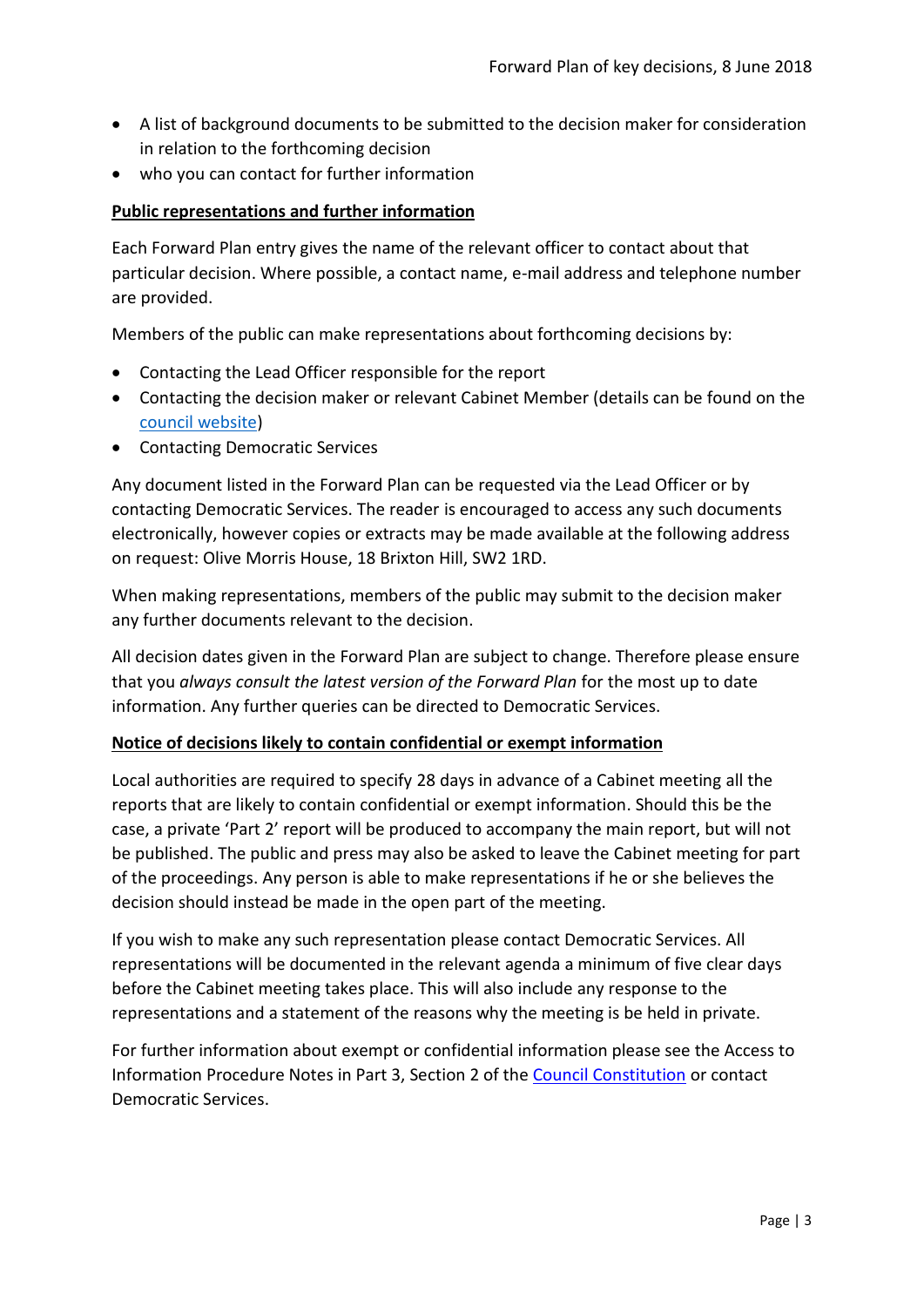| <b>Contents</b>                                                                          |    |
|------------------------------------------------------------------------------------------|----|
| Lambeth Creative & Digital Industries Strategy for Growth                                | 8  |
| Jobs for All Scrutiny Commission                                                         | 9  |
| July Finance Planning and Medium Term Strategy Report 2018 to 2023                       | 10 |
| Abortion Clinic Public Space Protection Order                                            | 11 |
| November Finance Planning and Medium Term Strategy Report 2018 to 2023                   | 12 |
| Revenue and Capital Budget 2019/20 - 2022/23                                             | 13 |
| South Lambeth Estate - Compulsory Purchase Order                                         | 14 |
| Knights Walk Estate - Compulsory Purchase Order                                          | 15 |
| Westbury Estate - Compulsory Purchase Order                                              | 16 |
| Telferscot SEN Resource Base works                                                       | 17 |
| Woodmansterne Secondary Enabling Works and Minor Modifications to the Primary<br>School. | 18 |
| School admissions policy and arrangements for 2019/20 entry                              | 19 |
| Woodmansterne 5FE Secondary School and Sixth Form - Budget Increase                      | 20 |
| <b>One Oracle Contract Extension</b>                                                     | 21 |
| <b>Upper Norwood Joint Library</b>                                                       | 22 |
| Server, Storage and Associated Services Contract                                         | 23 |
| Temporary Accommodation - Modular Construction on Council Owned Hostel Sites             | 24 |
| Off-site processing for Housing Benefit and Council Tax Support assessments              | 25 |
| Disposal of Land at Lollard Street - Former Ethelred Youth Centre Site                   | 26 |
| Oracle data archiving                                                                    | 27 |
| ICT Desktop Refresh (formerly Hardware Refresh)                                          | 28 |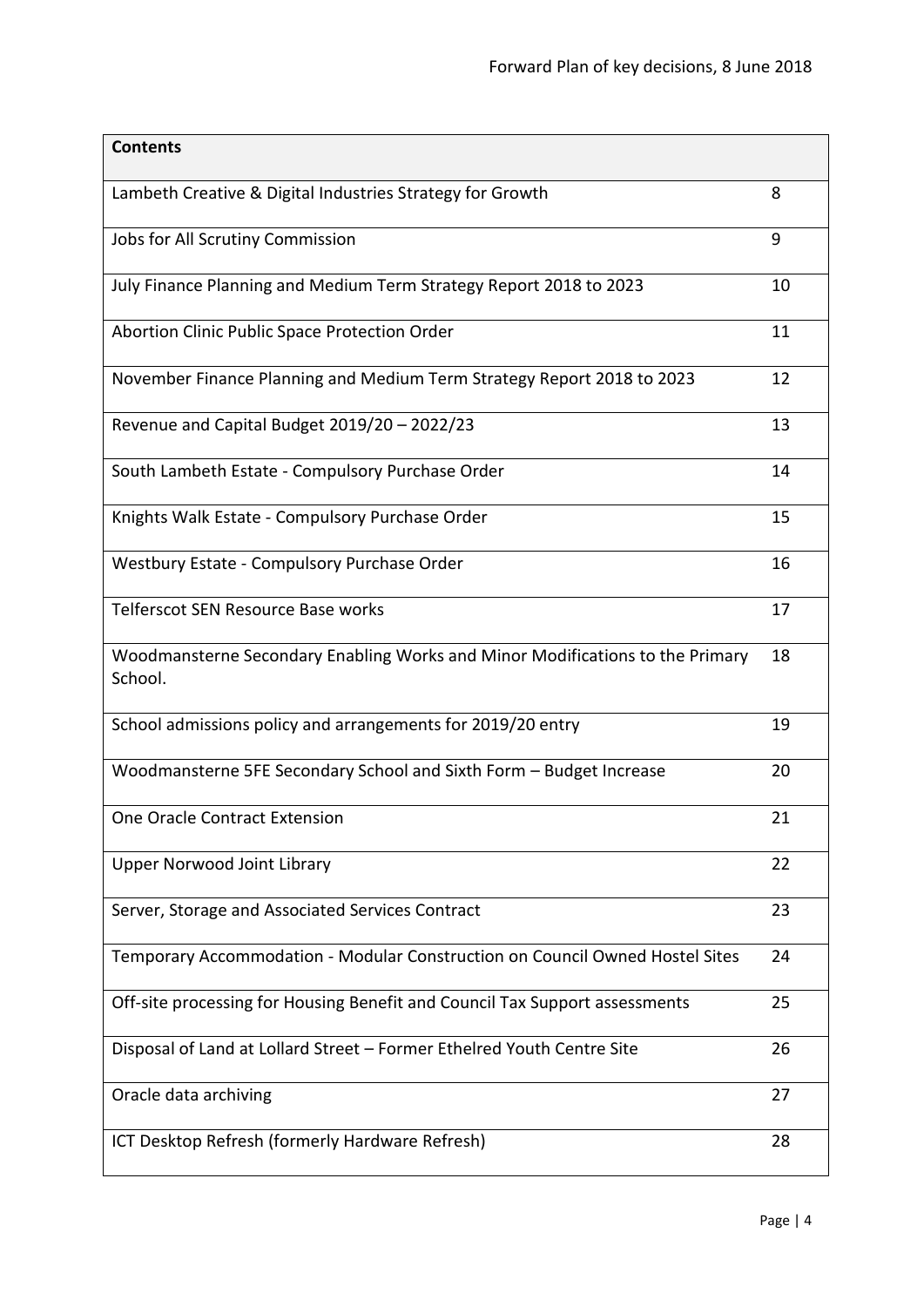| Contract to extend Internal Audit, Risk Management, Investigation and Advisory<br>Services provision                                                       | 29 |
|------------------------------------------------------------------------------------------------------------------------------------------------------------|----|
|                                                                                                                                                            |    |
| <b>Commercial Waste Options</b>                                                                                                                            | 30 |
| Floating car clubs                                                                                                                                         | 31 |
| Our Streets- The Neighbourhood Enhancement                                                                                                                 | 32 |
| <b>Highways Services Contract</b>                                                                                                                          | 33 |
| Mental Health Accommodation and Community Support contract.                                                                                                | 34 |
| Extension to pilot level 3 specialist weight management service for children                                                                               | 35 |
| The Nine Elms Vauxhall Development Business Case                                                                                                           | 36 |
| <b>Gateway Mental Health Support Service</b>                                                                                                               | 37 |
| Tenancy Support Service - Single Homeless Project                                                                                                          | 38 |
| Latch House offender service                                                                                                                               | 39 |
| <b>Tenancy Support Service</b>                                                                                                                             | 40 |
| Care and Support at Extra Care Housing Schemes                                                                                                             | 41 |
| s75 partnership agreement with NHS Lambeth Clinical Commissioning Group                                                                                    | 42 |
| <b>Public Health Services</b>                                                                                                                              | 43 |
| Contract extension request for Mental Health Adult Social care floating support;<br>supported accommodation services and the Living Well Partnership (LWP) | 44 |
| Development Options Appraisal - Fenwick Estate                                                                                                             | 45 |
| Recommended CIL Allocation for the Stockwell, Vassall, Larkhall Co-operative Local<br>Investment Plan (CLIP)                                               | 46 |
| Transforming Waterloo (Waterloo Roundabout) Regeneration Project                                                                                           | 47 |
| Redevelopment of 114 - 118 Lower Marsh                                                                                                                     | 48 |
| Conversion of Brixton Recreation Centre storage space to work space                                                                                        | 49 |
| Oval and Prince's Co-operative Local Investment Plan                                                                                                       | 50 |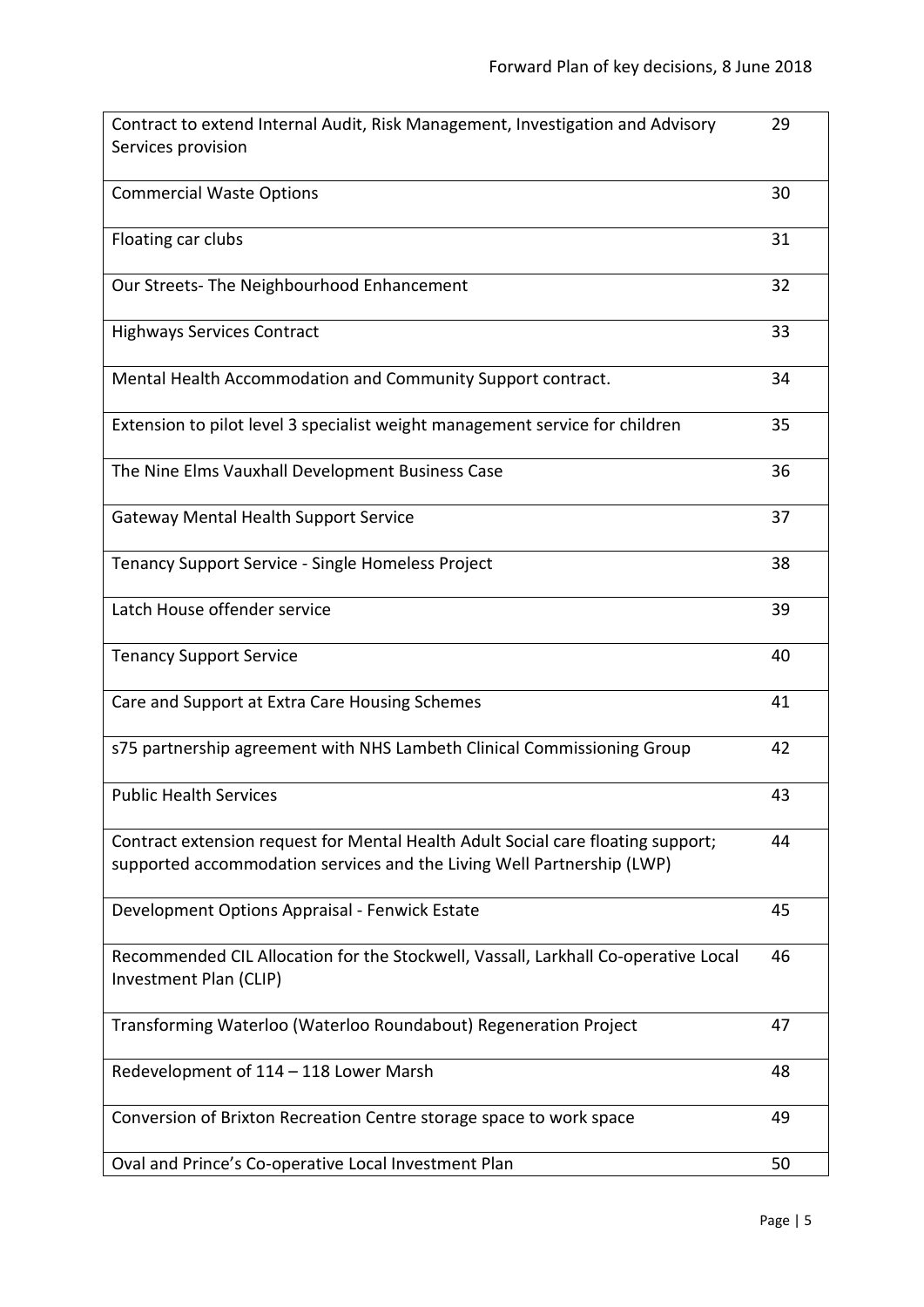| <b>Future Use of International House</b>                                                                                                                | 51 |
|---------------------------------------------------------------------------------------------------------------------------------------------------------|----|
| Carmelita Centre and Orsett Street Lead Consultant Architect                                                                                            | 52 |
| London Eye S106 Agreement                                                                                                                               | 53 |
| Norwood High Street site acquisition                                                                                                                    | 54 |
| Westbury Estate St James Development Agreement                                                                                                          | 55 |
| Grant of Retained Right to Buy Receipts to the Guinness Trust                                                                                           | 56 |
| South Bank and Waterloo Neighbours (SoWN) draft neighbourhood plan submission<br>- legal compliance                                                     | 57 |
| <b>Basements Supplementary Planning Document (SPD)</b>                                                                                                  | 58 |
| Approval of Proposed Amendments to the Regulation 123 List                                                                                              | 59 |
| Keybridge House, Phase II Land, affordable housing subsidy                                                                                              | 60 |
| Waterloo Works! Community Enterprise Hub Facility                                                                                                       | 61 |
| Addendum to Statement of Community Involvement                                                                                                          | 62 |
| Brixton Business Improvement District (BID) Renewal Ballot Proposal                                                                                     | 63 |
| Advertising / Sponsorship Trial                                                                                                                         | 64 |
| Proposal regarding the site at the former Clapham Old Library                                                                                           | ხჂ |
| Contract Award - Carnegie Building                                                                                                                      | 66 |
| Hillside Gardens - Investment Plan                                                                                                                      | 67 |
| Establishing an integrated gateway for homeless 16-21 year-olds                                                                                         | 68 |
| Asbestos Surveys and Removals                                                                                                                           | 69 |
| Commencement of formal consultation on the proposed transfer of Lambeth HRA<br>properties in the London Boroughs of Bromley, Croydon, Merton and Sutton | 70 |
| Supported housing for young people aged 16-21                                                                                                           | 71 |
| Consultancy Services for Lambeth Housing Standard                                                                                                       | 72 |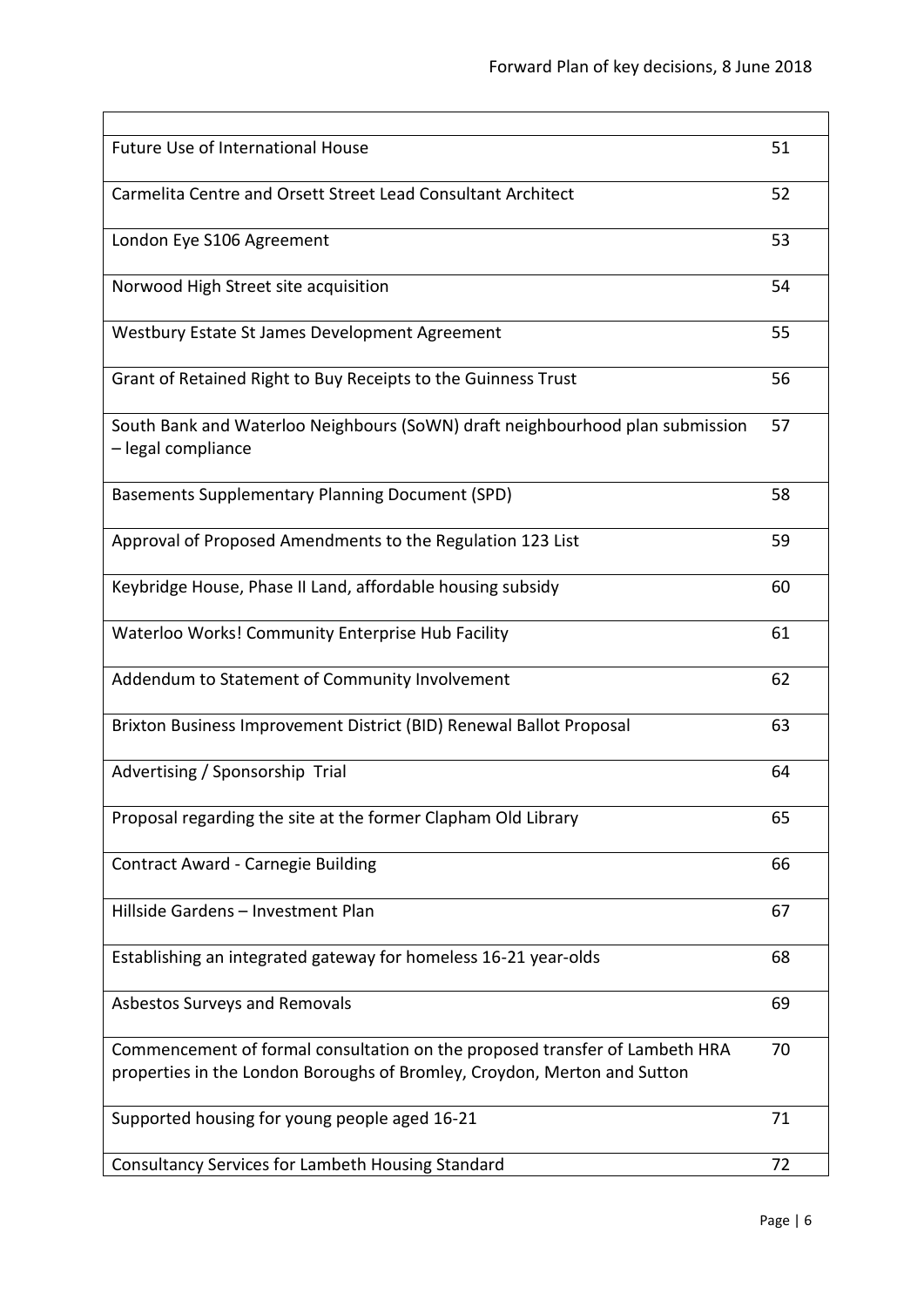| <b>Garage Repairs Contract</b>                                                             | 73 |
|--------------------------------------------------------------------------------------------|----|
| Vulnerable Adults' Pathway                                                                 | 74 |
| Service to prevent and reduce female offending (South London Female Offending<br>Alliance) | 75 |

 $\mathbf{r}$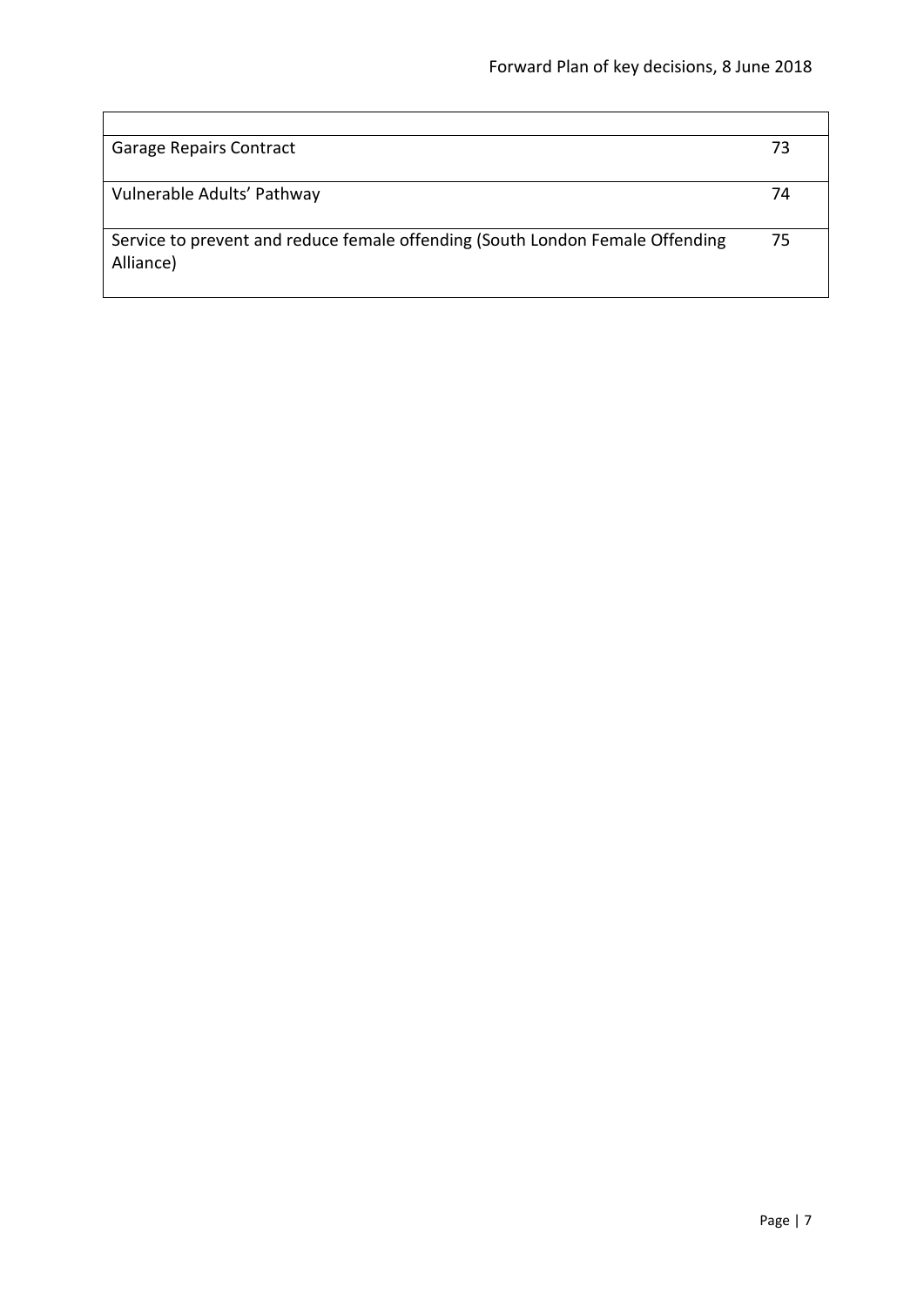<span id="page-7-0"></span>

| Decision: Lambeth Creative & Digital Industries Strategy for Growth                                                                                                                                                                                                                                                                                                                                |                              |  |
|----------------------------------------------------------------------------------------------------------------------------------------------------------------------------------------------------------------------------------------------------------------------------------------------------------------------------------------------------------------------------------------------------|------------------------------|--|
| A cabinet decision is required to formally approve:                                                                                                                                                                                                                                                                                                                                                |                              |  |
| a) The Lambeth Creative & Digital Industries Strategy for Growth for<br>publication                                                                                                                                                                                                                                                                                                                |                              |  |
| b) That the review of the Local Plan reflects the commitments to supporting<br>creative and cultural growth and public art programming in line with the<br>strategy objectives and actions<br>c) To continue to work collaboratively with our communities and business<br>partners in delivering our priorities and achieving economic growth that<br>benefits Lambeth's residents and businesses. |                              |  |
| Ward(s) affected: All Wards                                                                                                                                                                                                                                                                                                                                                                        |                              |  |
| Exempt or confidential information:                                                                                                                                                                                                                                                                                                                                                                | <b>Consultation details:</b> |  |
| Decision to be taken by:                                                                                                                                                                                                                                                                                                                                                                           | Decision date:               |  |
| <b>Cabinet</b>                                                                                                                                                                                                                                                                                                                                                                                     | 25 Jun 2018                  |  |
| <b>Background documents:</b><br>Lambeth Creative & Digital Industries Strategy for Growth                                                                                                                                                                                                                                                                                                          |                              |  |
| For further information about this key decision, please contact:<br>Matthew Blades, Business & Inward Investment Delivery Lead<br>mblades@lambeth.gov.uk                                                                                                                                                                                                                                           |                              |  |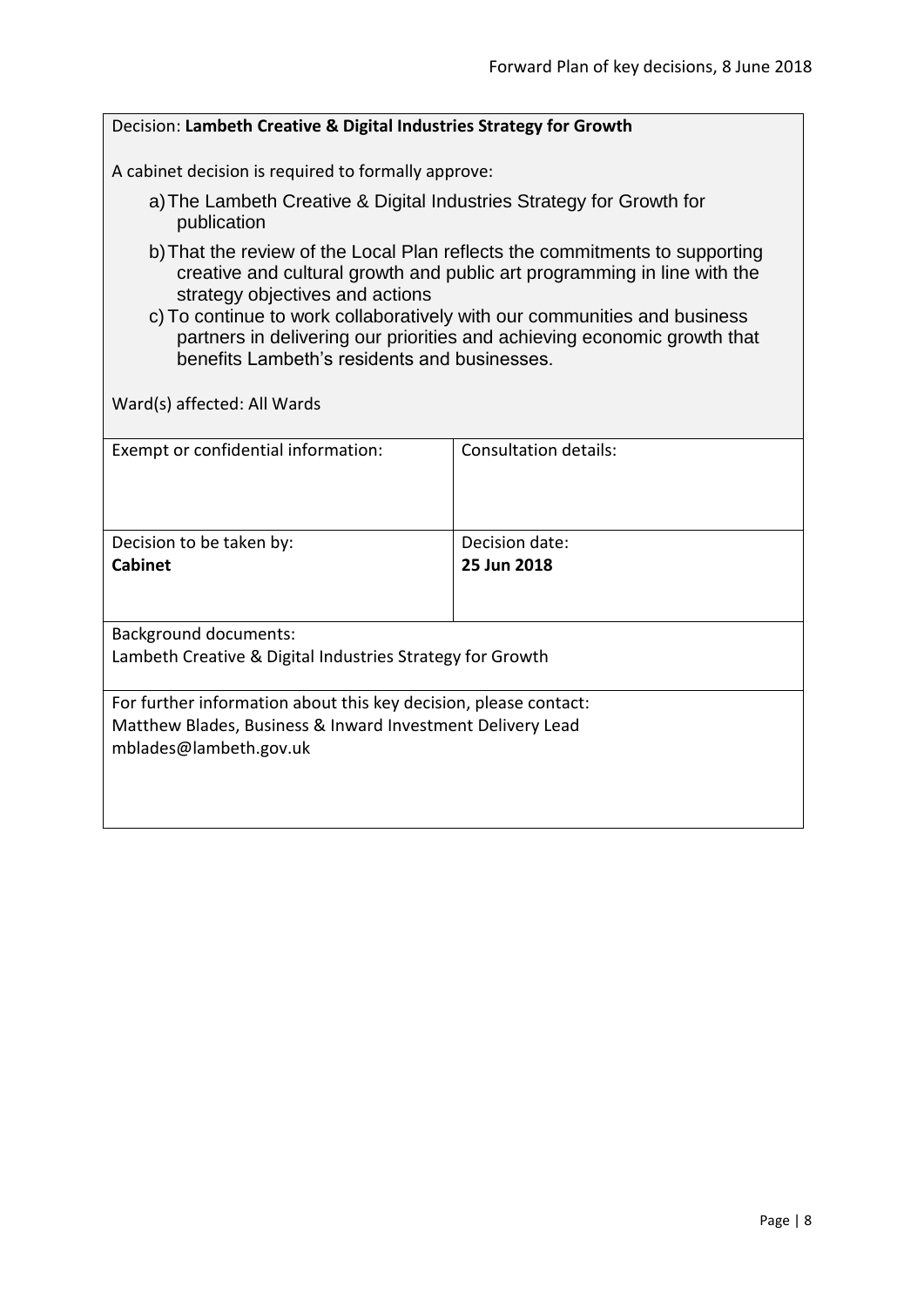#### <span id="page-8-0"></span>Decision: **Jobs for All Scrutiny Commission**

The scrutiny enquiry has sought to assess council policy and activities relating to helping people furthest from the labour market into work. The commission has in particular explored the role of individualised employment support interventions. The commission makes recommendations about opportunities that might expand or augment the range of support available.

The Cabinet report will consist of a cover report providing background, the Commission's final report (including a series of recommendations), and a departmental action plan responding to these recommendations, for which approval will be sought.

| Exempt or confidential information:                              | Consultation details: |
|------------------------------------------------------------------|-----------------------|
| Decision to be taken by:                                         | Decision date:        |
| <b>Cabinet</b>                                                   | 25 Jun 2018           |
|                                                                  |                       |
| <b>Background documents:</b>                                     |                       |
| Jobs for All Scrutiny Commission                                 |                       |
| For further information about this key decision, please contact: |                       |
| Elaine Carter, Lead Scrutiny Officer                             |                       |
| ecarter@lambeth.gov.uk                                           |                       |
| Democratic Services, Room 200, Lambeth Town Hall, SW2 1RW        |                       |
| Tel: 020 7926 0027                                               |                       |
|                                                                  |                       |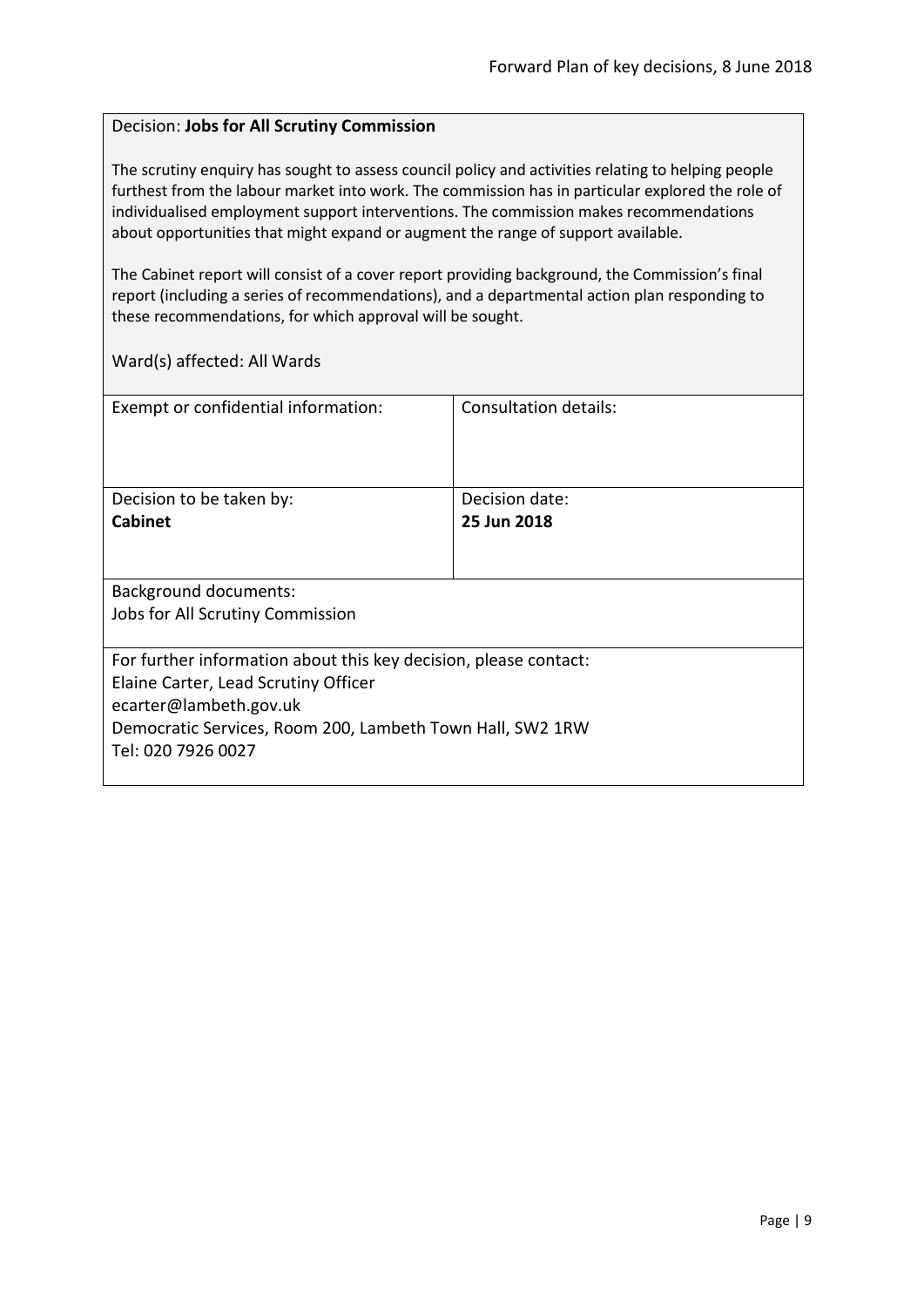# <span id="page-9-0"></span>Decision: **July Finance Planning and Medium Term Strategy Report 2018 to 2023**

The July Financial Planning and Medium Term Strategy Report will provide an update on the economic outlook, pressures, risk areas and set out the revenue funding deficit for 2018-23 as well as the timetable for setting the Council's budget in February 2019.

| Exempt or confidential information:                              | Consultation details: |  |
|------------------------------------------------------------------|-----------------------|--|
|                                                                  |                       |  |
|                                                                  |                       |  |
| Decision to be taken by:                                         | Decision date:        |  |
| Cabinet                                                          | 23 Jul 2018           |  |
|                                                                  |                       |  |
|                                                                  |                       |  |
| Background documents:                                            |                       |  |
| July Finance Planning Report 2018 to 2021                        |                       |  |
|                                                                  |                       |  |
| For further information about this key decision, please contact: |                       |  |
| Christina Thompson, Director of Finance and Property             |                       |  |
| CThompson3@lambeth.gov.uk                                        |                       |  |
| Phoenix House - 8th Floor                                        |                       |  |
| Tel: 020 7926 2634                                               |                       |  |
|                                                                  |                       |  |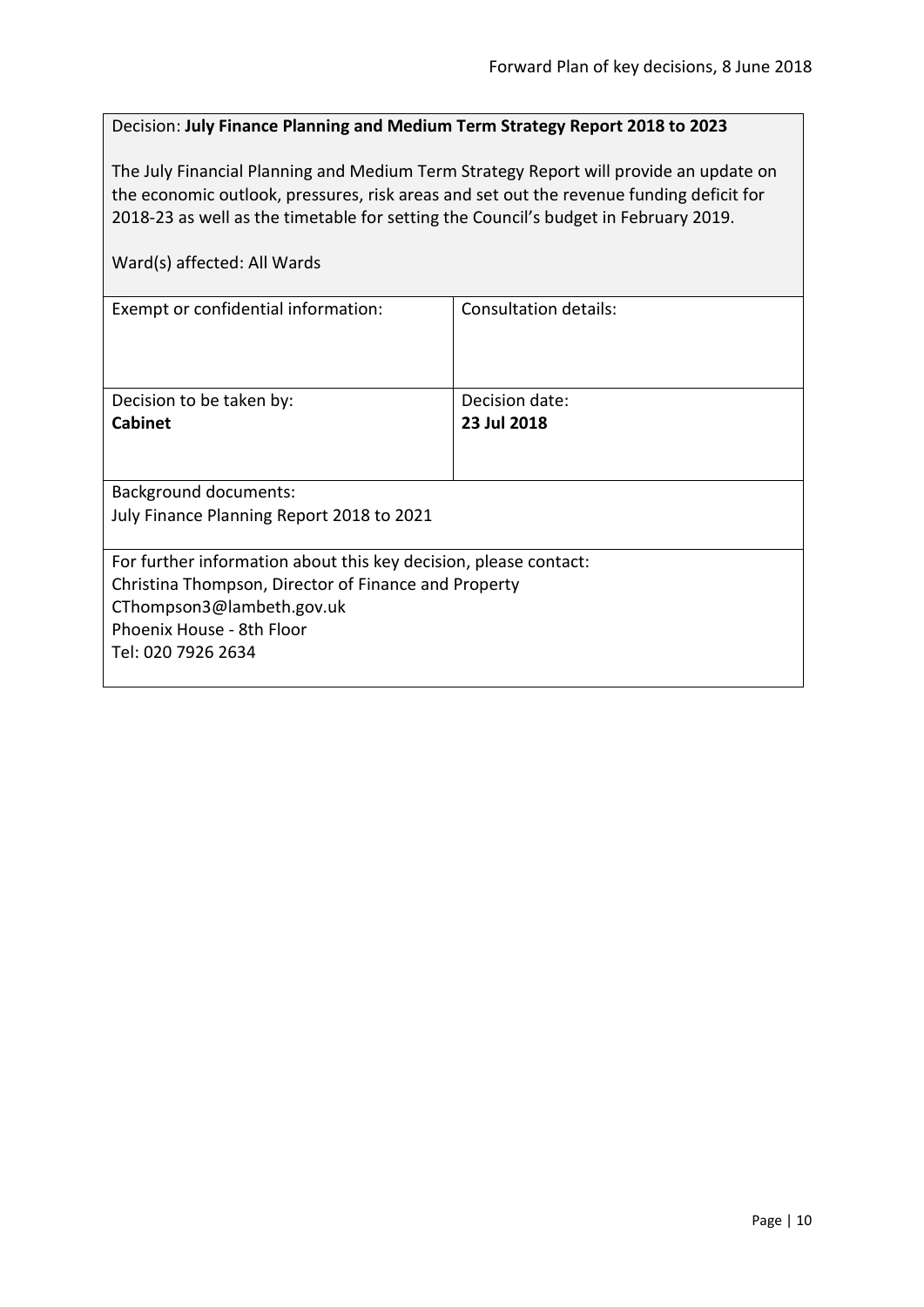# <span id="page-10-0"></span>Decision: **Abortion Clinic Public Space Protection Order**

Report considering the results of the public consultation on the introduction of a Public Spaces Protection Order to restrict certain activities. Cabinet to make a decision based on the consultation on whether to introduce the proposed order.

| Consultation details:                                            |  |
|------------------------------------------------------------------|--|
| Decision date:                                                   |  |
| 17 Sep 2018                                                      |  |
|                                                                  |  |
|                                                                  |  |
| For further information about this key decision, please contact: |  |
|                                                                  |  |
|                                                                  |  |
|                                                                  |  |
|                                                                  |  |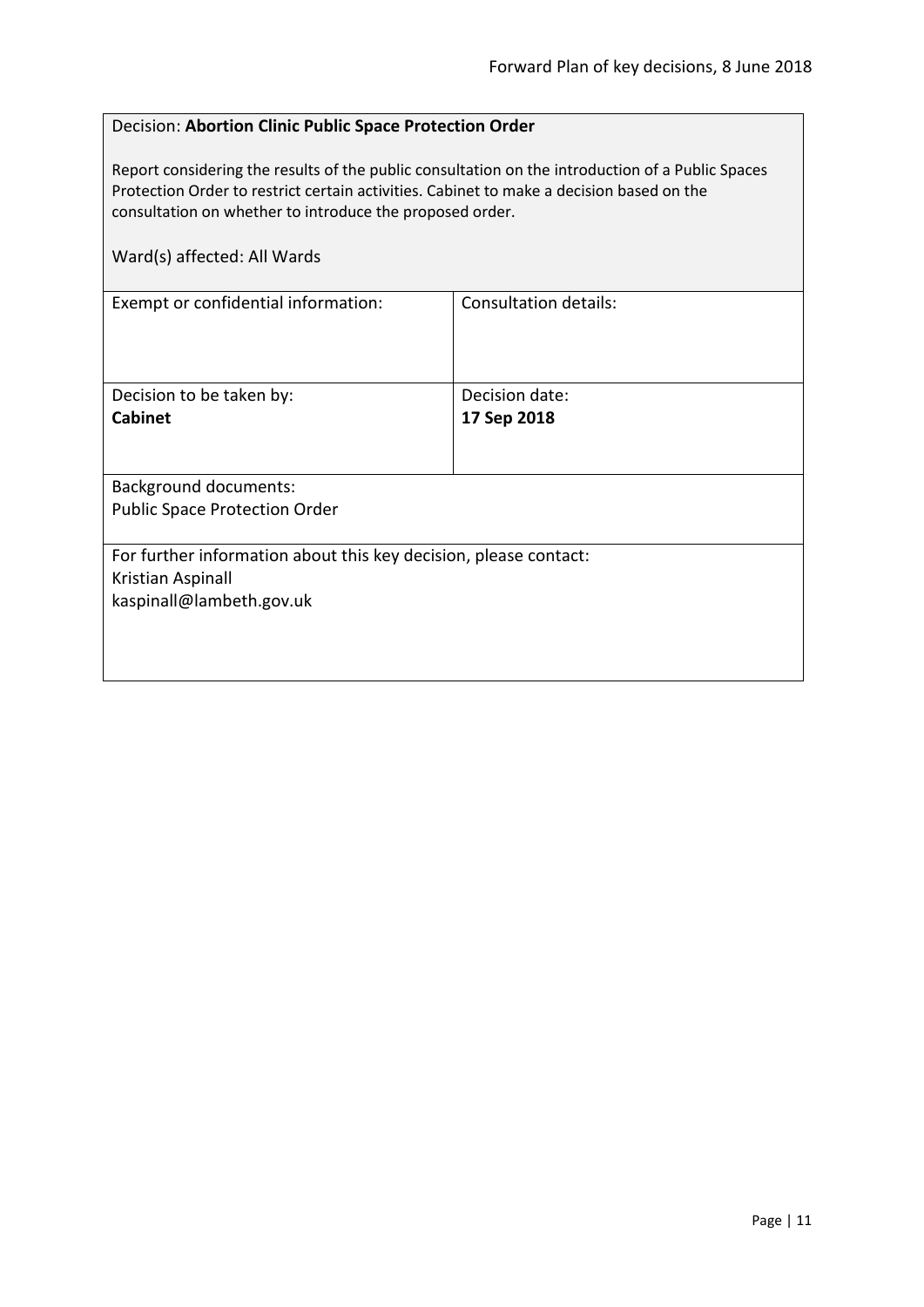<span id="page-11-0"></span>

| Decision: November Finance Planning and Medium Term Strategy Report 2018 to 2023                                                                                                                         |                              |  |
|----------------------------------------------------------------------------------------------------------------------------------------------------------------------------------------------------------|------------------------------|--|
| Ward(s) affected: All Wards                                                                                                                                                                              |                              |  |
| Exempt or confidential information:                                                                                                                                                                      | <b>Consultation details:</b> |  |
| Decision to be taken by:                                                                                                                                                                                 | Decision date:               |  |
| <b>Cabinet</b>                                                                                                                                                                                           | 5 Nov 2018                   |  |
| <b>Background documents:</b>                                                                                                                                                                             |                              |  |
| For further information about this key decision, please contact:<br>Christina Thompson, Director of Finance and Property<br>CThompson3@lambeth.gov.uk<br>Phoenix House - 8th Floor<br>Tel: 020 7926 2634 |                              |  |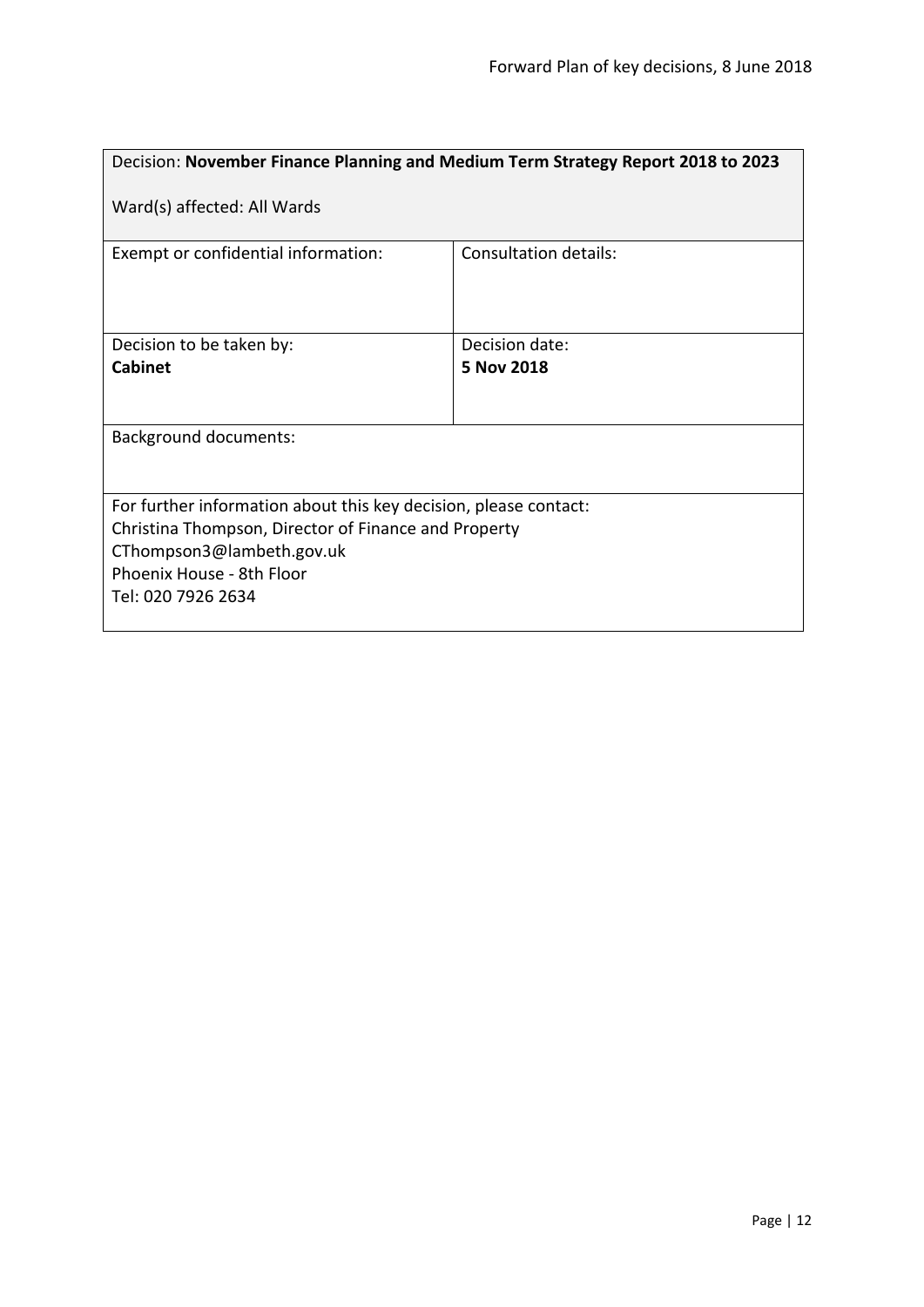<span id="page-12-0"></span>

| Decision: Revenue and Capital Budget 2019/20 - 2022/23                                                                                                                                                   |                              |  |
|----------------------------------------------------------------------------------------------------------------------------------------------------------------------------------------------------------|------------------------------|--|
| Ward(s) affected: All Wards                                                                                                                                                                              |                              |  |
| Exempt or confidential information:<br>Part exempt                                                                                                                                                       | <b>Consultation details:</b> |  |
| Decision to be taken by:<br><b>Cabinet</b>                                                                                                                                                               | Decision date:<br>4 Feb 2019 |  |
| <b>Background documents:</b><br>Revenue and Capital Budget $2019/20 - 2022/23$                                                                                                                           |                              |  |
| For further information about this key decision, please contact:<br>Christina Thompson, Director of Finance and Property<br>CThompson3@lambeth.gov.uk<br>Phoenix House - 8th Floor<br>Tel: 020 7926 2634 |                              |  |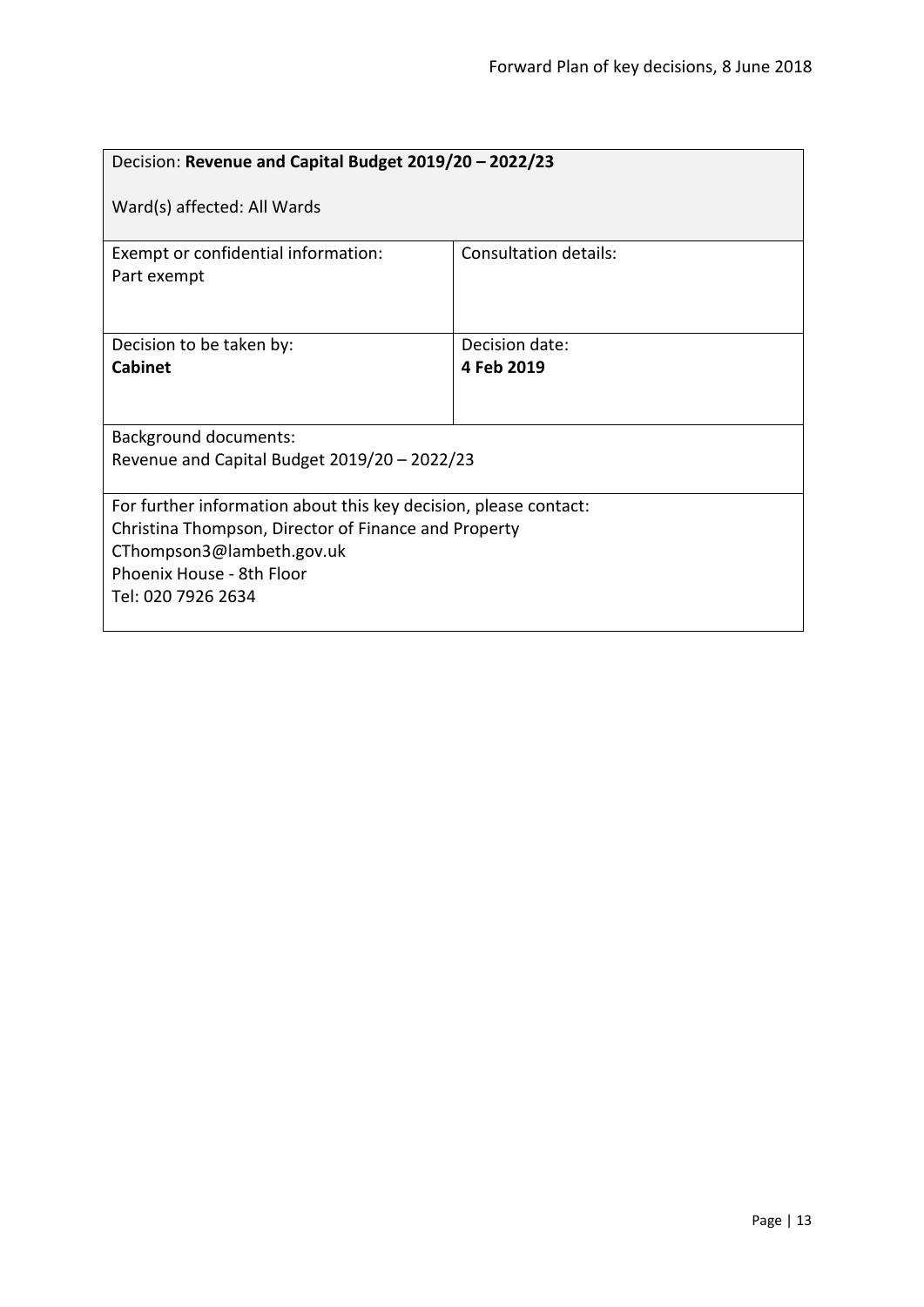# <span id="page-13-0"></span>Decision: **South Lambeth Estate - Compulsory Purchase Order**

This report will recommend that Cabinet authorises that the council will make use of compulsory purchase order powers in order to progress the redevelopment of the South Lambeth estate.

| Ward(s) affected: Stockwell                                                                                                                      |                       |  |
|--------------------------------------------------------------------------------------------------------------------------------------------------|-----------------------|--|
| Exempt or confidential information:                                                                                                              | Consultation details: |  |
| Decision to be taken by:                                                                                                                         | Decision date:        |  |
| <b>Cabinet</b>                                                                                                                                   | Not before 4 Sep 2017 |  |
| Background documents:<br>Investing in better neighbourhoods and building the homes we need to house the people                                   |                       |  |
| of Lambeth - South Lambeth - Compulsory Purchase Order                                                                                           |                       |  |
| For further information about this key decision, please contact:<br>Jed Young, Assistant Director Housing Regeneration<br>JYoung1@lambeth.gov.uk |                       |  |
| Tel: 0207 926 3463                                                                                                                               |                       |  |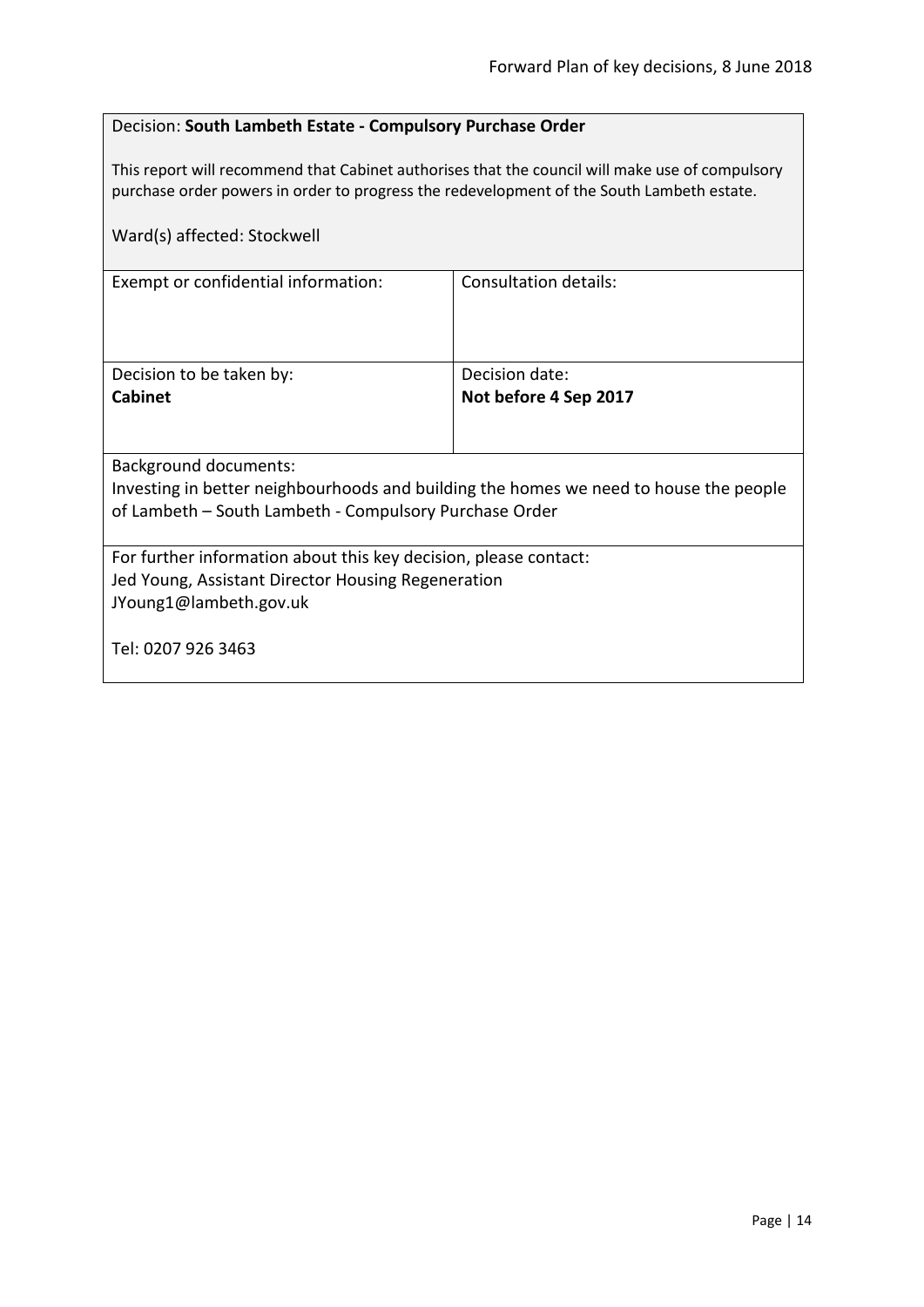# <span id="page-14-0"></span>Decision: **Knights Walk Estate - Compulsory Purchase Order**

This report will recommend that Cabinet authorises that the council will make use of compulsory purchase order powers in order to progress the redevelopment of the Knight's Walk estate.

| Ward(s) affected: Prince's                                                            |                              |  |
|---------------------------------------------------------------------------------------|------------------------------|--|
| Exempt or confidential information:                                                   | <b>Consultation details:</b> |  |
| Decision to be taken by:                                                              | Decision date:               |  |
| <b>Cabinet</b>                                                                        | Not before 4 Sep 2017        |  |
|                                                                                       |                              |  |
| Background documents:                                                                 |                              |  |
| Investing in better neighbourhoods and building the homes we need to house the people |                              |  |
| of Lambeth - Knights Walk - Compulsory Purchase Order                                 |                              |  |
| For further information about this key decision, please contact:                      |                              |  |
| Jed Young, Assistant Director Housing Regeneration                                    |                              |  |
| JYoung1@lambeth.gov.uk                                                                |                              |  |
| Tel: 0207 926 3463                                                                    |                              |  |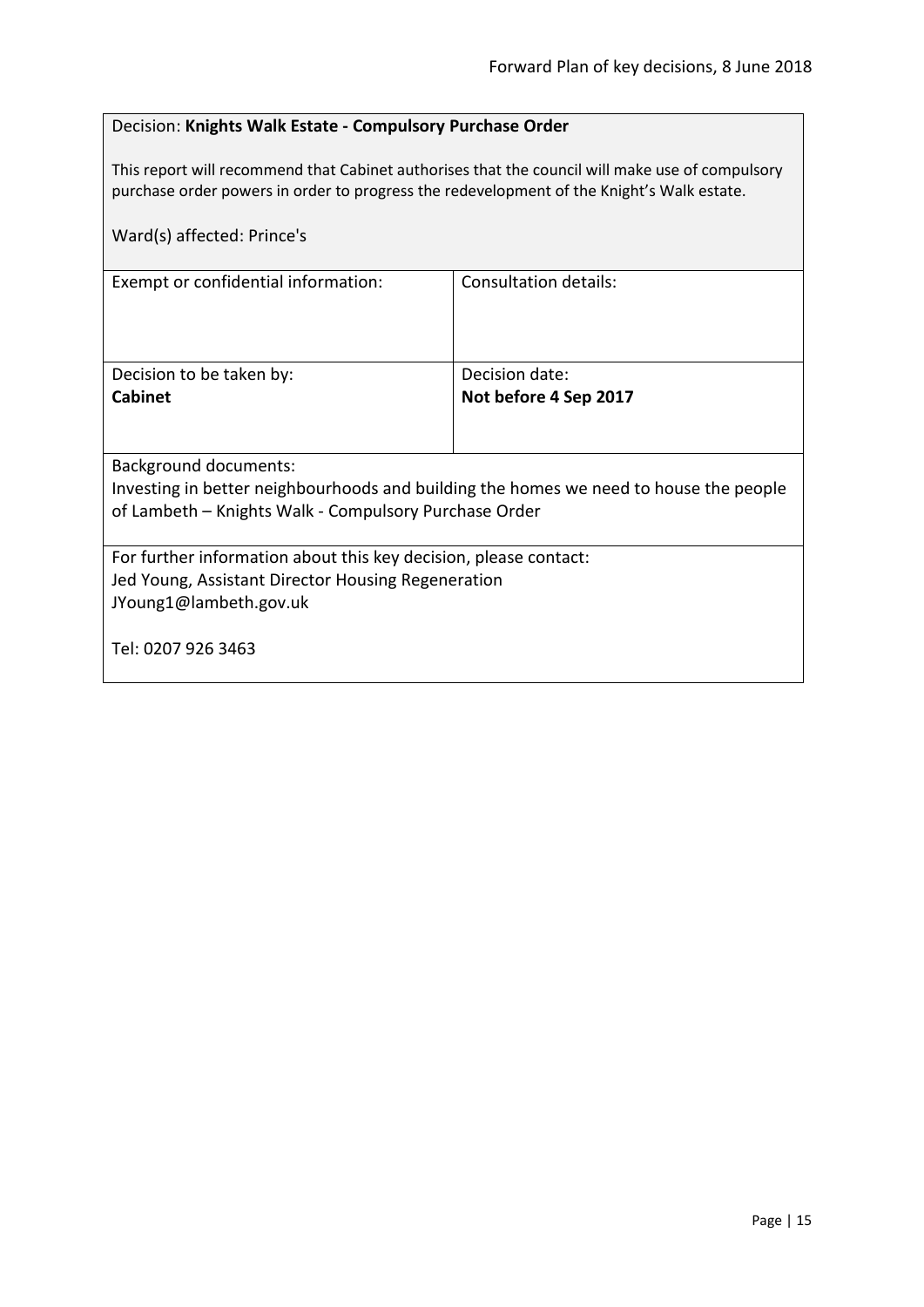# <span id="page-15-0"></span>Decision: **Westbury Estate - Compulsory Purchase Order**

This report will recommend that Cabinet authorises that the council will make use of compulsory purchase order powers in order to progress the redevelopment of the Westbury estate.

| Ward(s) affected: Clapham Town                                                        |                              |  |
|---------------------------------------------------------------------------------------|------------------------------|--|
| Exempt or confidential information:                                                   | <b>Consultation details:</b> |  |
| Decision to be taken by:                                                              | Decision date:               |  |
| <b>Cabinet</b>                                                                        | Not before 4 Sep 2017        |  |
|                                                                                       |                              |  |
| Background documents:                                                                 |                              |  |
| Investing in better neighbourhoods and building the homes we need to house the people |                              |  |
| of Lambeth - Westbury - Compulsory Purchase Order                                     |                              |  |
| For further information about this key decision, please contact:                      |                              |  |
| Jed Young, Assistant Director Housing Regeneration                                    |                              |  |
| JYoung1@lambeth.gov.uk                                                                |                              |  |
| Tel: 0207 926 3463                                                                    |                              |  |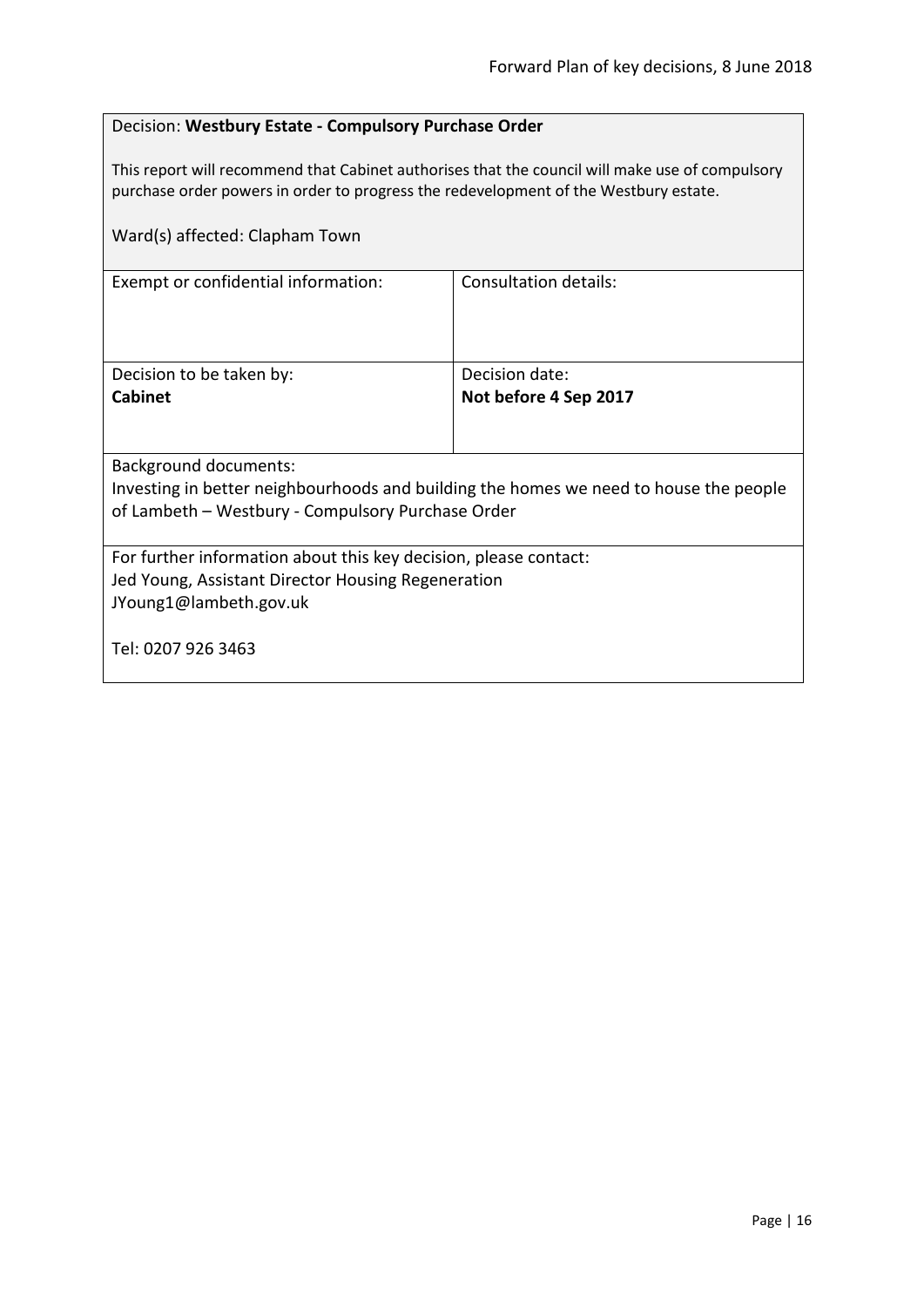<span id="page-16-0"></span>

| Decision: Telferscot SEN Resource Base works                                                                        |                              |  |
|---------------------------------------------------------------------------------------------------------------------|------------------------------|--|
| To appoint a construction contractor to undertake construction work on the for the<br>Telferscot SEN Resource base. |                              |  |
| Ward(s) affected: Thornton                                                                                          |                              |  |
| Exempt or confidential information:                                                                                 | <b>Consultation details:</b> |  |
| Decision to be taken by:                                                                                            | Decision date:               |  |
| Deputy Leader of the Council (Children and<br><b>Young People)</b>                                                  | Not before 13 Mar 2017       |  |
| <b>Background documents:</b>                                                                                        |                              |  |
| For further information about this key decision, please contact:                                                    |                              |  |
| Rosemary Mann                                                                                                       |                              |  |
| rmann1@lambeth.gov.uk                                                                                               |                              |  |
| 6th Floor International House<br>Tel: 020 7926 3221                                                                 |                              |  |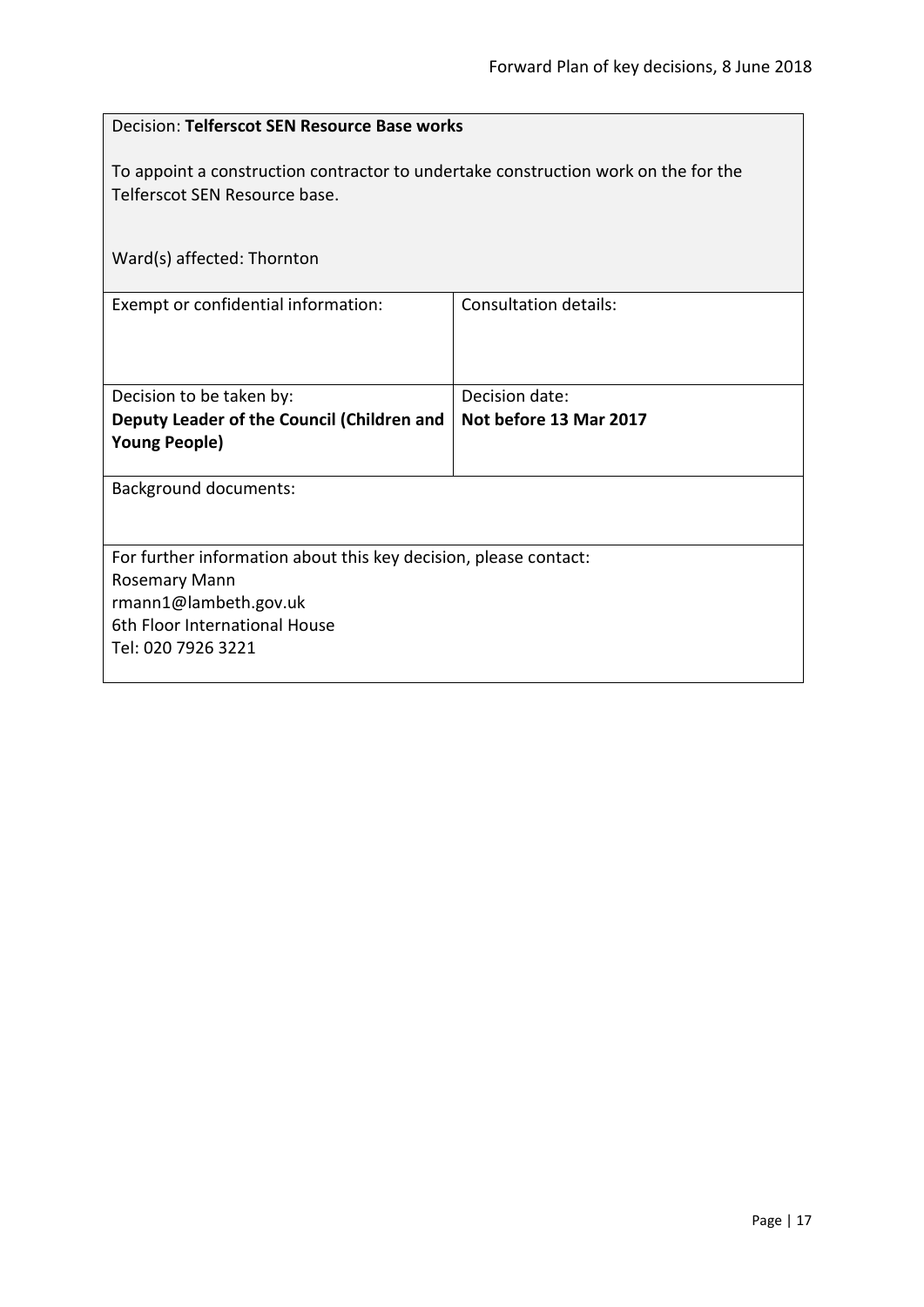<span id="page-17-0"></span>Decision: **Woodmansterne Secondary Enabling Works and Minor Modifications to the Primary School.**

Willmott Dixon has been procured as the preferred bidder for the delivery of the new 5FE Secondary Department and 150 place Sixth From at Woodmansterne School.

The programme to deliver the new school is very challenging and in order to mitigate some of the delay, it is proposed to engage Willmott Dixon early in the process to undertake some enabling works, works deferred from the primary school project and to complete some of the external works and drainage.

Its also proposed to engage with Willmott Dixon earlier in the design process including progressing with surveys and detailed design development. This will enable an early start of the construction works in parallel with the Pre-Contract Agreement being signed and the award of the main contract to Willmott Dixon.

Willmott Dixon will be asked to provide 3 quotes for each package of works to be awarded (as per the terms of the SCF Framework Agreement).

Ward(s) affected: Streatham South

| Exempt or confidential information:                                                                      | Consultation details:                    |
|----------------------------------------------------------------------------------------------------------|------------------------------------------|
| Decision to be taken by:<br>Deputy Leader of the Council (Children and<br><b>Young People)</b>           | Decision date:<br>Not before 20 Mar 2017 |
| <b>Background documents:</b>                                                                             |                                          |
| For further information about this key decision, please contact:<br>Peter Dawes<br>PDawes@lambeth.gov.uk |                                          |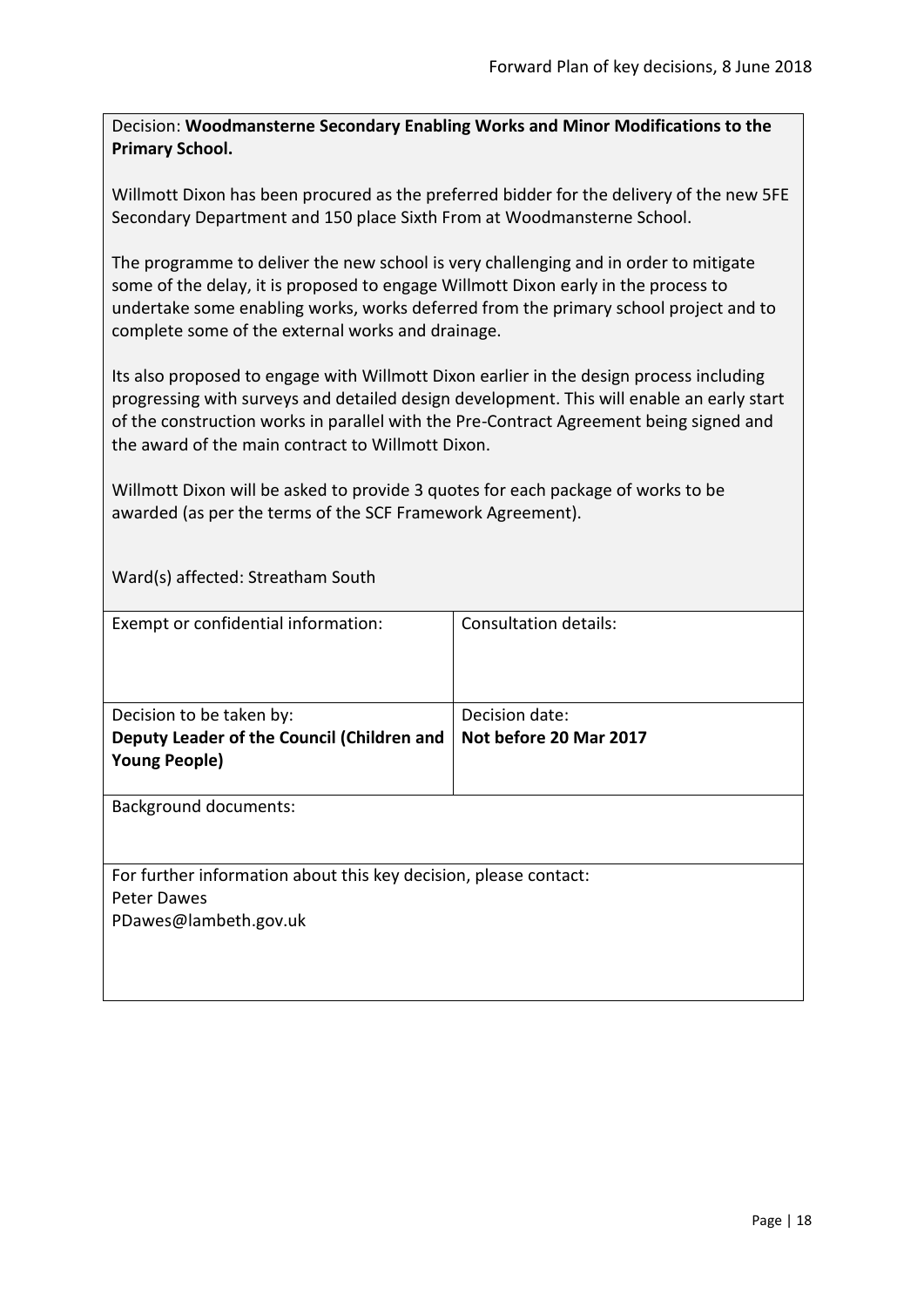<span id="page-18-0"></span>

| Decision: School admissions policy and arrangements for 2019/20 entry |                              |  |
|-----------------------------------------------------------------------|------------------------------|--|
| Ward(s) affected: All Wards                                           |                              |  |
| Exempt or confidential information:                                   | <b>Consultation details:</b> |  |
| Decision to be taken by:                                              | Decision date:               |  |
| Deputy Leader of the Council (Children and                            | 19 Feb 2018                  |  |
| <b>Young People)</b>                                                  |                              |  |
|                                                                       |                              |  |
| Background documents:                                                 |                              |  |
| For further information about this key decision, please contact:      |                              |  |
| Mark Stancer, Director of Children's Social Care                      |                              |  |
| mstancer@lambeth.gov.uk                                               |                              |  |
| International House, Canterbury Crescent, London, SW9                 |                              |  |
|                                                                       |                              |  |
|                                                                       |                              |  |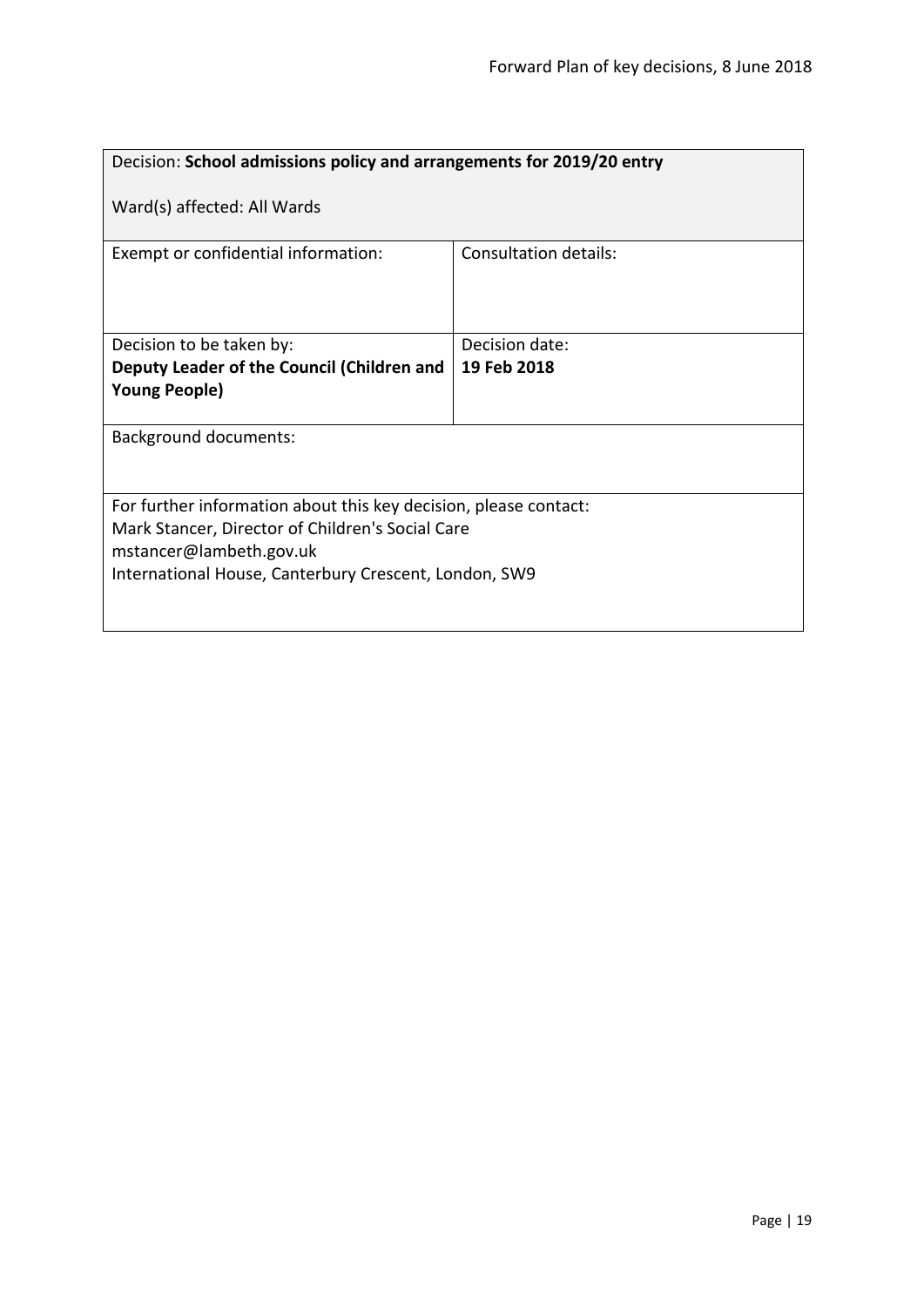#### <span id="page-19-0"></span>Decision: **Woodmansterne 5FE Secondary School and Sixth Form – Budget Increase**

To increase the budget for the build of Woodmansterne Secondary Department. The contract was recently awarded to Willmott Dixon Construction Ltd but due to a number of mitigating factors it is now necessary to increase the project budget to provide additional programme contingency to ensure that should any further risks materialise there is a contingency in place to ensure that the project can be delivered successfully.

To approve additional fees due to Faithful & Gould under the SCAPE Framework Agreement.

Ward(s) affected: Streatham South

| Exempt or confidential information:                              | Consultation details: |
|------------------------------------------------------------------|-----------------------|
|                                                                  |                       |
| Decision to be taken by:                                         | Decision date:        |
| Deputy Leader of the Council (Children and                       | Not before 2 Apr 2018 |
| <b>Young People)</b>                                             |                       |
|                                                                  |                       |
| Background documents:                                            |                       |
| For further information about this key decision, please contact: |                       |
| Gerrard McCauley, Schools and Community Programmes               |                       |
| GMcCauley1@lambeth.gov.uk                                        |                       |
|                                                                  |                       |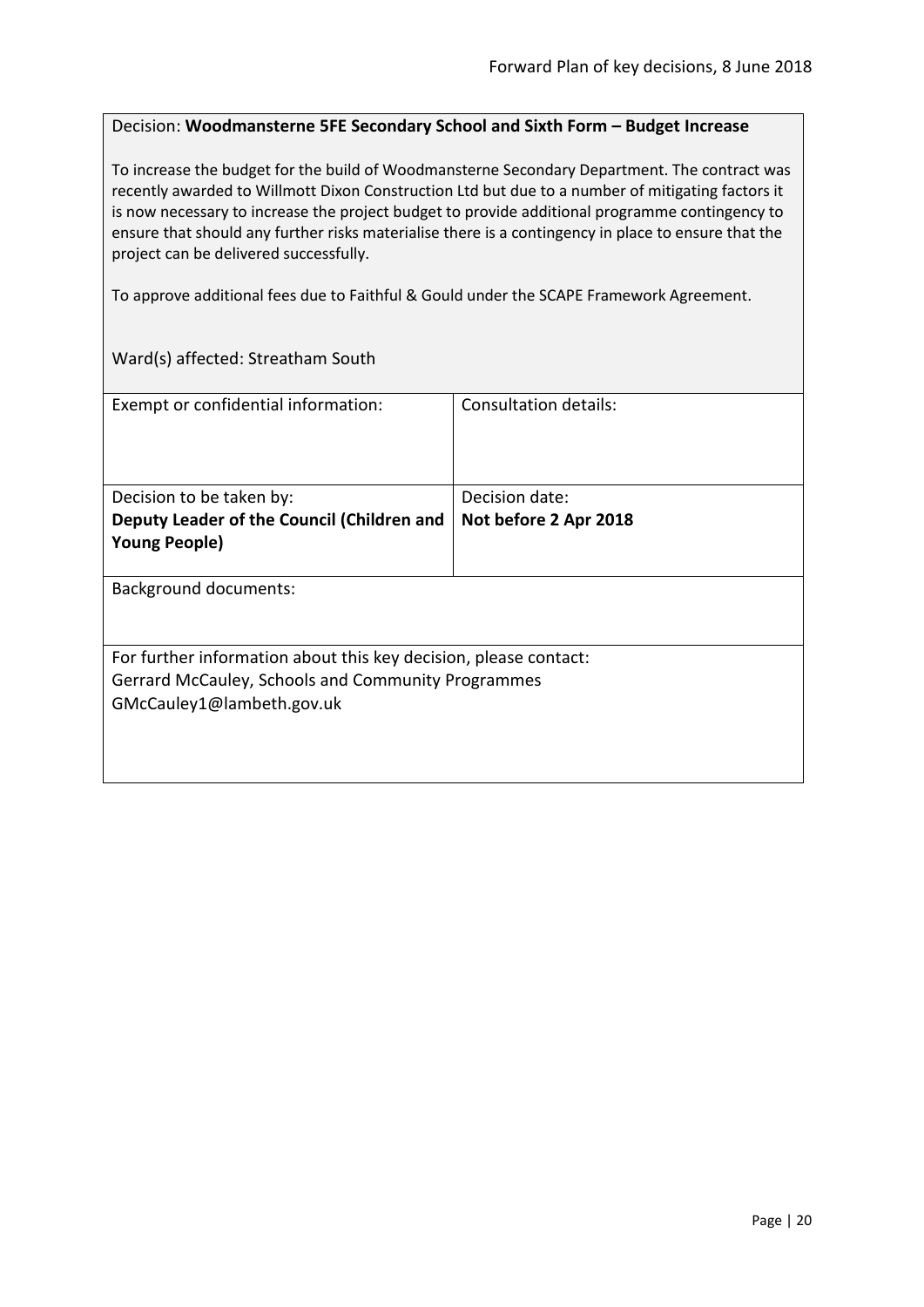$\overline{\phantom{a}}$ 

<span id="page-20-0"></span>

| <b>Decision: One Oracle Contract Extension</b>                                                                                                                                                                                                      |                              |  |
|-----------------------------------------------------------------------------------------------------------------------------------------------------------------------------------------------------------------------------------------------------|------------------------------|--|
| To extend the existing One Oracle support arrangements by a further 2 years. This is<br>necessary to ensure that the Council can maintain its obligations of Paying people, Paying<br>suppliers and Collecting Debt.<br>Ward(s) affected: All Wards |                              |  |
| Exempt or confidential information:                                                                                                                                                                                                                 | <b>Consultation details:</b> |  |
|                                                                                                                                                                                                                                                     |                              |  |
| Decision to be taken by:                                                                                                                                                                                                                            | Decision date:               |  |
| <b>Cabinet Member for Finance</b>                                                                                                                                                                                                                   | Not before 31 Mar 2016       |  |
| <b>Background documents:</b>                                                                                                                                                                                                                        |                              |  |
| For further information about this key decision, please contact:                                                                                                                                                                                    |                              |  |
| Jason Martin, Programme Manager, Business Transformation                                                                                                                                                                                            |                              |  |
| JMartin@lambeth.gov.uk<br>Olive Morris House - 2nd Floor                                                                                                                                                                                            |                              |  |
| Tel: 020 7926 6244                                                                                                                                                                                                                                  |                              |  |
|                                                                                                                                                                                                                                                     |                              |  |

 $\mathbf{r}$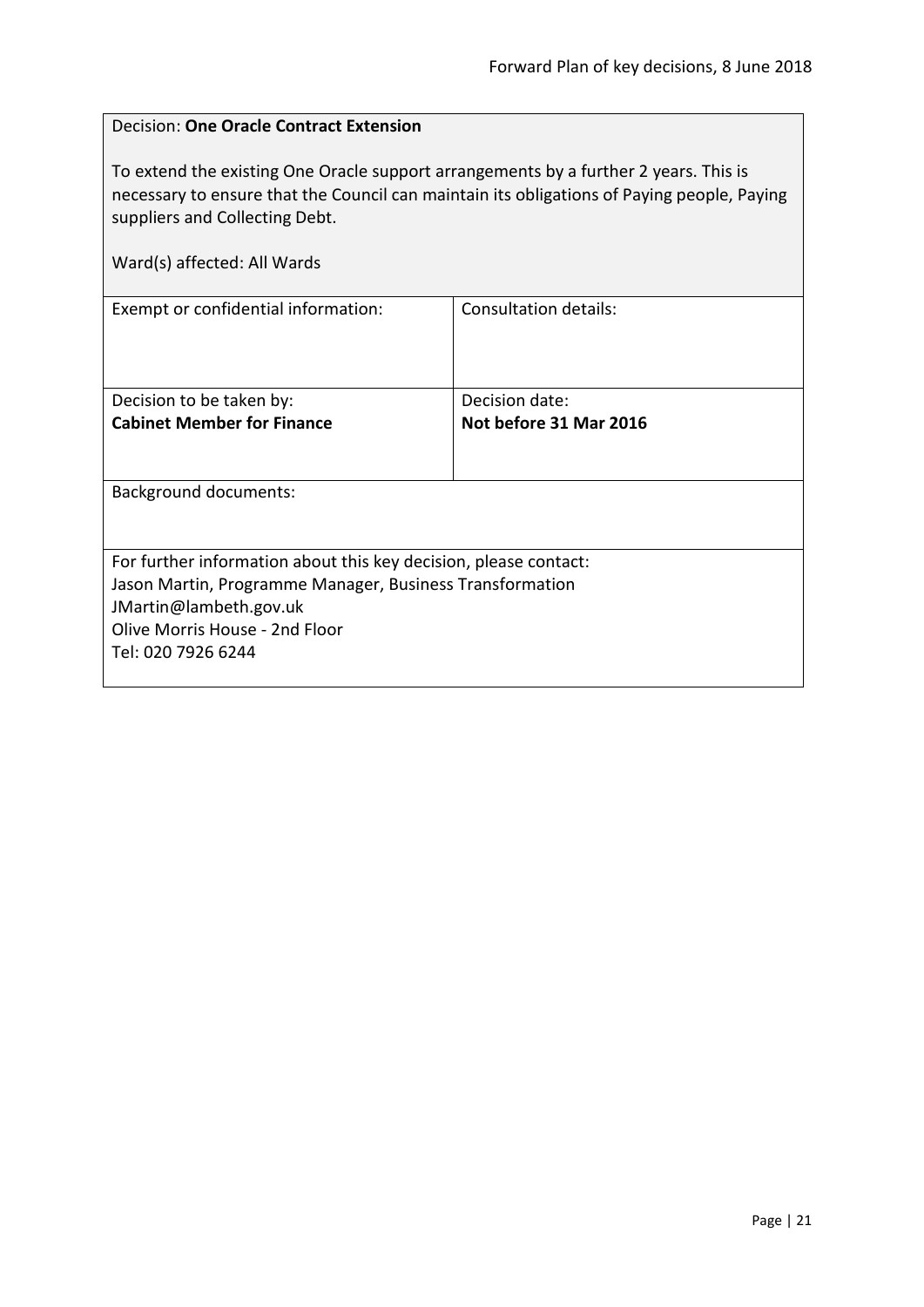<span id="page-21-0"></span>

| Decision: Upper Norwood Joint Library                                                                      |                        |  |
|------------------------------------------------------------------------------------------------------------|------------------------|--|
| To grant a 25 year lease to Upper Norwood Library Trust at a peppercorn rent                               |                        |  |
| Ward(s) affected: Gipsy Hill                                                                               |                        |  |
| Exempt or confidential information:                                                                        | Consultation details:  |  |
|                                                                                                            |                        |  |
| Decision to be taken by:                                                                                   | Decision date:         |  |
| <b>Cabinet Member for Finance</b>                                                                          | Not before 17 Jul 2017 |  |
| <b>Background documents:</b>                                                                               |                        |  |
|                                                                                                            |                        |  |
| For further information about this key decision, please contact:                                           |                        |  |
| Donna Wiggins, Lead Commissioner, Strategic Housing, Regeneration & Communities<br>dwiggins@lambeth.gov.uk |                        |  |
| Phoenix House - 3rd Floor                                                                                  |                        |  |
| Tel: 020 7926 2681                                                                                         |                        |  |
|                                                                                                            |                        |  |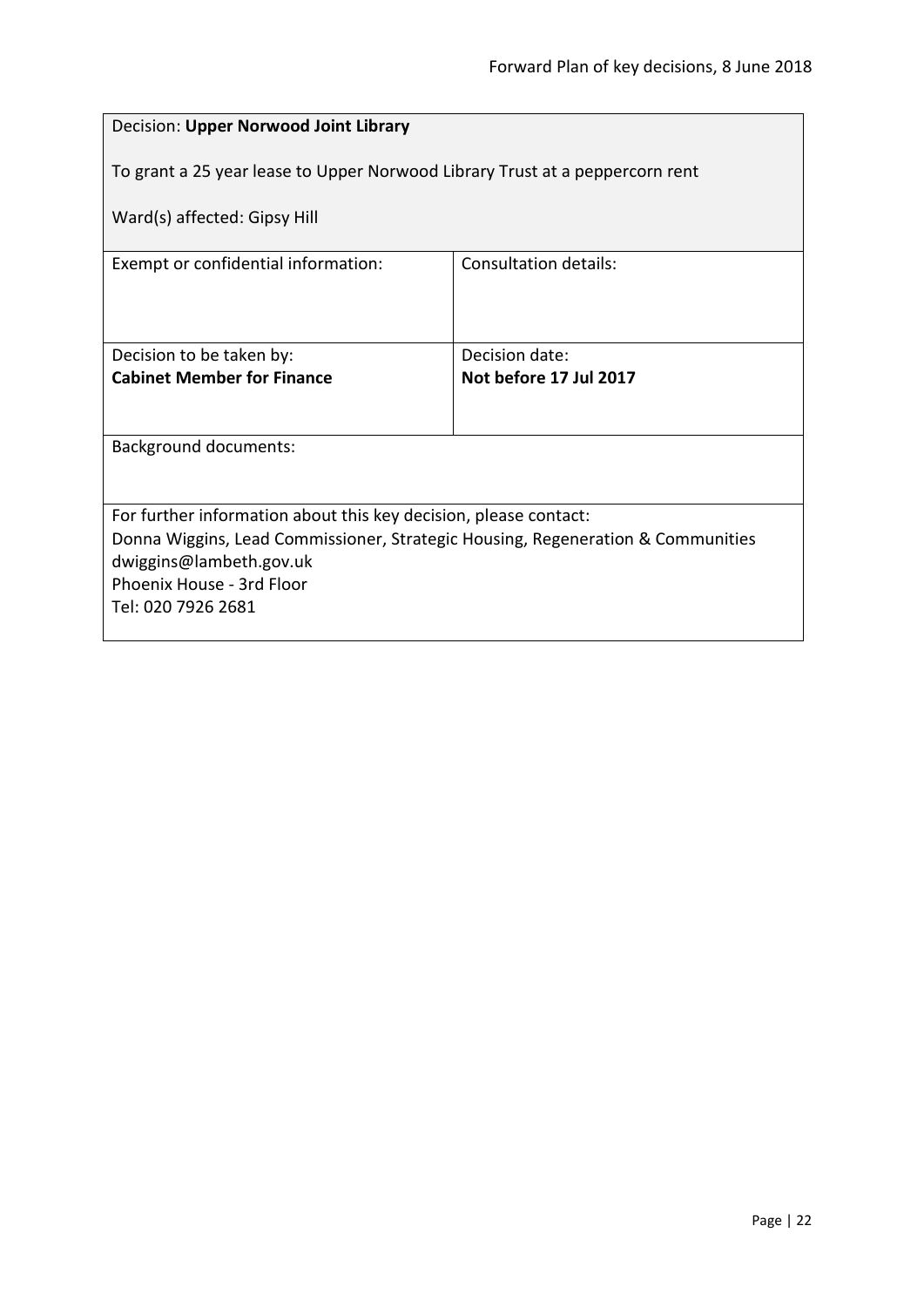#### <span id="page-22-0"></span>Decision: **Server, Storage and Associated Services Contract**

To award new contract for Server, Storage and Associated Services for Lambeth. The Council has an existing investment programme for upgrading server and storage hardware. The key outcome will be to derive value and create a route to market and to support new Lambeth initiatives such as Organisational redesign and move to new Town hall/Civic Suite.

| Exempt or confidential information:<br>Part exempt<br>Information relating to the financial or<br>business affairs of any particular person<br>(including the authority holding that<br>information) | Consultation details:  |  |
|------------------------------------------------------------------------------------------------------------------------------------------------------------------------------------------------------|------------------------|--|
| Decision to be taken by:                                                                                                                                                                             | Decision date:         |  |
| <b>Cabinet Member for Finance</b>                                                                                                                                                                    | Not before 24 Jul 2017 |  |
|                                                                                                                                                                                                      |                        |  |
| <b>Background documents:</b>                                                                                                                                                                         |                        |  |
|                                                                                                                                                                                                      |                        |  |
| For further information about this key decision, please contact:                                                                                                                                     |                        |  |
| Neeraj Mittra, Senior ICT Officer Contract Management, Business Transformation                                                                                                                       |                        |  |
| NMittra@lambeth.gov.uk                                                                                                                                                                               |                        |  |
| Tel: 020 7926 9274                                                                                                                                                                                   |                        |  |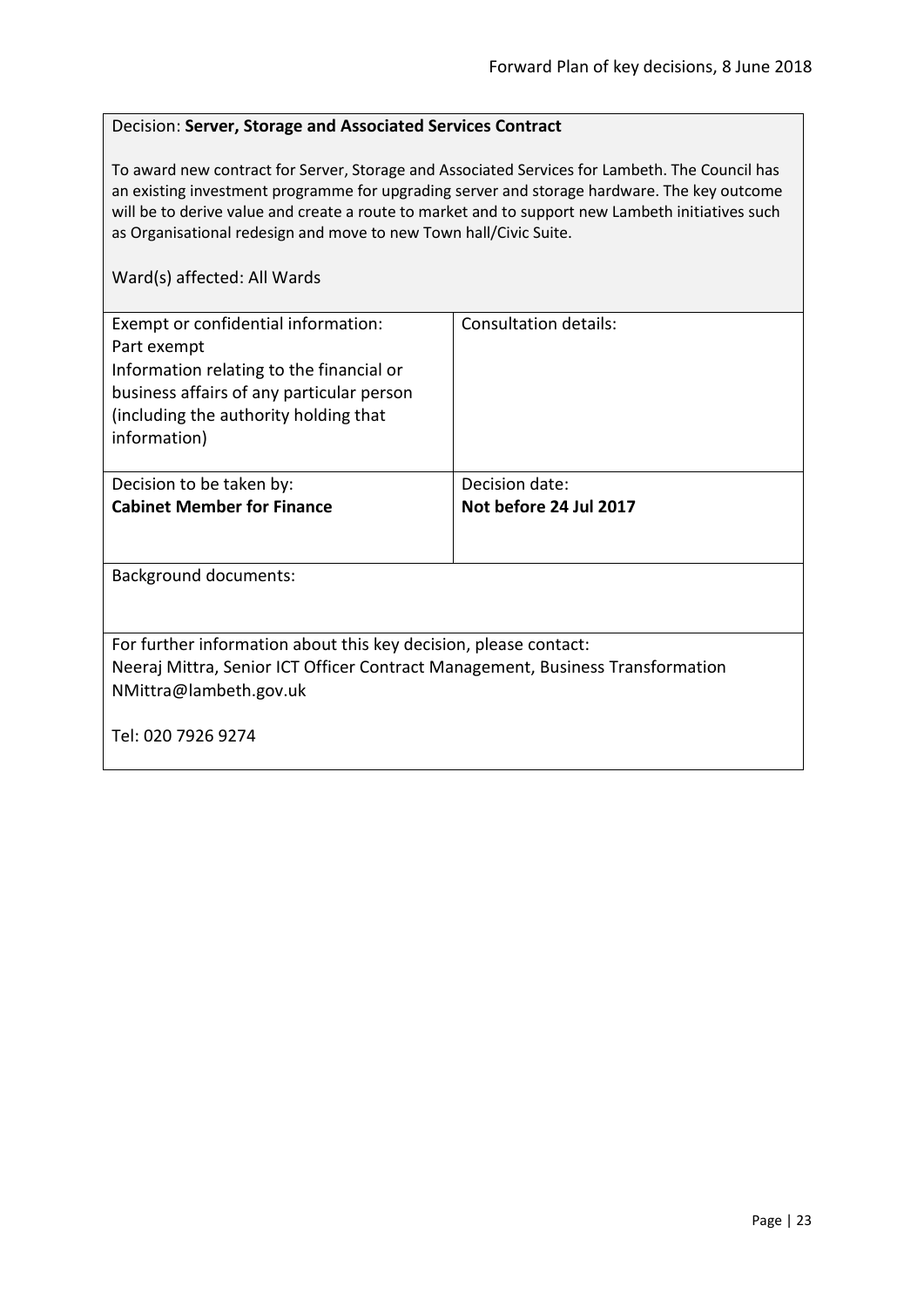<span id="page-23-0"></span>Decision: **Temporary Accommodation - Modular Construction on Council Owned Hostel Sites**

To approve investment of £3,000,000 for the construction of Temporary Accommodation modular type units on two council owned hostel sites for the purpose of providing temporary accommodation to homeless households.

Ward(s) affected: Gipsy Hill; Streatham South

| Exempt or confidential information:                                                                                                                                                          | Consultation details:                    |  |
|----------------------------------------------------------------------------------------------------------------------------------------------------------------------------------------------|------------------------------------------|--|
| Decision to be taken by:<br><b>Cabinet Member for Finance</b>                                                                                                                                | Decision date:<br>Not before 31 Jul 2017 |  |
| <b>Background documents:</b>                                                                                                                                                                 |                                          |  |
| For further information about this key decision, please contact:<br>Mandy Green (Associate Director Commissioning), Assistant Director Accommodation &<br>Property<br>mgreen3@lambeth.gov.uk |                                          |  |
| Tel: 02079267020                                                                                                                                                                             |                                          |  |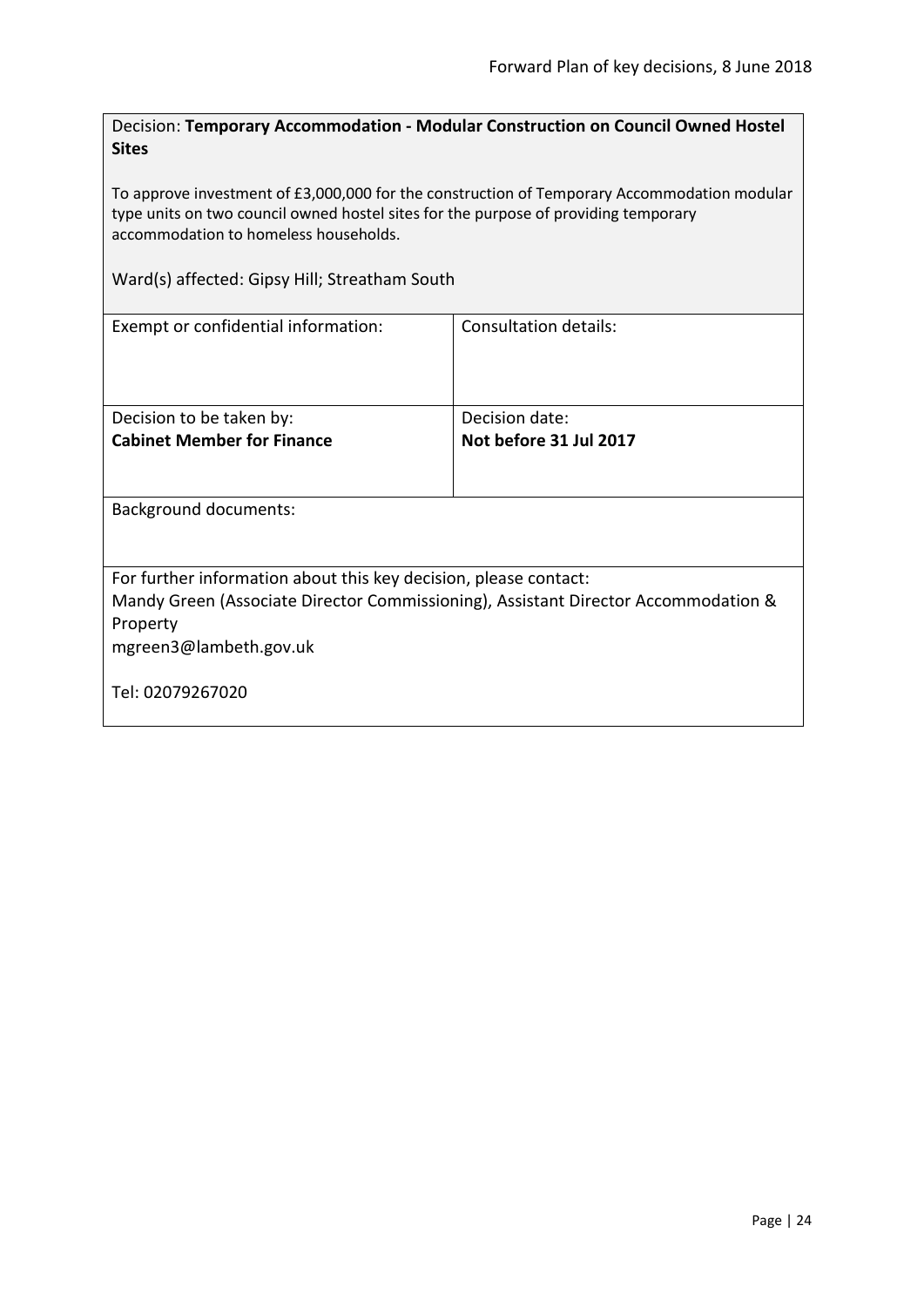<span id="page-24-0"></span>

| Decision: Off-site processing for Housing Benefit and Council Tax Support assessments                                                                                                                                               |                        |  |
|-------------------------------------------------------------------------------------------------------------------------------------------------------------------------------------------------------------------------------------|------------------------|--|
| To approve the variation to the off-site Housing Benefit and Council Tax Support processing<br>contract with Civica UK Ltd, increasing the contract value from £485,200 to £1,038,350, and<br>extending the contract to March 2020. |                        |  |
| Ward(s) affected: All Wards                                                                                                                                                                                                         |                        |  |
| Exempt or confidential information:                                                                                                                                                                                                 | Consultation details:  |  |
| Decision to be taken by:                                                                                                                                                                                                            | Decision date:         |  |
| <b>Cabinet Member for Finance</b>                                                                                                                                                                                                   | Not before 23 Apr 2018 |  |
| <b>Background documents:</b>                                                                                                                                                                                                        |                        |  |
| For further information about this key decision, please contact:<br>Miranda Feasey, Acting Head of Assessments and Customer Centre<br>mhfeasey@lambeth.gov.uk                                                                       |                        |  |
| Tel: 0207 926 7653                                                                                                                                                                                                                  |                        |  |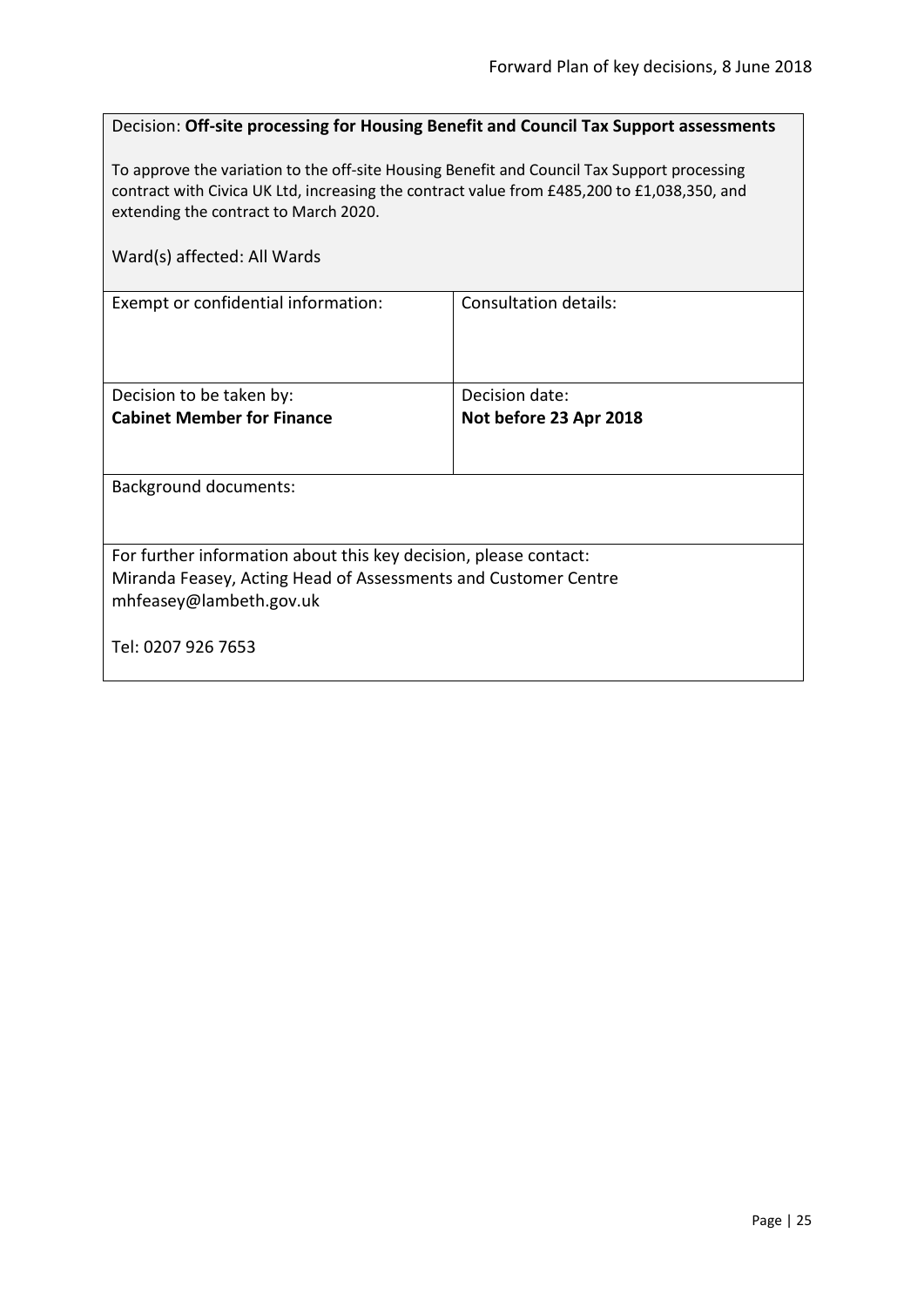#### <span id="page-25-0"></span>Decision: **Disposal of Land at Lollard Street – Former Ethelred Youth Centre Site**

To enter into a Development Agreement of the land at Lollard Street SE11 6QH with the Education and Skills Funding Agency (ESFA) and on completion to grant a 125 year lease to the EFSA's nominated school operator, the National Autistic Society for the purpose of providing an SEN Free School.

Ward(s) affected: Prince's

| Exempt or confidential information:                                                                                                                                                             | Consultation details: |
|-------------------------------------------------------------------------------------------------------------------------------------------------------------------------------------------------|-----------------------|
|                                                                                                                                                                                                 |                       |
| Decision to be taken by:                                                                                                                                                                        | Decision date:        |
| <b>Cabinet Member for Finance</b>                                                                                                                                                               | 4 Jun 2018            |
| <b>Background documents:</b>                                                                                                                                                                    |                       |
|                                                                                                                                                                                                 |                       |
| For further information about this key decision, please contact:<br>Sophie Linton, Head of Valuation and Strategic Property Services<br>SLinton@lambeth.gov.uk<br>2nd Floor, Olive Morris House |                       |
| Tel: 020 7926 6954                                                                                                                                                                              |                       |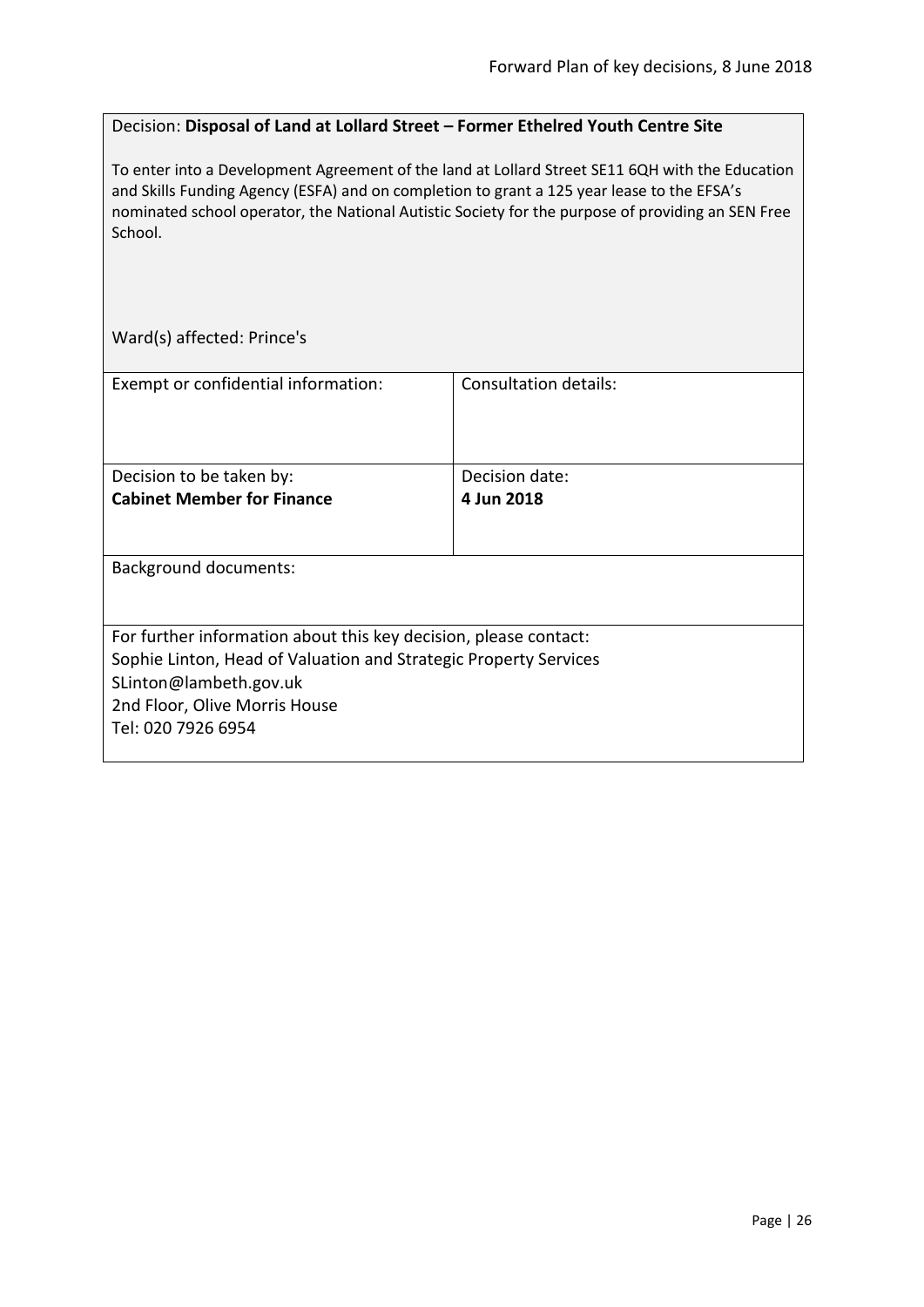<span id="page-26-0"></span>

| Decision: Oracle data archiving                                                                                                                                                                      |                              |  |
|------------------------------------------------------------------------------------------------------------------------------------------------------------------------------------------------------|------------------------------|--|
| Award of the Oracle data archiving contract to provide a data archiving solution for Oracle R12<br>data prior to the move to Oracle Cloud.<br>Ward(s) affected: All Wards                            |                              |  |
| Exempt or confidential information:<br>Part exempt<br>Information relating to the financial or<br>business affairs of any particular person<br>(including the authority holding that<br>information) | Consultation details:        |  |
| Decision to be taken by:<br><b>Cabinet Member for Finance</b>                                                                                                                                        | Decision date:<br>5 Jun 2018 |  |
| <b>Background documents:</b><br>Oracle Data Archive CMDR                                                                                                                                             |                              |  |
| For further information about this key decision, please contact:<br>Rachel Willsher, Head of Procurement<br>rwillsher@lambeth.gov.uk                                                                 |                              |  |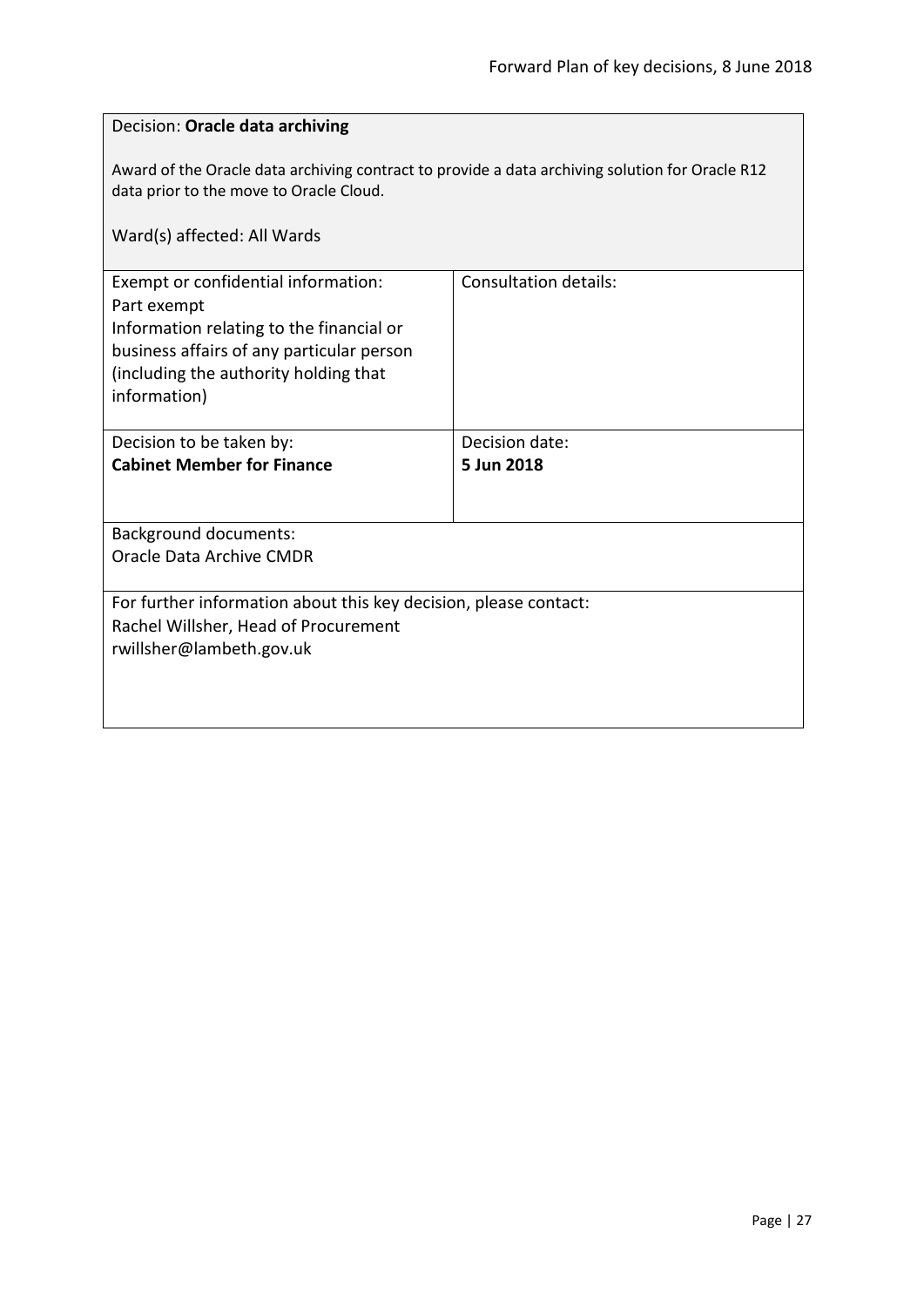# <span id="page-27-0"></span>Decision: **ICT Desktop Refresh (formerly Hardware Refresh)**

To extend the contracts with Insight Direct (UK) Ltd and XMA Ltd for 12 months from June 2018 to June 2019 with an optional extension for a further 12 months from June 2019 to June 2020 for the provision of Desktops, Laptops, Monitors, Tablets and associated services for Lambeth. The Council has an existing investment programme for upgrading end user device hardware. The key outcome will be to derive value from the existing eauction programme in conjunction with other London boroughs and ensures a route to market. These contracts enable Lambeth to ensure its business applications continue to run efficiently and effectively and can continue to provide essential front line services including Organisational redesign and the new Town hall/Civic Centre.

Ward(s) affected: Prince's

| Exempt or confidential information:                                       | Consultation details:  |
|---------------------------------------------------------------------------|------------------------|
| Part exempt                                                               |                        |
|                                                                           |                        |
|                                                                           |                        |
| Decision to be taken by:                                                  | Decision date:         |
| <b>Cabinet Member for Finance</b>                                         | Not before 11 Jun 2018 |
|                                                                           |                        |
|                                                                           |                        |
| Background documents:                                                     |                        |
|                                                                           |                        |
|                                                                           |                        |
| For further information about this key decision, please contact:          |                        |
| Clive Redington, ICT Manager Contract Management, Business Transformation |                        |
| credington@lambeth.gov.uk                                                 |                        |
| Olive Morris House (2nd Floor)                                            |                        |
| Tel: 020 7926 4021                                                        |                        |
|                                                                           |                        |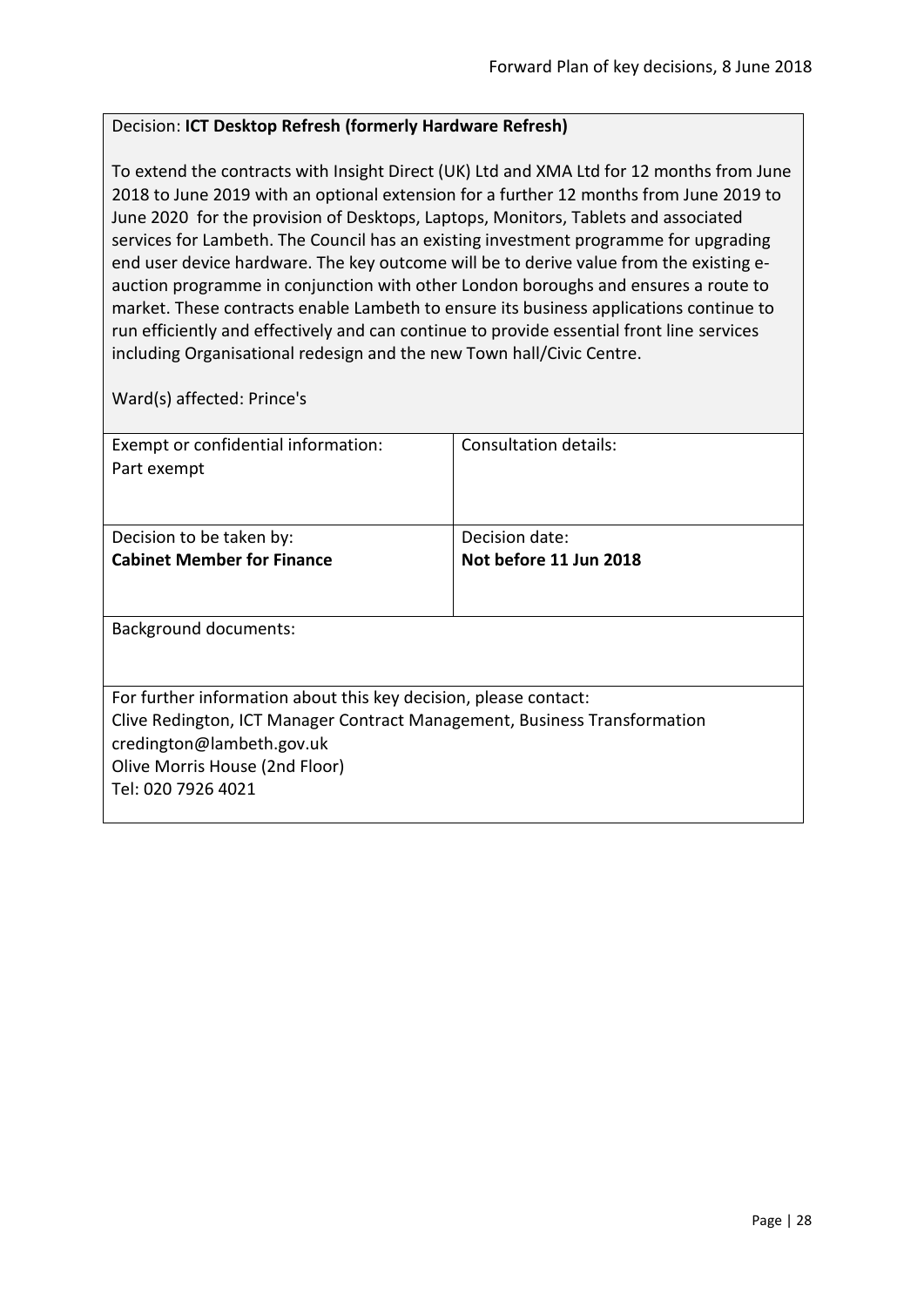# <span id="page-28-0"></span>Decision: **Contract to extend Internal Audit, Risk Management, Investigation and Advisory Services provision**

To approve continued use of the London Borough of Islington's Framework for internal audit, risk management, investigation and advisory services – agreeing a contract with the Framework's appointed provider PwC to run to from the 1 April 2019 - 31 March 2020

| Exempt or confidential information:<br>Part exempt<br>Information relating to the financial or<br>business affairs of any particular person<br>(including the authority holding that<br>information) | Consultation details:  |
|------------------------------------------------------------------------------------------------------------------------------------------------------------------------------------------------------|------------------------|
| Decision to be taken by:                                                                                                                                                                             | Decision date:         |
| <b>Cabinet Member for Finance</b>                                                                                                                                                                    | Not before 29 Jun 2018 |
|                                                                                                                                                                                                      |                        |
| Background documents:                                                                                                                                                                                |                        |
|                                                                                                                                                                                                      |                        |
| For further information about this key decision, please contact:                                                                                                                                     |                        |
| Malcolm de Vela, Category Procurement Manager – Energy and Corporate                                                                                                                                 |                        |
| MDeVela@lambeth.gov.uk                                                                                                                                                                               |                        |
| Phoenix House, 10 Wandsworth Road, SW8 2LL                                                                                                                                                           |                        |
| Tel: 020 7926 3591                                                                                                                                                                                   |                        |
|                                                                                                                                                                                                      |                        |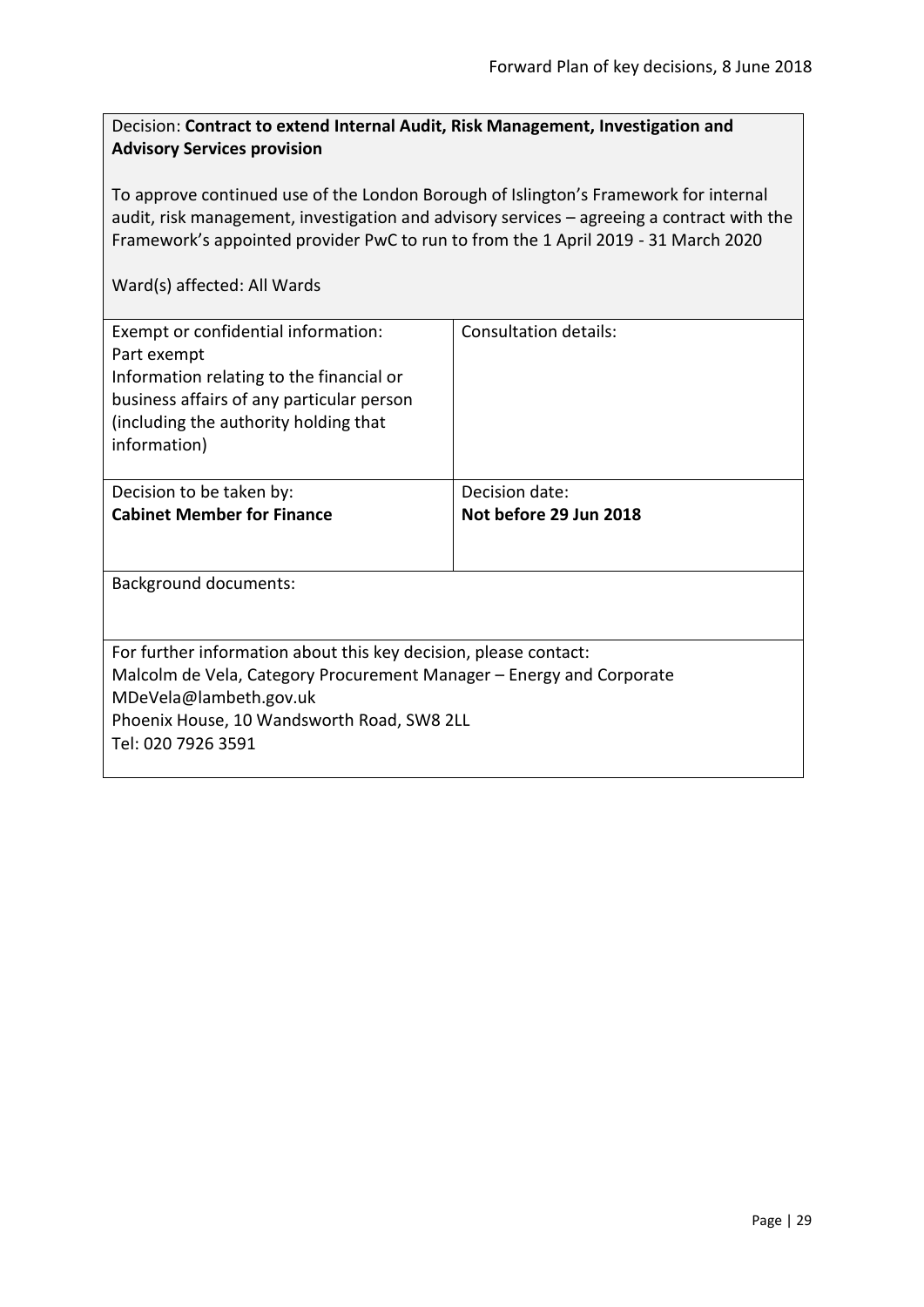<span id="page-29-0"></span>

| <b>Decision: Commercial Waste Options</b>                                                                                                                                                                                                      |                              |  |
|------------------------------------------------------------------------------------------------------------------------------------------------------------------------------------------------------------------------------------------------|------------------------------|--|
| Review of options for future model of commercial waste services                                                                                                                                                                                |                              |  |
| Ward(s) affected: All Wards                                                                                                                                                                                                                    |                              |  |
| Exempt or confidential information:                                                                                                                                                                                                            | <b>Consultation details:</b> |  |
|                                                                                                                                                                                                                                                |                              |  |
| Decision to be taken by:                                                                                                                                                                                                                       | Decision date:               |  |
| <b>Cabinet Member for Environment and</b><br><b>Clean Air</b>                                                                                                                                                                                  | Not before 21 Nov 2016       |  |
| <b>Background documents:</b>                                                                                                                                                                                                                   |                              |  |
| For further information about this key decision, please contact:<br>Michael C Clarke, Public Environment Manager<br>mcclarke@lambeth.gov.uk<br>1st Floor, Service Team House, 185-205 Shakespeare Road, London, SE24 0PZ<br>Tel: 020 7926 0528 |                              |  |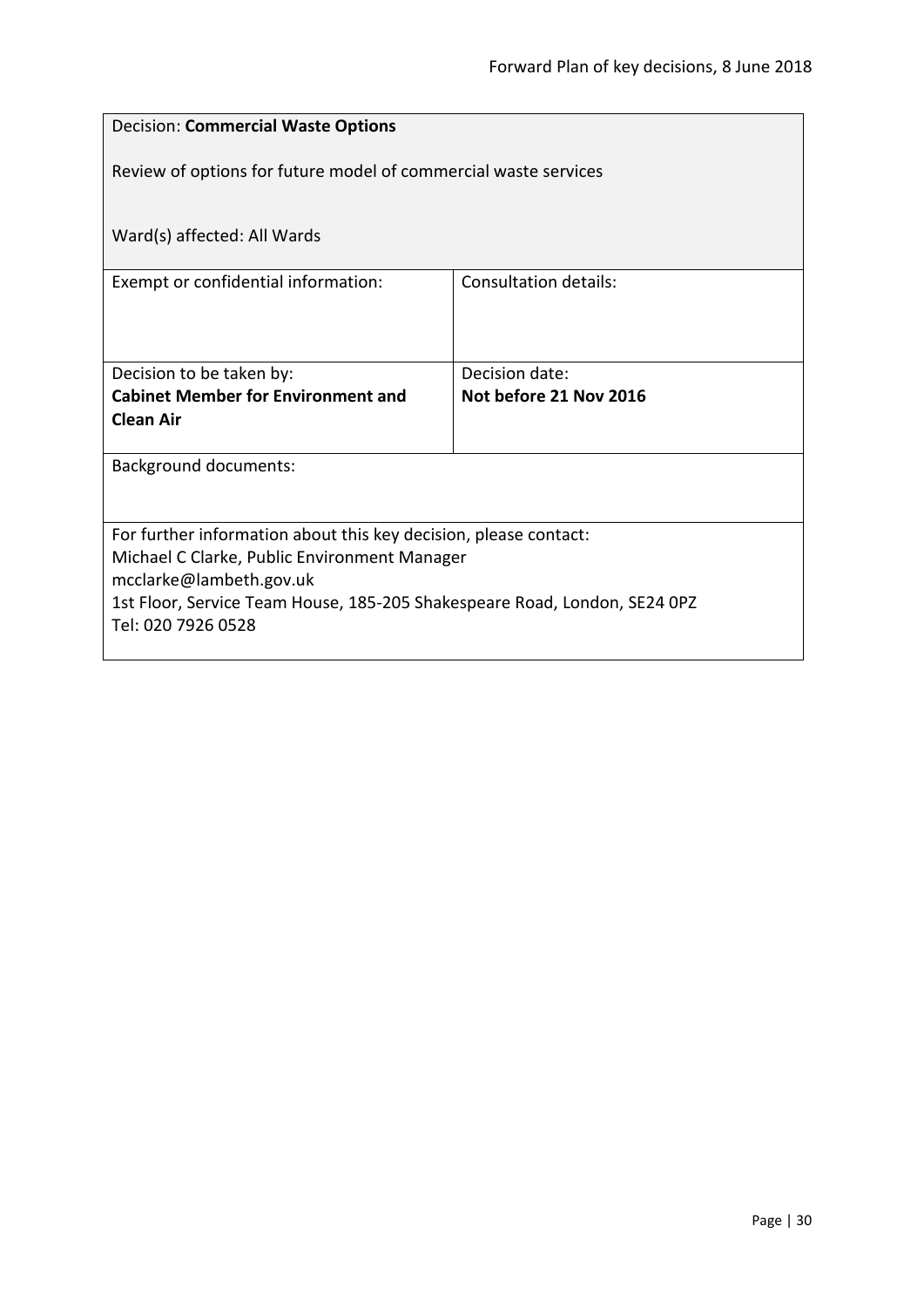<span id="page-30-0"></span>

| Decision: Floating car clubs                                                                                                                                           |                              |
|------------------------------------------------------------------------------------------------------------------------------------------------------------------------|------------------------------|
| To establish a trial for the "floating" car club provision in the borough and the<br>appointment of a provider for the trial period.                                   |                              |
| Ward(s) affected: All Wards                                                                                                                                            |                              |
| Exempt or confidential information:                                                                                                                                    | <b>Consultation details:</b> |
| Decision to be taken by:                                                                                                                                               | Decision date:               |
| <b>Cabinet Member for Environment and</b><br><b>Clean Air</b>                                                                                                          | Not before 12 Jun 2017       |
| <b>Background documents:</b>                                                                                                                                           |                              |
| For further information about this key decision, please contact:<br>Simon Phillips, Transport Manager - Planning, Transport & Development<br>SPhillips2@lambeth.gov.uk |                              |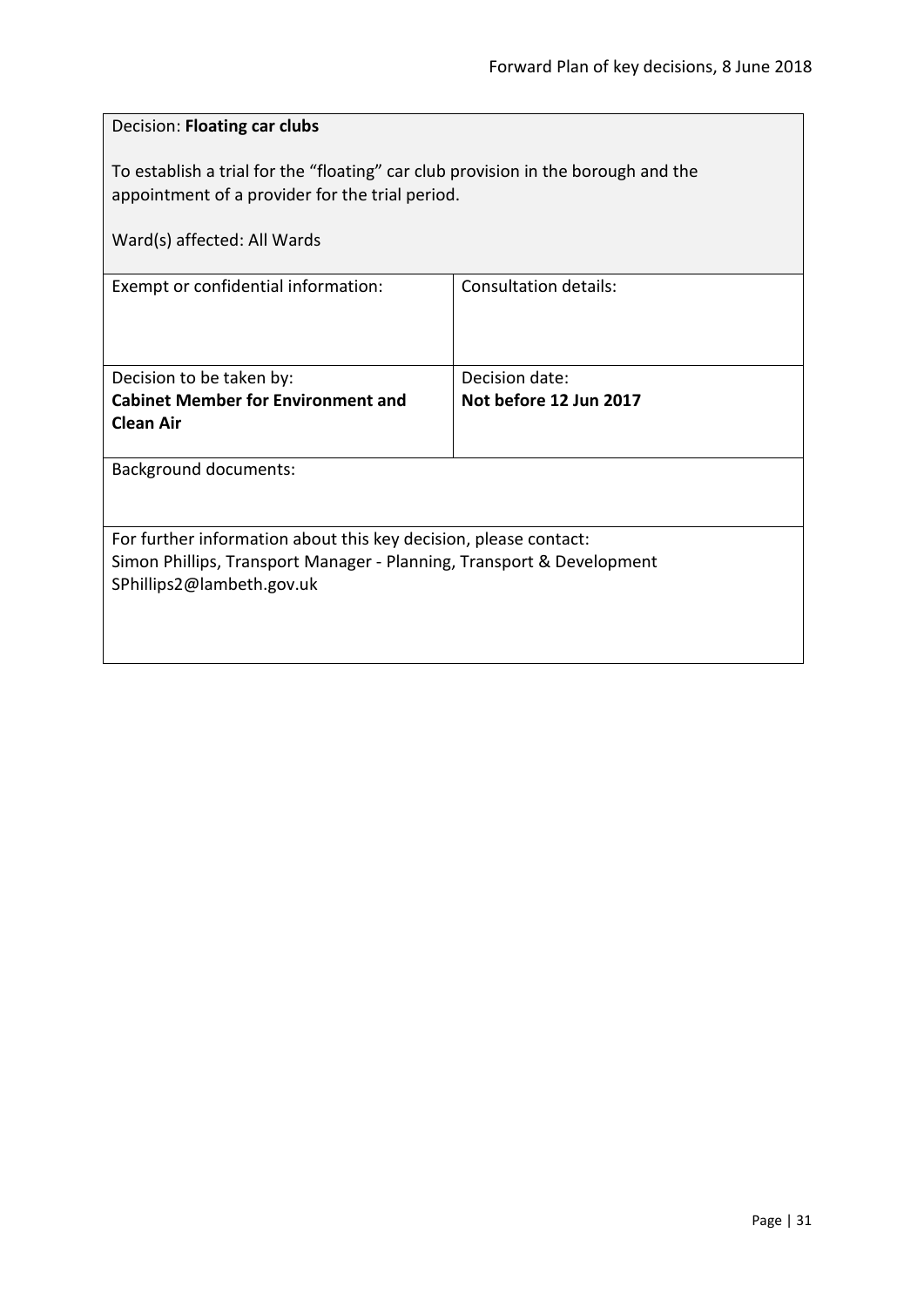<span id="page-31-0"></span>

| Decision: Our Streets- The Neighbourhood Enhancement                                                                                                                                       |                              |  |
|--------------------------------------------------------------------------------------------------------------------------------------------------------------------------------------------|------------------------------|--|
| To deliver Phase 3 Our Streets interventions in Thurlow Park, Gypsy Hill, and Knights Hill<br>wards costing a total £800,000.<br>Ward(s) affected: Gipsy Hill; Knight's Hill; Thurlow Park |                              |  |
| Exempt or confidential information:                                                                                                                                                        | <b>Consultation details:</b> |  |
|                                                                                                                                                                                            |                              |  |
| Decision to be taken by:                                                                                                                                                                   | Decision date:               |  |
| <b>Cabinet Member for Environment and</b>                                                                                                                                                  | Not before 26 Mar 2018       |  |
| <b>Clean Air</b>                                                                                                                                                                           |                              |  |
| <b>Background documents:</b>                                                                                                                                                               |                              |  |
|                                                                                                                                                                                            |                              |  |
| For further information about this key decision, please contact:                                                                                                                           |                              |  |
| Raj Mistry, Director of Envrionment<br>rmistry@lambeth.gov.uk                                                                                                                              |                              |  |
| <b>Blue Star House</b>                                                                                                                                                                     |                              |  |
| Tel: 020 7926 6263                                                                                                                                                                         |                              |  |
|                                                                                                                                                                                            |                              |  |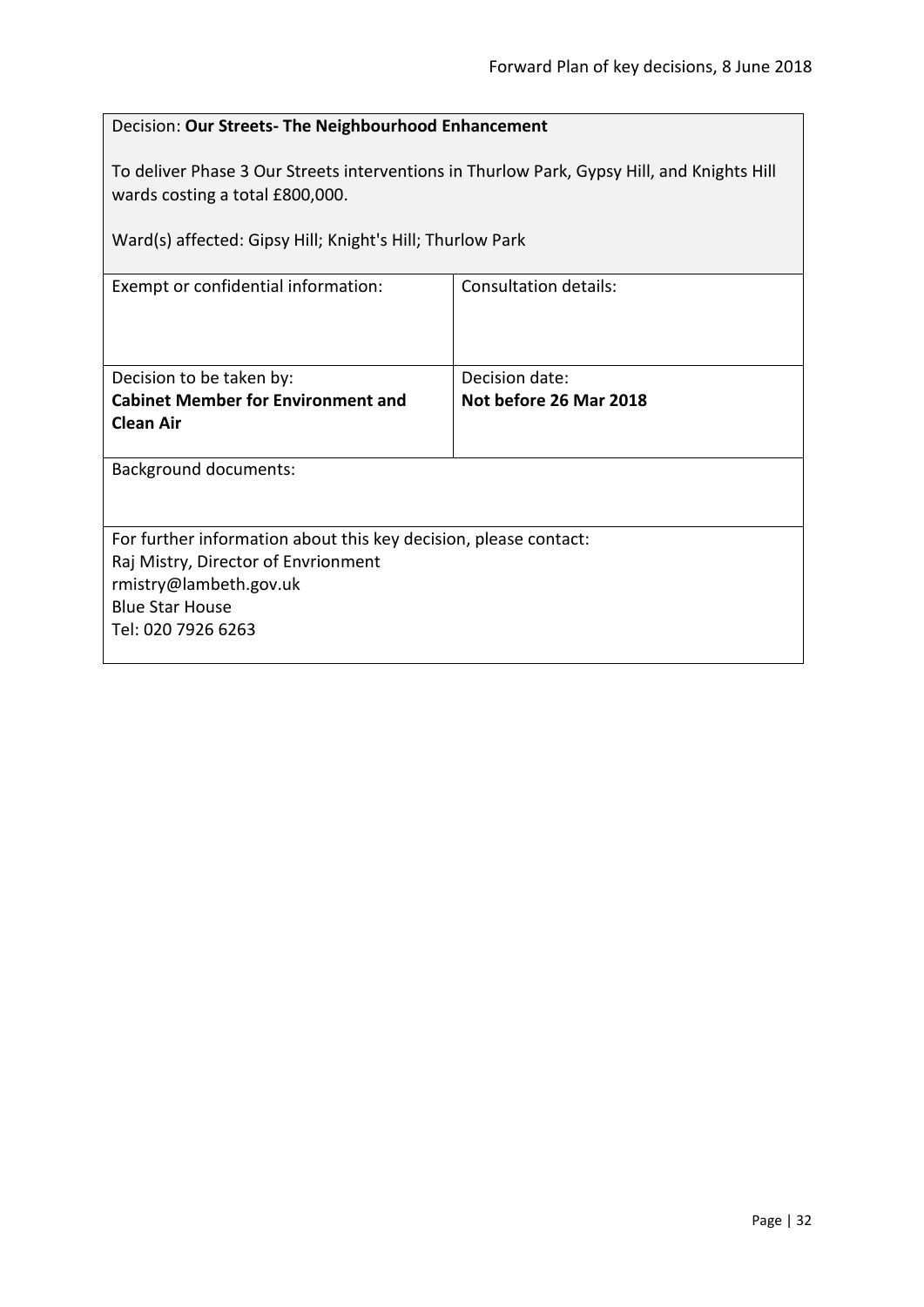<span id="page-32-0"></span>

| Decision: Highways Services Contract                             |                        |  |
|------------------------------------------------------------------|------------------------|--|
| To let the contract for reactive and planned highway works       |                        |  |
| Ward(s) affected: All Wards                                      |                        |  |
| Exempt or confidential information:                              | Consultation details:  |  |
|                                                                  |                        |  |
| Decision to be taken by:                                         | Decision date:         |  |
| <b>Cabinet Member for Environment and</b><br><b>Clean Air</b>    | Not before 23 Apr 2018 |  |
|                                                                  |                        |  |
| <b>Background documents:</b>                                     |                        |  |
|                                                                  |                        |  |
| For further information about this key decision, please contact: |                        |  |
| Raj Mistry, Director of Envrionment                              |                        |  |
| rmistry@lambeth.gov.uk<br><b>Blue Star House</b>                 |                        |  |
| Tel: 020 7926 6263                                               |                        |  |
|                                                                  |                        |  |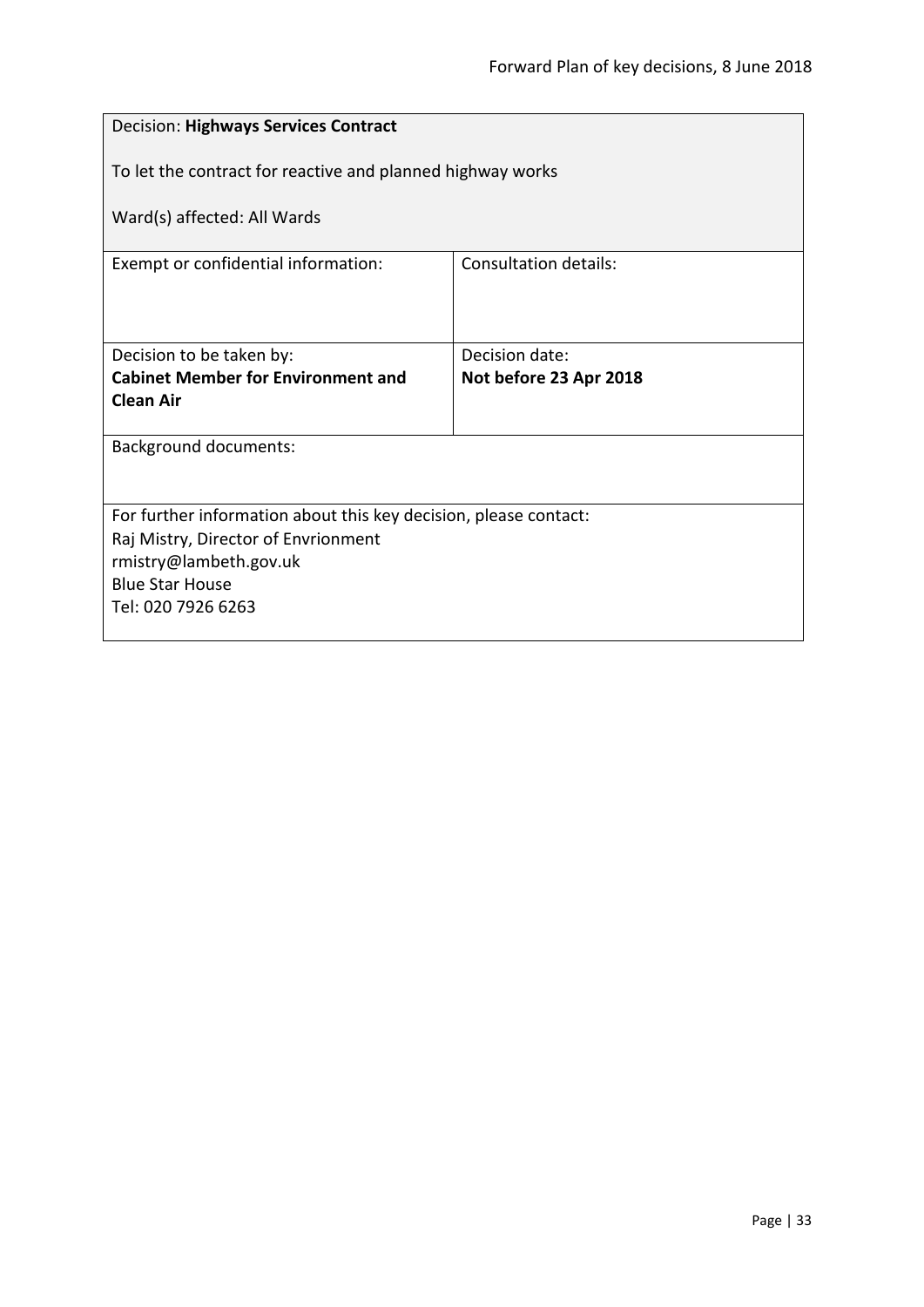<span id="page-33-0"></span>

| Decision: Mental Health Accommodation and Community Support contract.                                     |                        |  |
|-----------------------------------------------------------------------------------------------------------|------------------------|--|
| Extension of the Mental Health Accommodation and Community Support contract.                              |                        |  |
| Ward(s) affected: All Wards                                                                               |                        |  |
| Exempt or confidential information:                                                                       | Consultation details:  |  |
|                                                                                                           |                        |  |
| Decision to be taken by:                                                                                  | Decision date:         |  |
| <b>Cabinet Member for Health and Adult</b>                                                                | Not before 26 Jun 2015 |  |
| Social Care (job share)                                                                                   |                        |  |
| <b>Background documents:</b>                                                                              |                        |  |
|                                                                                                           |                        |  |
| For further information about this key decision, please contact:                                          |                        |  |
| Denis O'Rourke, Assistant Director Integrated Commissioning - Adult Mental Health<br>denisorourke@nhs.net |                        |  |
|                                                                                                           |                        |  |
|                                                                                                           |                        |  |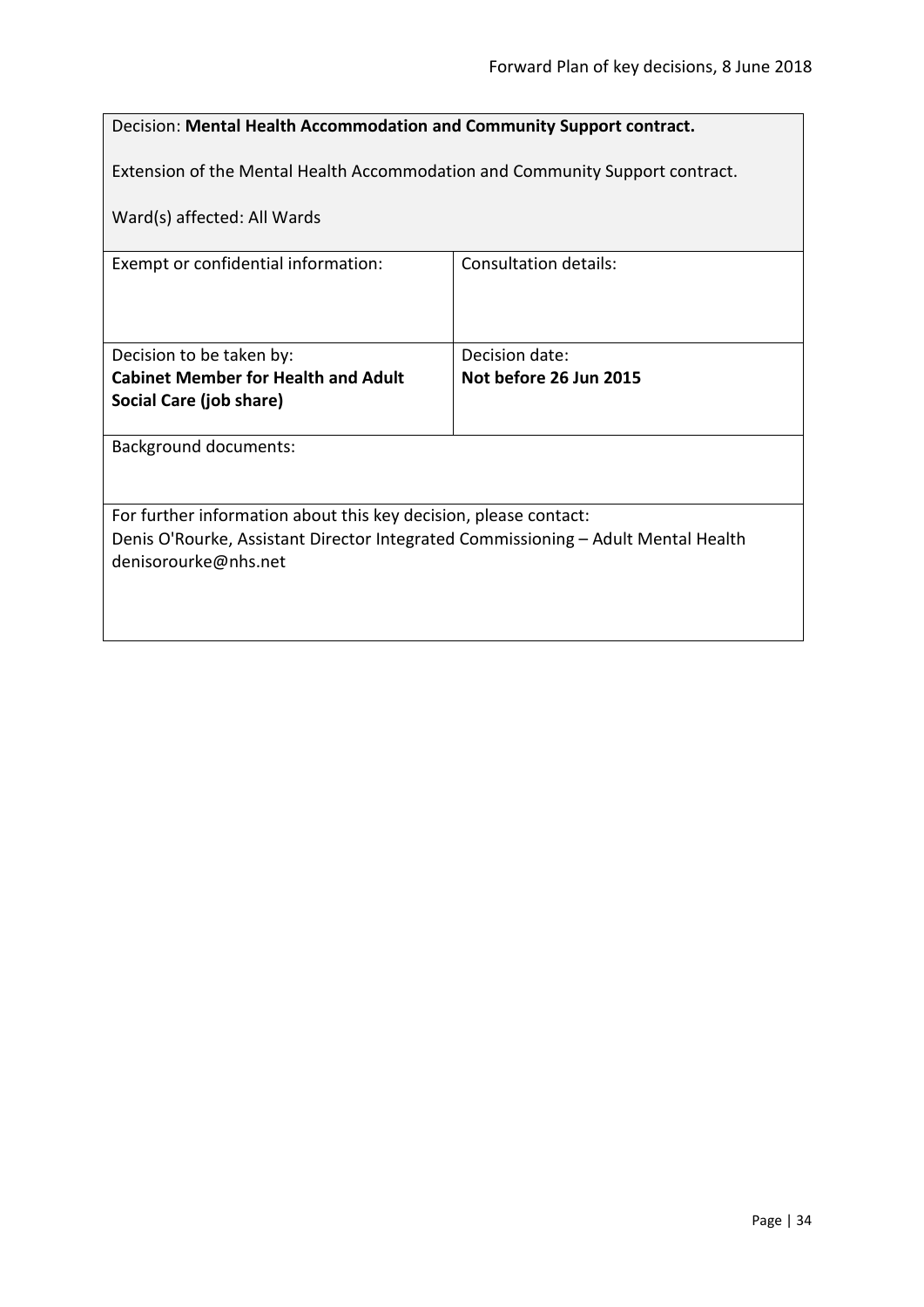<span id="page-34-0"></span>Decision: **Extension to pilot level 3 specialist weight management service for children**

Decision to extend the above contract for 2 years. This contract is part of a healthy weight programme that was set up as a pilot following a tender that was carried out in 2011. The pilot will be evaluated over the next year and a tender will be carried out again in 2016 (for the full healthy weight programme) following analysis of the findings from the evaluation.

| Exempt or confidential information:                                                                              | Consultation details:<br>Qualitative data is being captured through<br>the evaluation. Programme participants<br>provide feedback following their<br>involvement. Relevant professionals and<br>stakeholders will be consulted during the<br>evaluation and during the tender process<br>which will be carried out in 2016. |
|------------------------------------------------------------------------------------------------------------------|-----------------------------------------------------------------------------------------------------------------------------------------------------------------------------------------------------------------------------------------------------------------------------------------------------------------------------|
| Decision to be taken by:<br><b>Cabinet Member for Health and Adult</b><br>Social Care (job share)                | Decision date:<br>Not before 26 Jun 2015                                                                                                                                                                                                                                                                                    |
| <b>Background documents:</b>                                                                                     |                                                                                                                                                                                                                                                                                                                             |
| For further information about this key decision, please contact:<br><b>Candice Clark</b><br>candiceclark@nhs.net |                                                                                                                                                                                                                                                                                                                             |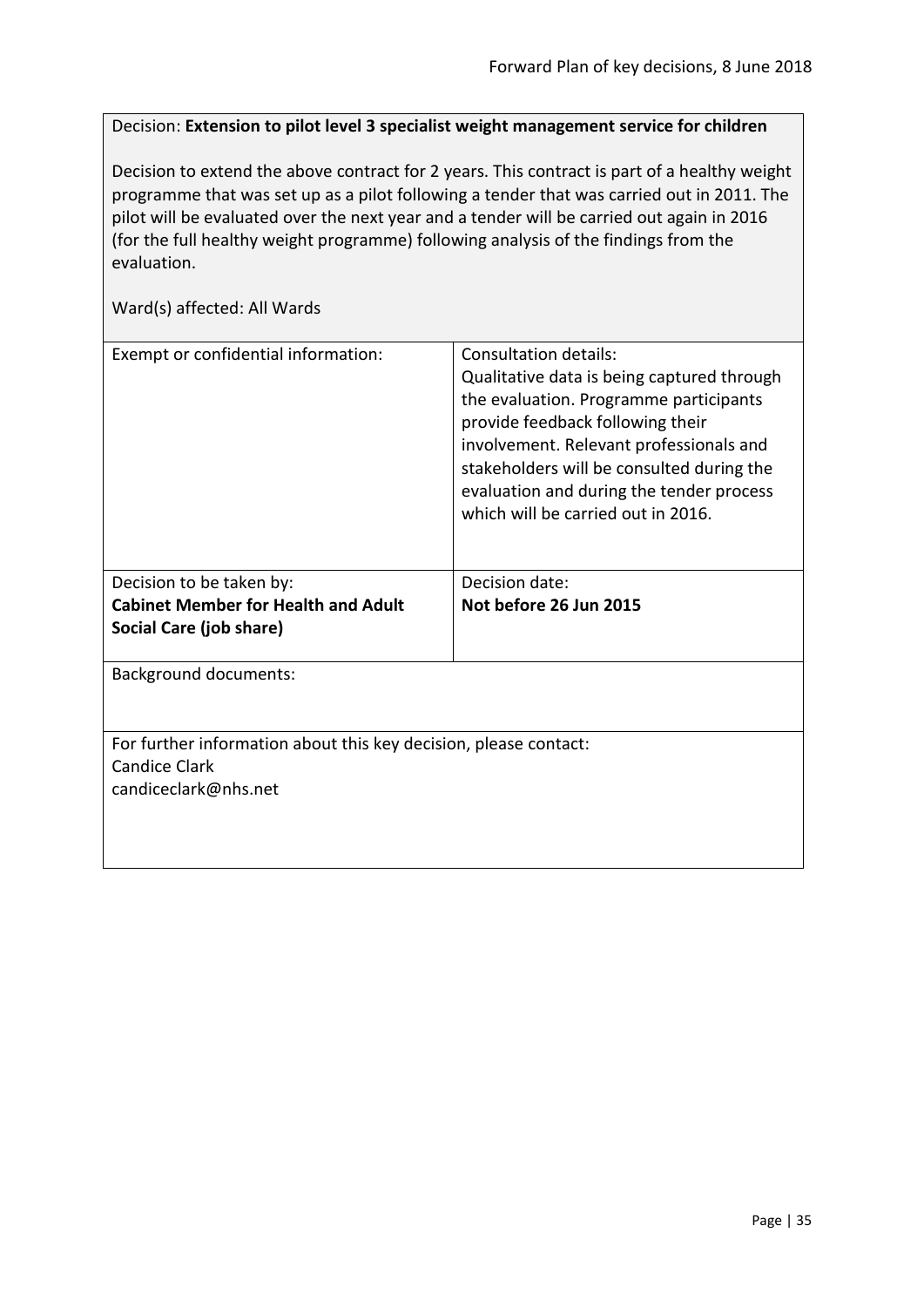<span id="page-35-0"></span>

| Decision: The Nine Elms Vauxhall Development Business Case                                            |                              |
|-------------------------------------------------------------------------------------------------------|------------------------------|
| The approval of £1.986m from s106/Community Infrastructure Levy in Nine Elms Vauxhall<br>for 2017/18. |                              |
| Ward(s) affected: Oval; Stockwell                                                                     |                              |
| Exempt or confidential information:                                                                   | <b>Consultation details:</b> |
|                                                                                                       |                              |
| Decision to be taken by:                                                                              | Decision date:               |
| <b>Cabinet Member for Health and Adult</b>                                                            | Not before 12 Dec 2016       |
| Social Care (job share)                                                                               |                              |
| <b>Background documents:</b>                                                                          |                              |
|                                                                                                       |                              |
| For further information about this key decision, please contact:                                      |                              |
| Moira McGrath, Director of Strategy and Commissioning Adults                                          |                              |
| moira.mcgrath@nhs.net                                                                                 |                              |
| Tel: 0203 049 4481                                                                                    |                              |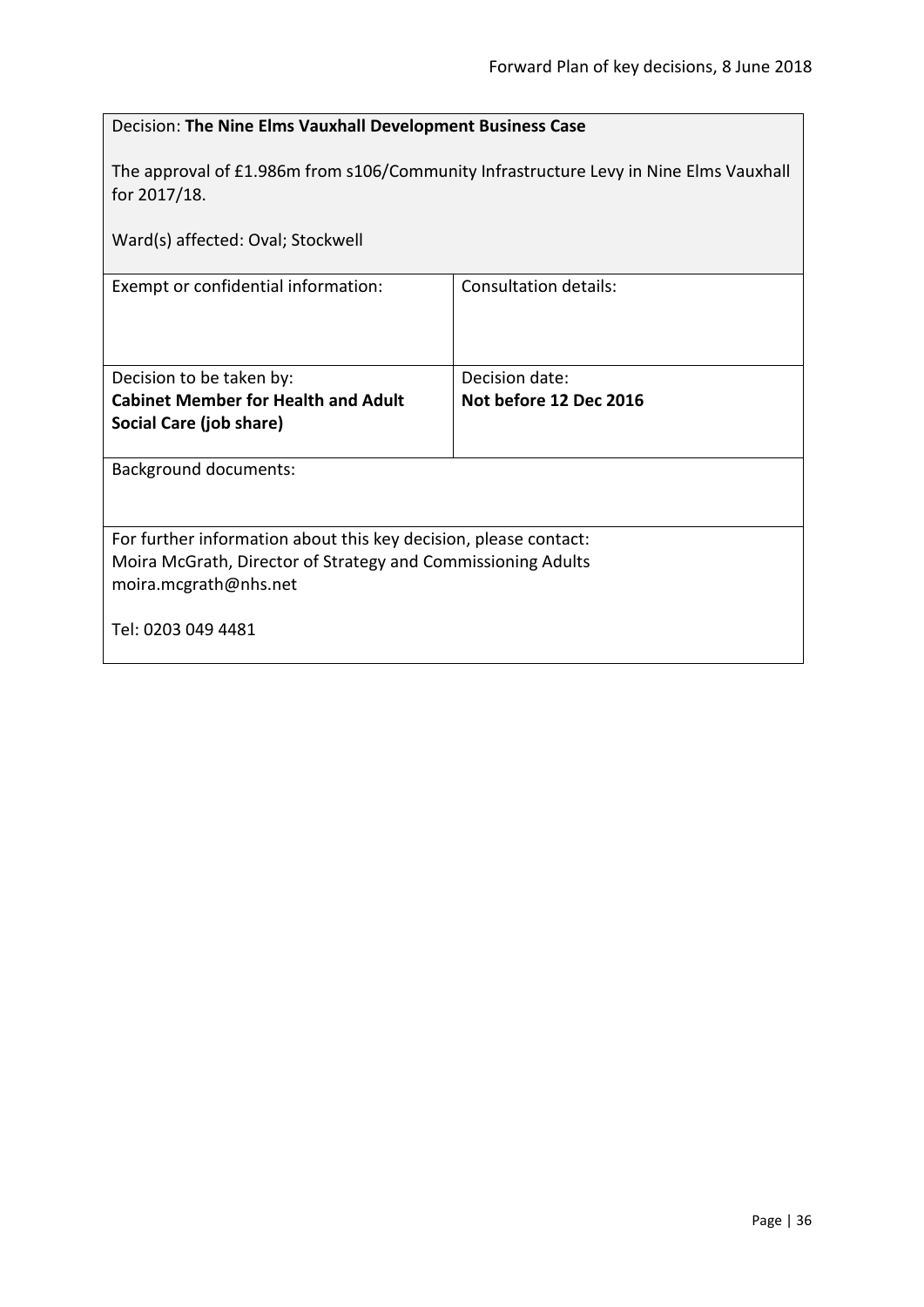## Decision: **Gateway Mental Health Support Service**

This proposed decision is for a one-year block contract with one-year extension option to be awarded to Look Ahead Housing and Support Ltd. The contract award will be made under waiver. Look Ahead have submitted proposals to develop a mental health supported housing service which will offer support to people with complex needs.

This provision will be developed to support move on from Lambeth rehabilitation wards and residential care homes as part of the Integrated Personalised Support Alliance (IPSA) initiative

| Exempt or confidential information:                                              | Consultation details:  |
|----------------------------------------------------------------------------------|------------------------|
|                                                                                  |                        |
| Decision to be taken by:                                                         | Decision date:         |
| <b>Cabinet Member for Health and Adult</b>                                       | Not before 22 Aug 2016 |
| Social Care (job share)                                                          |                        |
| <b>Background documents:</b>                                                     |                        |
| For further information about this key decision, please contact:<br>Karen Clarke |                        |
| KClarke1@lambeth.gov.uk                                                          |                        |
|                                                                                  |                        |
|                                                                                  |                        |
|                                                                                  |                        |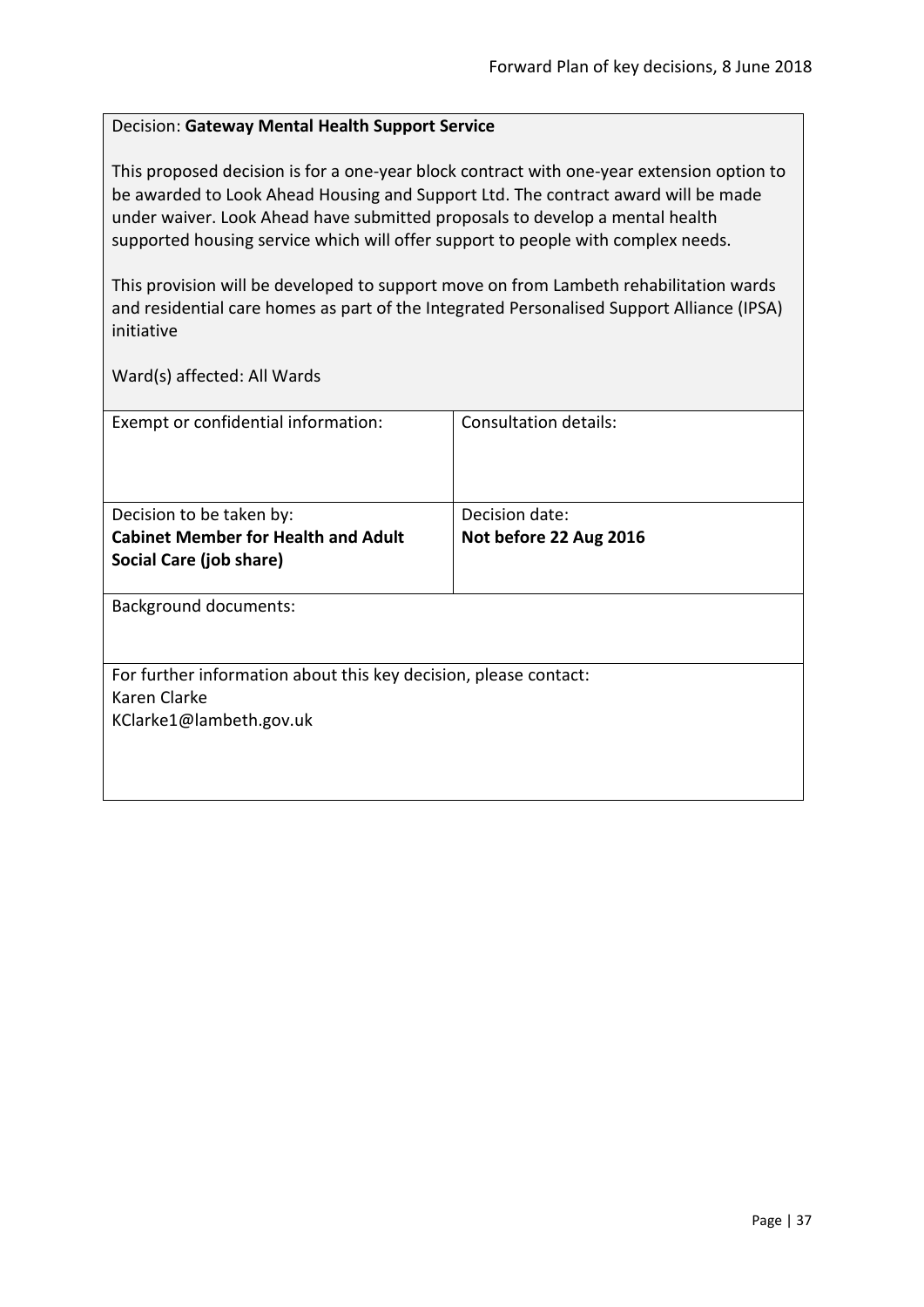| Decision: Tenancy Support Service - Single Homeless Project                                                                                                                                                                      |                        |  |
|----------------------------------------------------------------------------------------------------------------------------------------------------------------------------------------------------------------------------------|------------------------|--|
| Ward(s) affected: All Wards                                                                                                                                                                                                      |                        |  |
| Exempt or confidential information:                                                                                                                                                                                              | Consultation details:  |  |
| Decision to be taken by:                                                                                                                                                                                                         | Decision date:         |  |
| <b>Cabinet Member for Health and Adult</b>                                                                                                                                                                                       | Not before 13 Nov 2017 |  |
| Social Care (job share)                                                                                                                                                                                                          |                        |  |
| <b>Background documents:</b>                                                                                                                                                                                                     |                        |  |
| For further information about this key decision, please contact:<br>Emily Newell, Commissioning Officer, Strategy & Commissioning: Housing & Communities<br>ENewell@lambeth.gov.uk<br><b>Phoenix House</b><br>Tel: 0207 926 0973 |                        |  |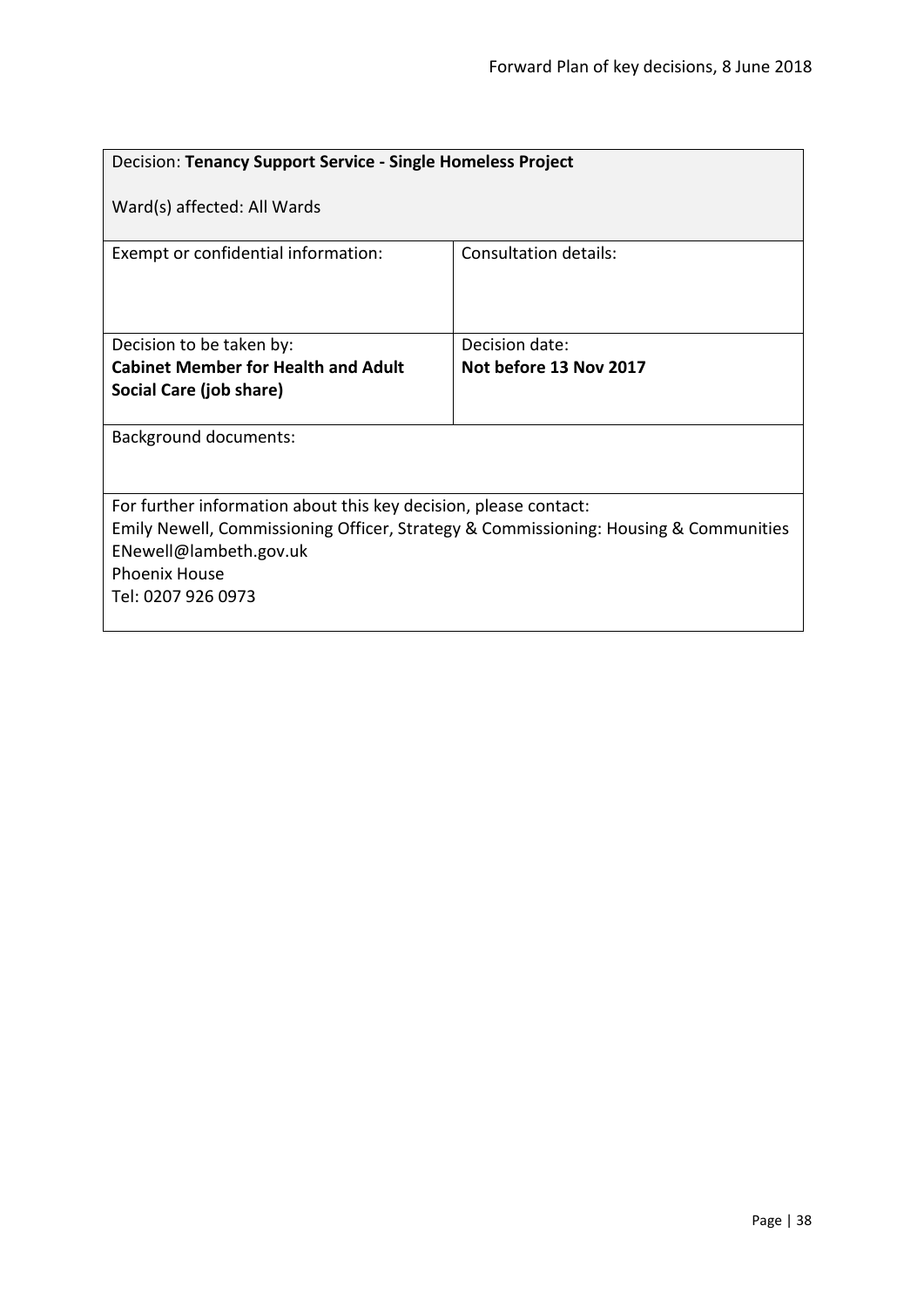| Decision: Latch House offender service                                                                                                                                                                          |                        |  |
|-----------------------------------------------------------------------------------------------------------------------------------------------------------------------------------------------------------------|------------------------|--|
| This decision will enable the Council to undertake a competitive tendering process to<br>award the contract to provide the Latch House offender service from April 2018 onwards.<br>Ward(s) affected: All Wards |                        |  |
| <b>Consultation details:</b><br>Exempt or confidential information:                                                                                                                                             |                        |  |
|                                                                                                                                                                                                                 |                        |  |
| Decision to be taken by:                                                                                                                                                                                        | Decision date:         |  |
| <b>Cabinet Member for Health and Adult</b>                                                                                                                                                                      | Not before 12 Feb 2018 |  |
| Social Care (job share)                                                                                                                                                                                         |                        |  |
| <b>Background documents:</b>                                                                                                                                                                                    |                        |  |
|                                                                                                                                                                                                                 |                        |  |
| For further information about this key decision, please contact:                                                                                                                                                |                        |  |
| Emma Casey, Commissioning Officer                                                                                                                                                                               |                        |  |
| ecasey@lambeth.gov.uk                                                                                                                                                                                           |                        |  |
| Tel: 0207 9267539                                                                                                                                                                                               |                        |  |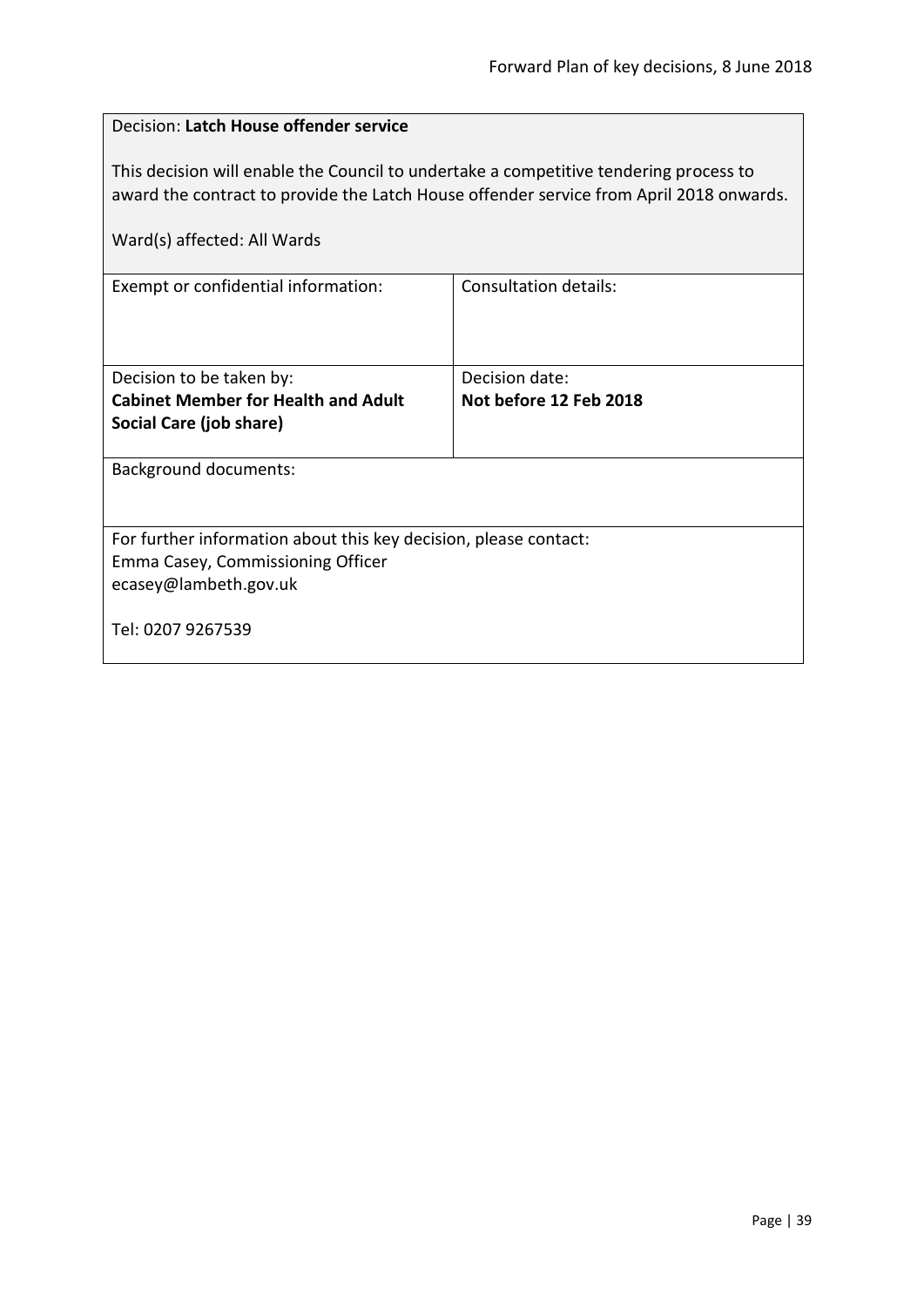| <b>Decision: Tenancy Support Service</b>                                                                                                                                                      |                        |  |
|-----------------------------------------------------------------------------------------------------------------------------------------------------------------------------------------------|------------------------|--|
| The decision to extend the current contract will enable the Council to continue to provide tenancy<br>support to residents while Housing colleagues plan the future structure of the service. |                        |  |
| Ward(s) affected: All Wards                                                                                                                                                                   |                        |  |
| Exempt or confidential information:                                                                                                                                                           | Consultation details:  |  |
|                                                                                                                                                                                               |                        |  |
| Decision to be taken by:                                                                                                                                                                      | Decision date:         |  |
| <b>Cabinet Member for Health and Adult</b><br>Social Care (job share)                                                                                                                         | Not before 19 Feb 2018 |  |
|                                                                                                                                                                                               |                        |  |
| <b>Background documents:</b>                                                                                                                                                                  |                        |  |
|                                                                                                                                                                                               |                        |  |
| For further information about this key decision, please contact:                                                                                                                              |                        |  |
| Emma Casey, Commissioning Officer                                                                                                                                                             |                        |  |
| ecasey@lambeth.gov.uk                                                                                                                                                                         |                        |  |
| Tel: 0207 9267539                                                                                                                                                                             |                        |  |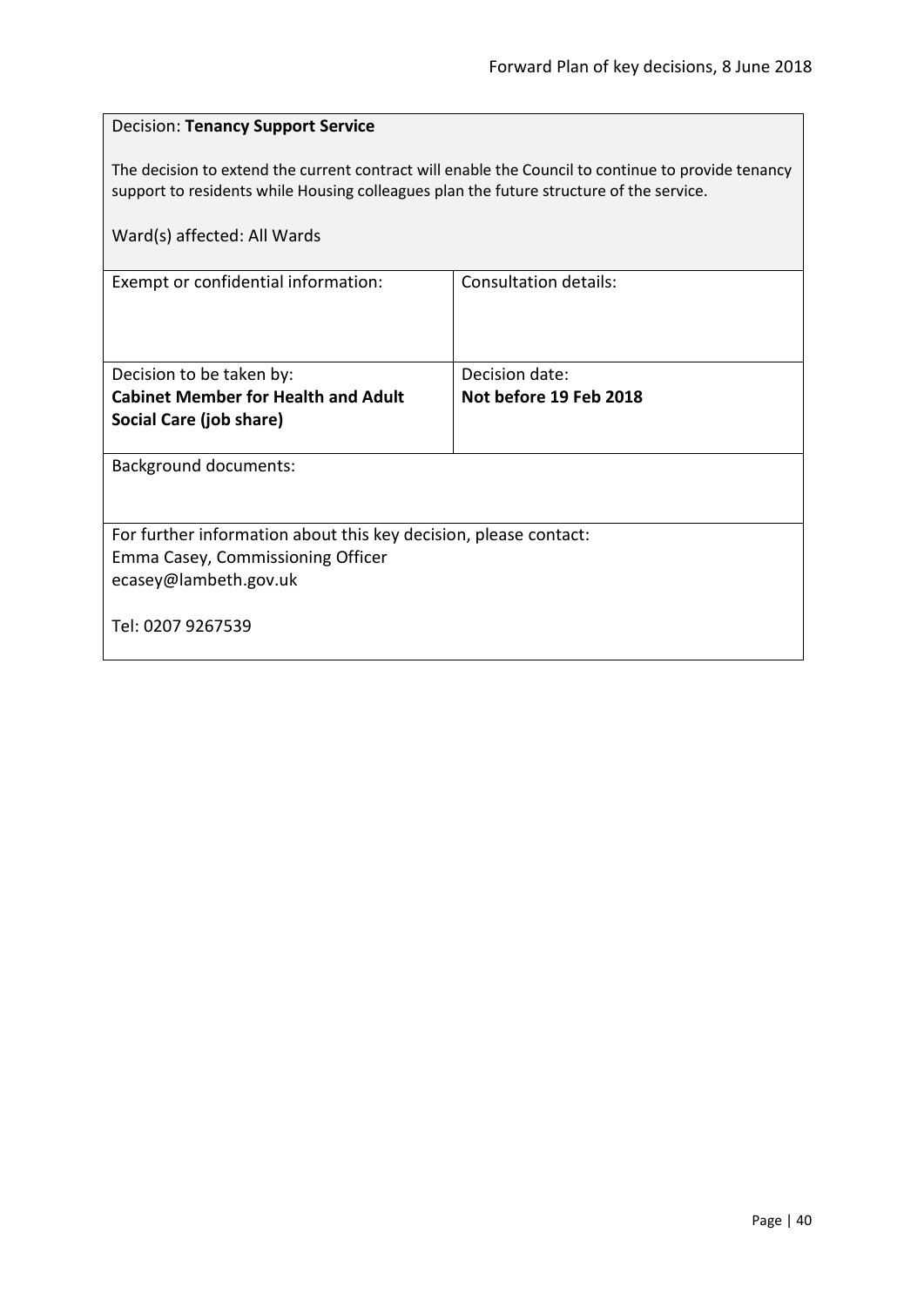## Decision: **Care and Support at Extra Care Housing Schemes**

The care and support contract at two extra care schemes will be tendered through a Restricted Tender process.

The resulting contract length will be two years plus a potential extension of one year.

The value of the current contract is £825,000 per year.

| Exempt or confidential information:                              | Consultation details:  |
|------------------------------------------------------------------|------------------------|
|                                                                  |                        |
|                                                                  |                        |
| Decision to be taken by:                                         | Decision date:         |
| <b>Cabinet Member for Health and Adult</b>                       | Not before 23 Apr 2018 |
| Social Care (job share)                                          |                        |
|                                                                  |                        |
| <b>Background documents:</b>                                     |                        |
|                                                                  |                        |
|                                                                  |                        |
| For further information about this key decision, please contact: |                        |
| Helen Bolger, Strategic Commissioning Manager                    |                        |
|                                                                  |                        |
| 3rd Floor, Phoenix House                                         |                        |
| Tel: 020 7926 2724                                               |                        |
|                                                                  |                        |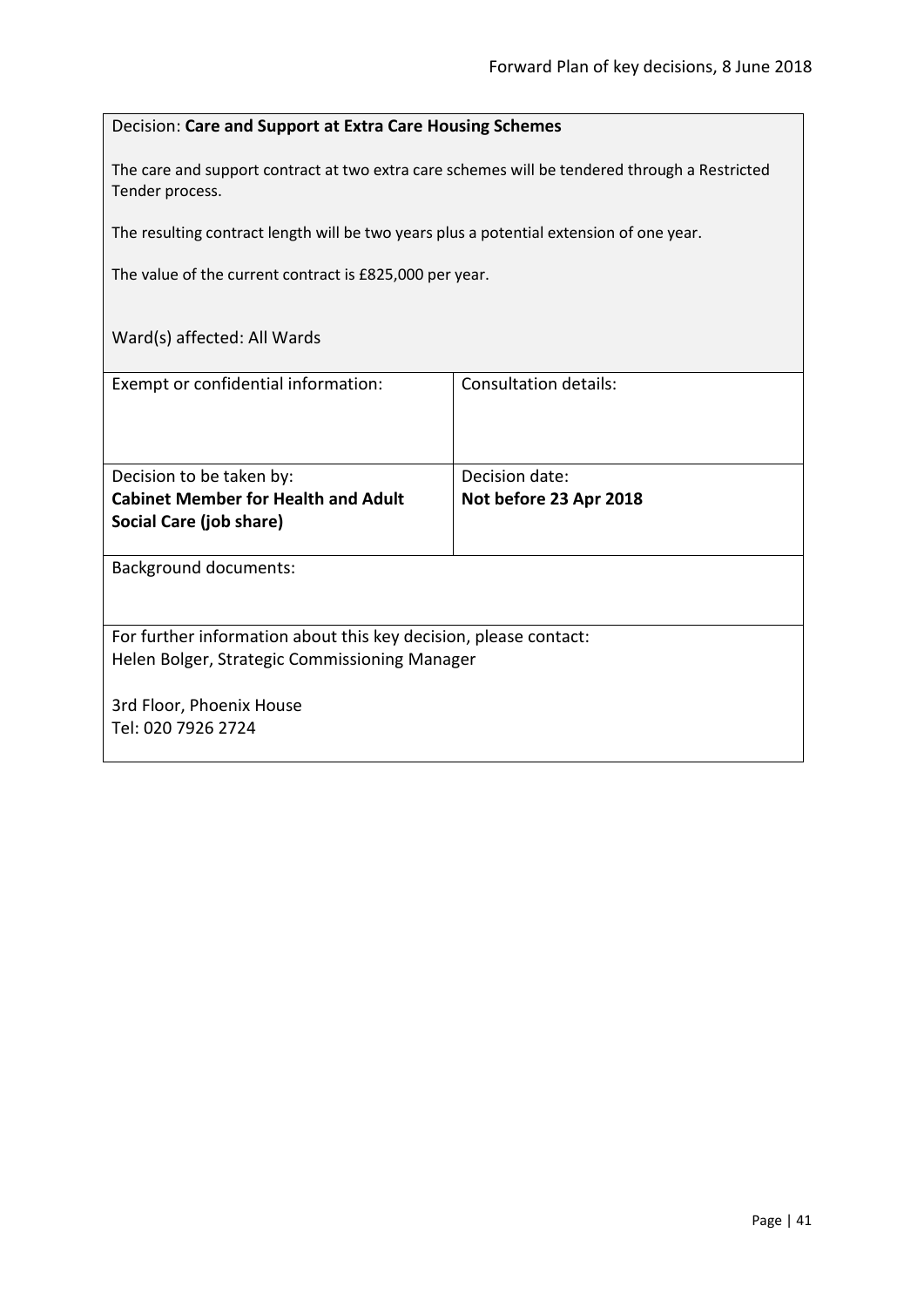Decision: **s75 partnership agreement with NHS Lambeth Clinical Commissioning Group**

Councils and Clinical Commissioning Groups are required under s75 of the NHS Act 2006 to have formal agreements in place that set out how they share resources and commission services. The proposed agreement will support integrated commissioning arrangements and the Living Well Network Alliance and will run from July 2018 to March 2025

| Exempt or confidential information:                              | Consultation details:  |  |
|------------------------------------------------------------------|------------------------|--|
| Decision to be taken by:                                         | Decision date:         |  |
| <b>Cabinet Member for Health and Adult</b>                       | Not before 11 Jun 2018 |  |
| Social Care (job share)                                          |                        |  |
| <b>Background documents:</b>                                     |                        |  |
| For further information about this key decision, please contact: |                        |  |
| Moira McGrath, Director of Strategy and Commissioning Adults     |                        |  |
| moira.mcgrath@nhs.net                                            |                        |  |
| Tel: 0203 049 4481                                               |                        |  |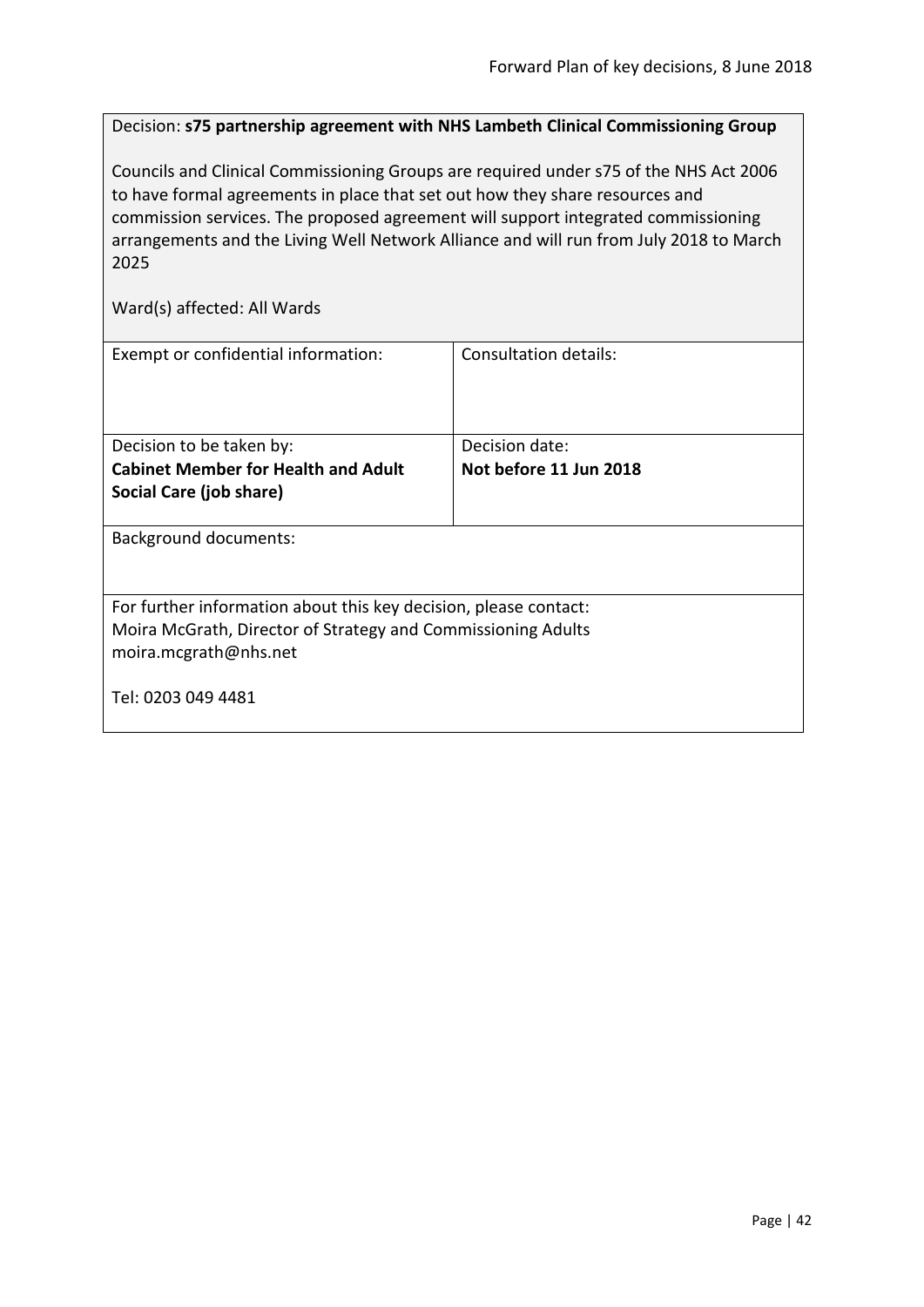# Decision: **Public Health Services**

Approval to increase the value of the Council's contract with SH:24 to provide online sexual health testing, to allow increased access to the service for Lewisham and Southwark residents during the period 1st April to 30th June 2018.

There is no additional financial contribution from LB Lambeth.

| Exempt or confidential information:                                                  | Consultation details:  |
|--------------------------------------------------------------------------------------|------------------------|
|                                                                                      |                        |
|                                                                                      |                        |
|                                                                                      |                        |
|                                                                                      |                        |
| Decision to be taken by:                                                             | Decision date:         |
| <b>Cabinet Member for Health and Adult</b>                                           | Not before 11 Jun 2018 |
| Social Care (job share)                                                              |                        |
|                                                                                      |                        |
|                                                                                      |                        |
| <b>Background documents:</b>                                                         |                        |
|                                                                                      |                        |
|                                                                                      |                        |
| For further information about this key decision, please contact:                     |                        |
| Emily Newell, Commissioning Officer, Strategy & Commissioning: Housing & Communities |                        |
| ENewell@lambeth.gov.uk                                                               |                        |
|                                                                                      |                        |
| <b>Phoenix House</b>                                                                 |                        |
| Tel: 0207 926 0973                                                                   |                        |
|                                                                                      |                        |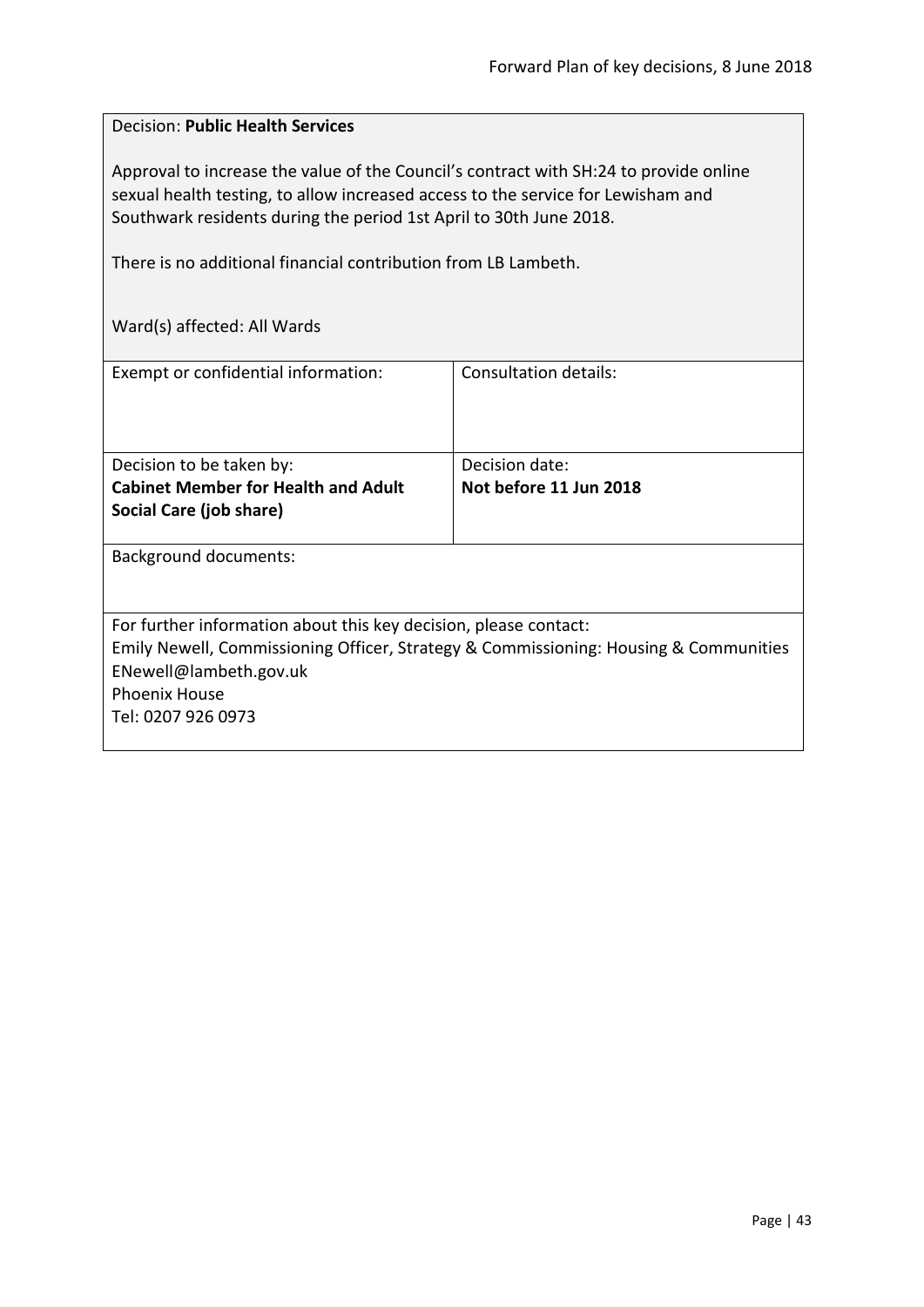| Decision: Contract extension request for Mental Health Adult Social care floating<br>support; supported accommodation services and the Living Well Partnership (LWP)<br>This report proposes an 18 month extension to Cyrenians Ltd supported housing contract<br>for users who have mental health issues |                              |  |
|-----------------------------------------------------------------------------------------------------------------------------------------------------------------------------------------------------------------------------------------------------------------------------------------------------------|------------------------------|--|
| Ward(s) affected: All Wards                                                                                                                                                                                                                                                                               |                              |  |
| Exempt or confidential information:                                                                                                                                                                                                                                                                       | <b>Consultation details:</b> |  |
| Decision to be taken by:                                                                                                                                                                                                                                                                                  | Decision date:               |  |
| <b>Cabinet Member for Health and Adult</b><br>Social Care (job share)                                                                                                                                                                                                                                     | 15 Jun 2018                  |  |
| <b>Background documents:</b>                                                                                                                                                                                                                                                                              |                              |  |
| For further information about this key decision, please contact:<br>Brent Withers, Strategy and Commissioning Manager<br>Bwithers@lambeth.gov.uk<br><b>Phoenix House</b><br>Tel: 020 7926 7513                                                                                                            |                              |  |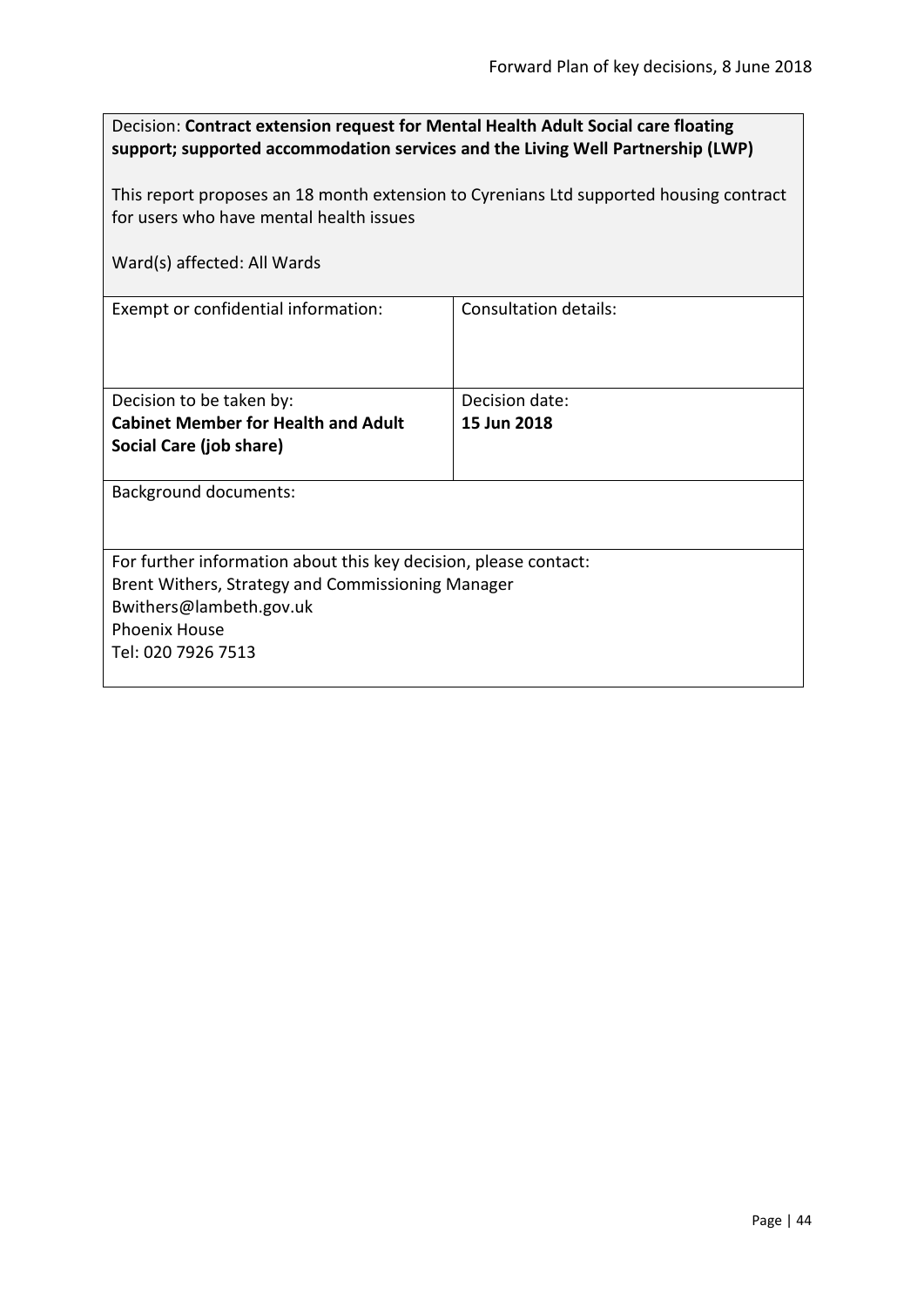| Decision: Development Options Appraisal - Fenwick Estate                                                                                                                                                                          |                                                                                                                                                                                                                                                                                                                                     |  |
|-----------------------------------------------------------------------------------------------------------------------------------------------------------------------------------------------------------------------------------|-------------------------------------------------------------------------------------------------------------------------------------------------------------------------------------------------------------------------------------------------------------------------------------------------------------------------------------|--|
| To approve the opportunity sites in Fenwick estate as the location for offsite affordable<br>housing provision by Sainsbury/TfL<br>Ward(s) affected: Larkhall                                                                     |                                                                                                                                                                                                                                                                                                                                     |  |
| Exempt or confidential information:                                                                                                                                                                                               | Consultation details:<br>Resident participation in the project will be<br>designed in close liaison with the TRA. A<br>communications plan will be developed by<br>the project team involving drop in,<br>newsletters, events etc to engage with<br>residents and coproduce a project plan.<br>Local residents and ward councillors |  |
| Decision to be taken by:                                                                                                                                                                                                          | Decision date:                                                                                                                                                                                                                                                                                                                      |  |
| <b>Cabinet Member for Planning and</b><br>Investment                                                                                                                                                                              | Not before 26 Jun 2015                                                                                                                                                                                                                                                                                                              |  |
| <b>Background documents:</b>                                                                                                                                                                                                      |                                                                                                                                                                                                                                                                                                                                     |  |
| For further information about this key decision, please contact:<br>Lesley Johnson, Consultant, Strategic Housing, Regeneration & Communities<br>Ljohnson3@lambeth.gov.uk<br>International House, 7th Floor<br>Tel: 020 7926 7125 |                                                                                                                                                                                                                                                                                                                                     |  |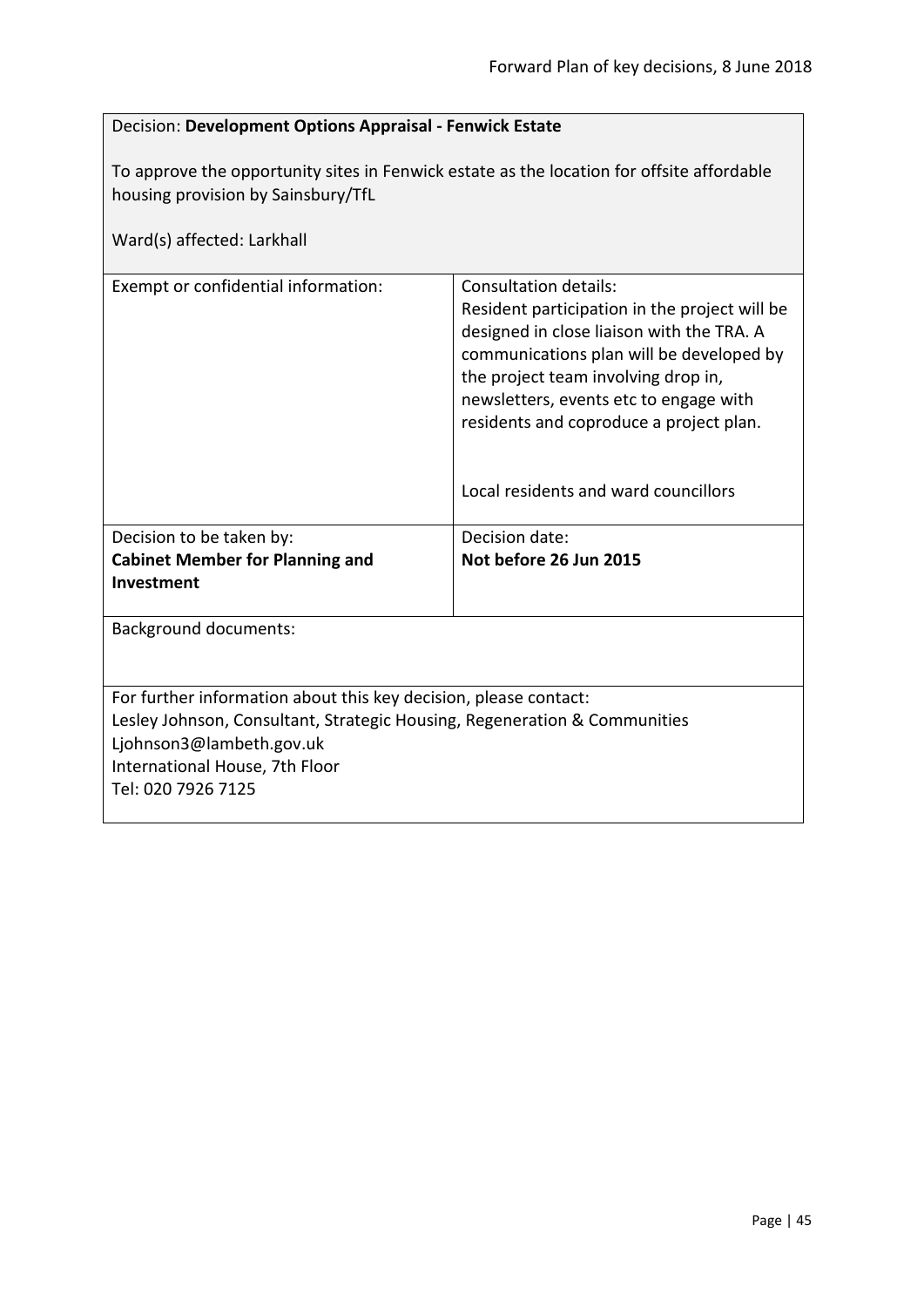Decision: **Recommended CIL Allocation for the Stockwell, Vassall, Larkhall Co-operative Local Investment Plan (CLIP)**

To agree allocation of the Community Infrastructure Levy (CIL) to support the delivery of priorities identified in the Co-operative Local Investment Plan (CLIP) for Stockwell, Vassall and Larkhall (SVL).

Priorities in the plan will delivered by relevant services leads subject to project and funding approval through the Council's usual decision making processes and schemes of delegation.

Ward(s) affected: Larkhall; Stockwell; Vassall

| Exempt or confidential information:                              | Consultation details:  |
|------------------------------------------------------------------|------------------------|
| Decision to be taken by:                                         | Decision date:         |
| <b>Cabinet Member for Planning and</b>                           | Not before 22 May 2017 |
| <b>Investment</b>                                                |                        |
| <b>Background documents:</b>                                     |                        |
| For further information about this key decision, please contact: |                        |
| Trisha Boland, Co-operative Council Implementation Lead          |                        |
| TBoland@lambeth.gov.uk                                           |                        |
| <b>Hambrook House</b>                                            |                        |
| Tel: 020 7926 3481                                               |                        |
|                                                                  |                        |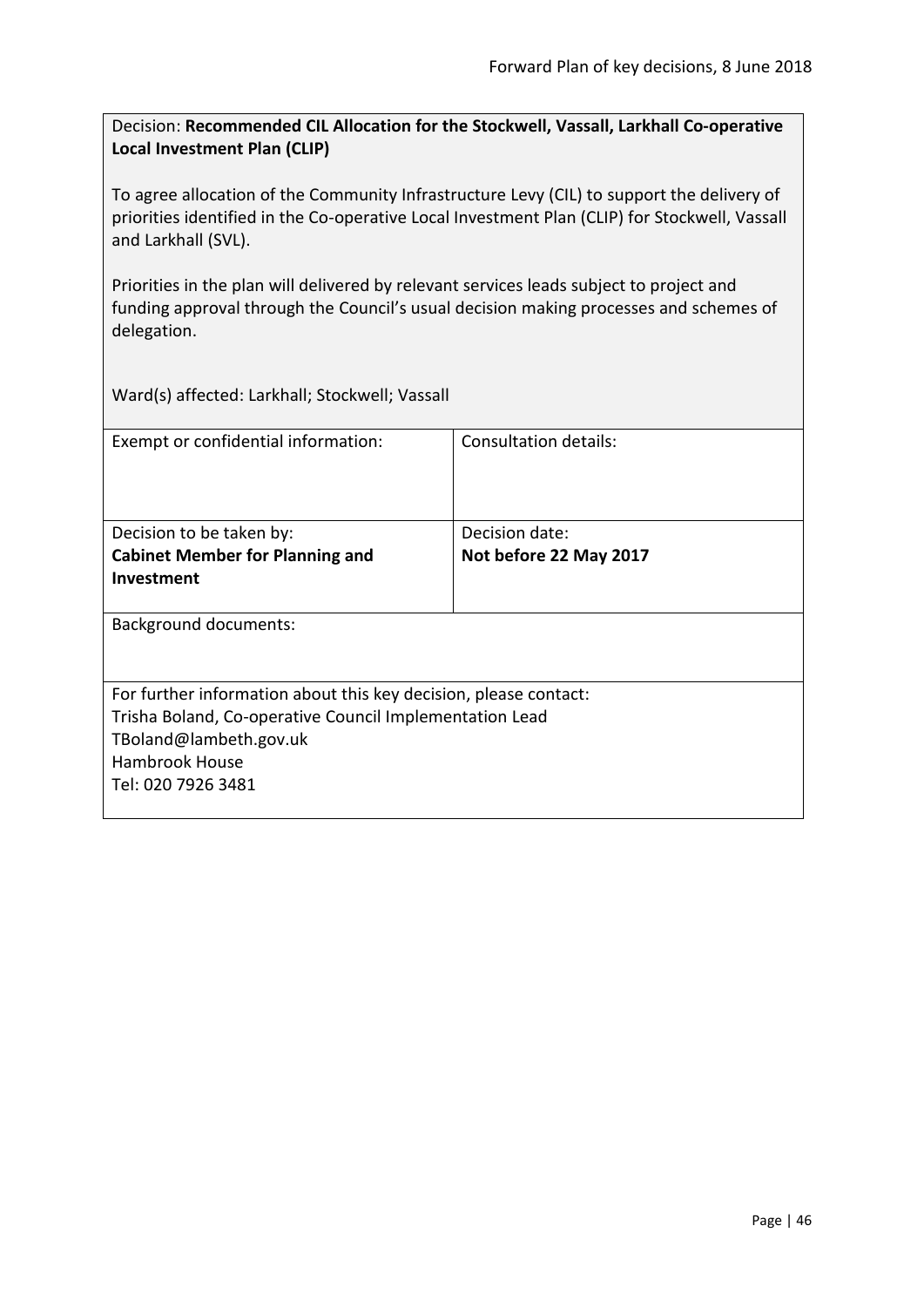| Decision: Transforming Waterloo (Waterloo Roundabout) Regeneration Project                                                                                                                                                    |                              |  |
|-------------------------------------------------------------------------------------------------------------------------------------------------------------------------------------------------------------------------------|------------------------------|--|
| Ward(s) affected: Bishop's                                                                                                                                                                                                    |                              |  |
| Exempt or confidential information:                                                                                                                                                                                           | <b>Consultation details:</b> |  |
| Decision to be taken by:                                                                                                                                                                                                      | Decision date:               |  |
| <b>Cabinet Member for Planning and</b>                                                                                                                                                                                        | Not before 17 Jul 2017       |  |
| Investment                                                                                                                                                                                                                    |                              |  |
| <b>Background documents:</b>                                                                                                                                                                                                  |                              |  |
| For further information about this key decision, please contact:<br>Sandra Roebuck, Director - Growth, Planning and Employment<br>SRoebuck@lambeth.gov.uk<br>Blue Star House, London Borough of Lambeth<br>Tel: 020 7926 2594 |                              |  |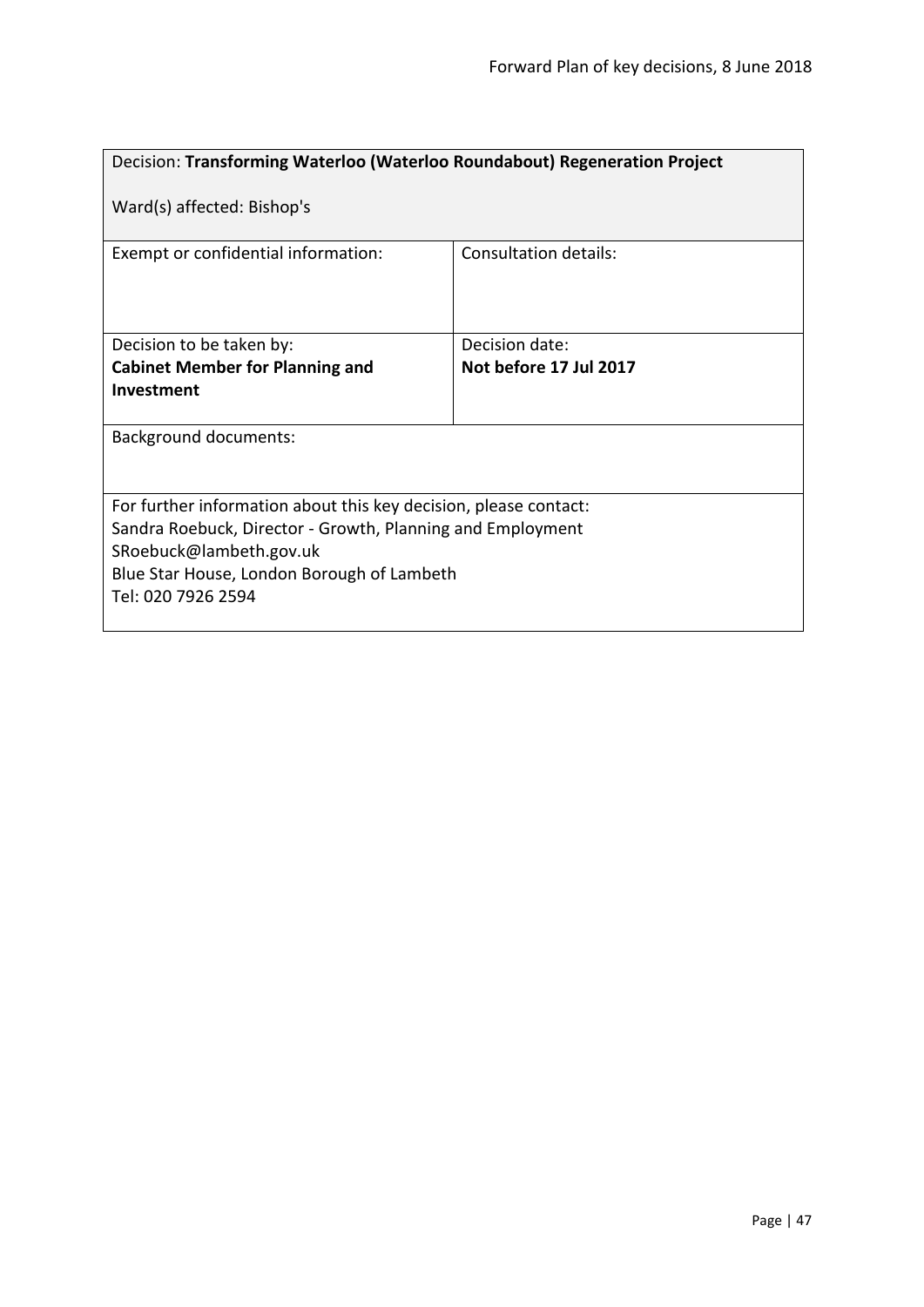| Decision: Redevelopment of 114 - 118 Lower Marsh                                                                                                                                                                              |                        |  |
|-------------------------------------------------------------------------------------------------------------------------------------------------------------------------------------------------------------------------------|------------------------|--|
| to agreed that the Council owned site at $114 - 118$ Lower Marsh be redeveloped as a<br>mixed use retail and office led scheme.                                                                                               |                        |  |
| Ward(s) affected: Bishop's                                                                                                                                                                                                    |                        |  |
| Exempt or confidential information:                                                                                                                                                                                           | Consultation details:  |  |
|                                                                                                                                                                                                                               |                        |  |
| Decision to be taken by:                                                                                                                                                                                                      | Decision date:         |  |
| <b>Cabinet Member for Planning and</b><br>Investment                                                                                                                                                                          | Not before 26 Sep 2017 |  |
| <b>Background documents:</b>                                                                                                                                                                                                  |                        |  |
| For further information about this key decision, please contact:<br>Sandra Roebuck, Director - Growth, Planning and Employment<br>SRoebuck@lambeth.gov.uk<br>Blue Star House, London Borough of Lambeth<br>Tel: 020 7926 2594 |                        |  |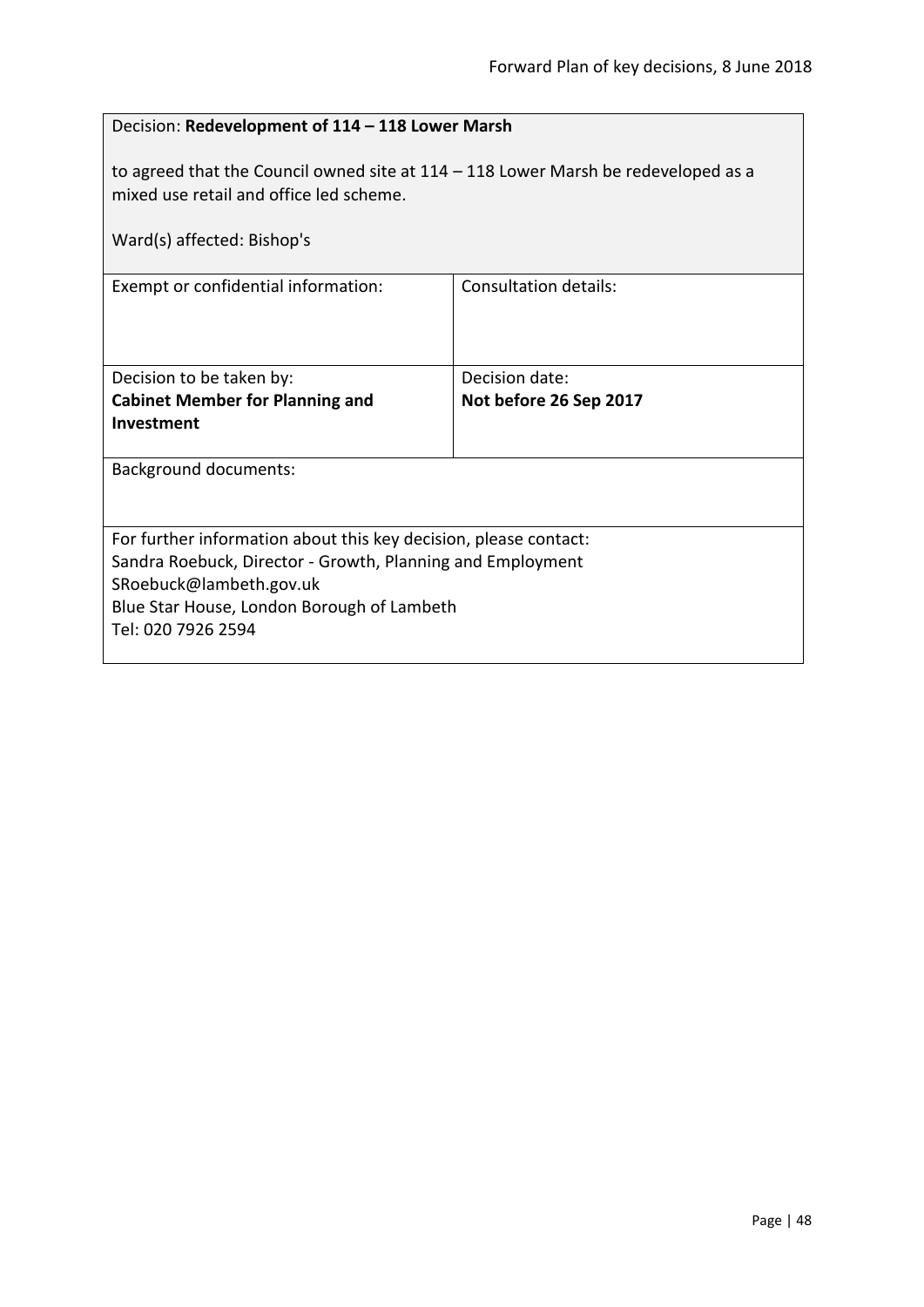## Decision: **Conversion of Brixton Recreation Centre storage space to work space**

To approve the reuse and letting of the storage space at Brixton Recreation Centre (off Beehive Place) and delegate authority to the Head of Strategic Property & Valuation Services to enter into an Agreement to Lease in the best interest of the council, subject to planning and listed building being grant for change of use and physical alterations.

#### Ward(s) affected: Coldharbour

| Exempt or confidential information:                              | <b>Consultation details:</b> |  |
|------------------------------------------------------------------|------------------------------|--|
|                                                                  |                              |  |
|                                                                  |                              |  |
|                                                                  |                              |  |
| Decision to be taken by:                                         | Decision date:               |  |
| <b>Cabinet Member for Planning and</b>                           | Not before 9 Oct 2017        |  |
| Investment                                                       |                              |  |
|                                                                  |                              |  |
| <b>Background documents:</b>                                     |                              |  |
|                                                                  |                              |  |
|                                                                  |                              |  |
| For further information about this key decision, please contact: |                              |  |
| Tom Bridgman                                                     |                              |  |
| tbridgman@lambeth.gov.uk                                         |                              |  |
|                                                                  |                              |  |
|                                                                  |                              |  |
|                                                                  |                              |  |
|                                                                  |                              |  |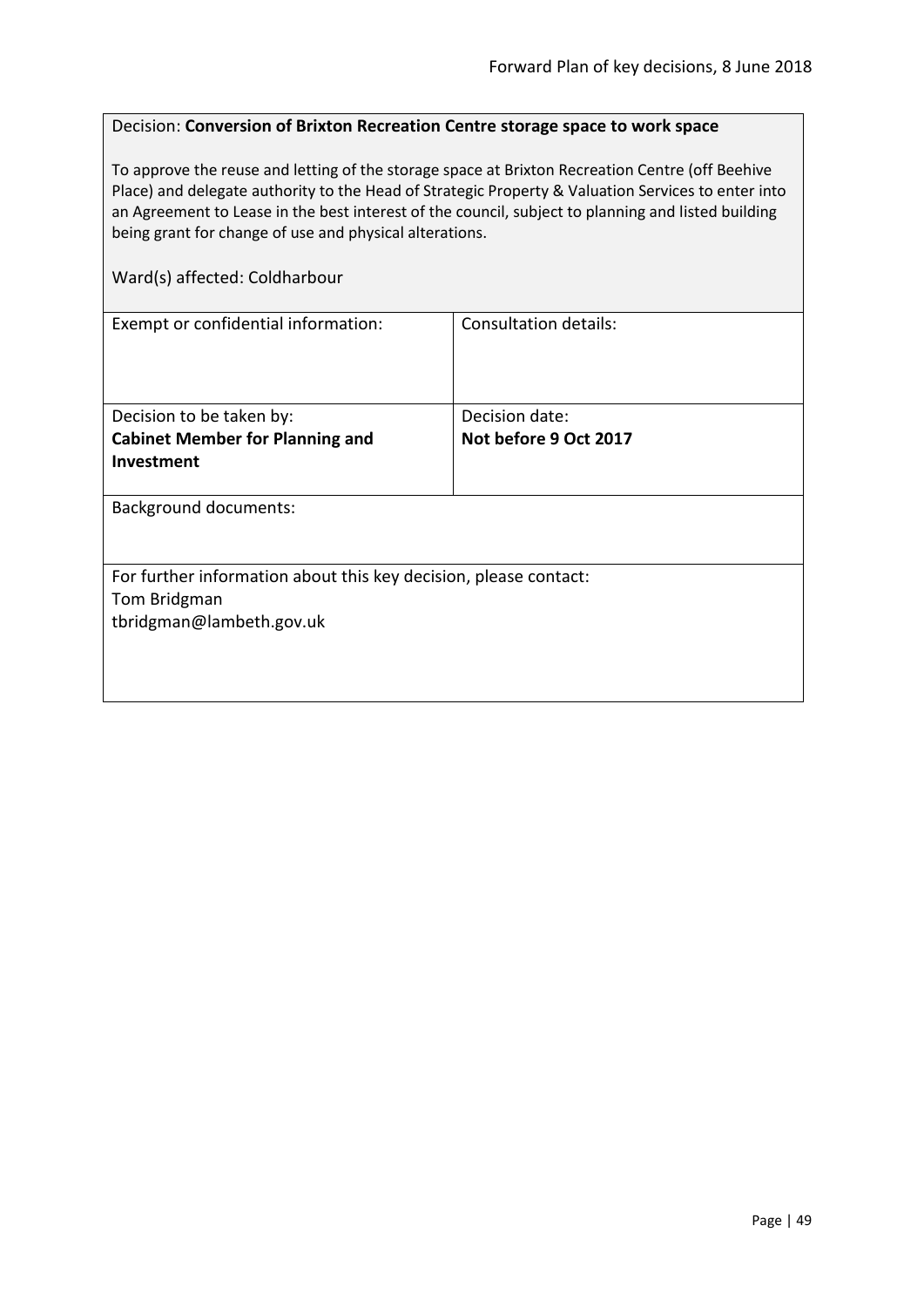## Decision: **Oval and Prince's Co-operative Local Investment Plan**

To agree priorities for infrastructure investment in Oval and Prince's wards for the next five years. Priorities have been informed by public consultation from January to March 2017.

| Ward(s) affected: Oval; Prince's                                 |                       |  |
|------------------------------------------------------------------|-----------------------|--|
| Exempt or confidential information:                              | Consultation details: |  |
| Decision to be taken by:                                         | Decision date:        |  |
| <b>Cabinet Member for Planning and</b><br><b>Investment</b>      | Not before 9 Oct 2017 |  |
| <b>Background documents:</b>                                     |                       |  |
| For further information about this key decision, please contact: |                       |  |
| Trisha Boland, Co-operative Council Implementation Lead          |                       |  |
| TBoland@lambeth.gov.uk                                           |                       |  |
| <b>Hambrook House</b>                                            |                       |  |
| Tel: 020 7926 3481                                               |                       |  |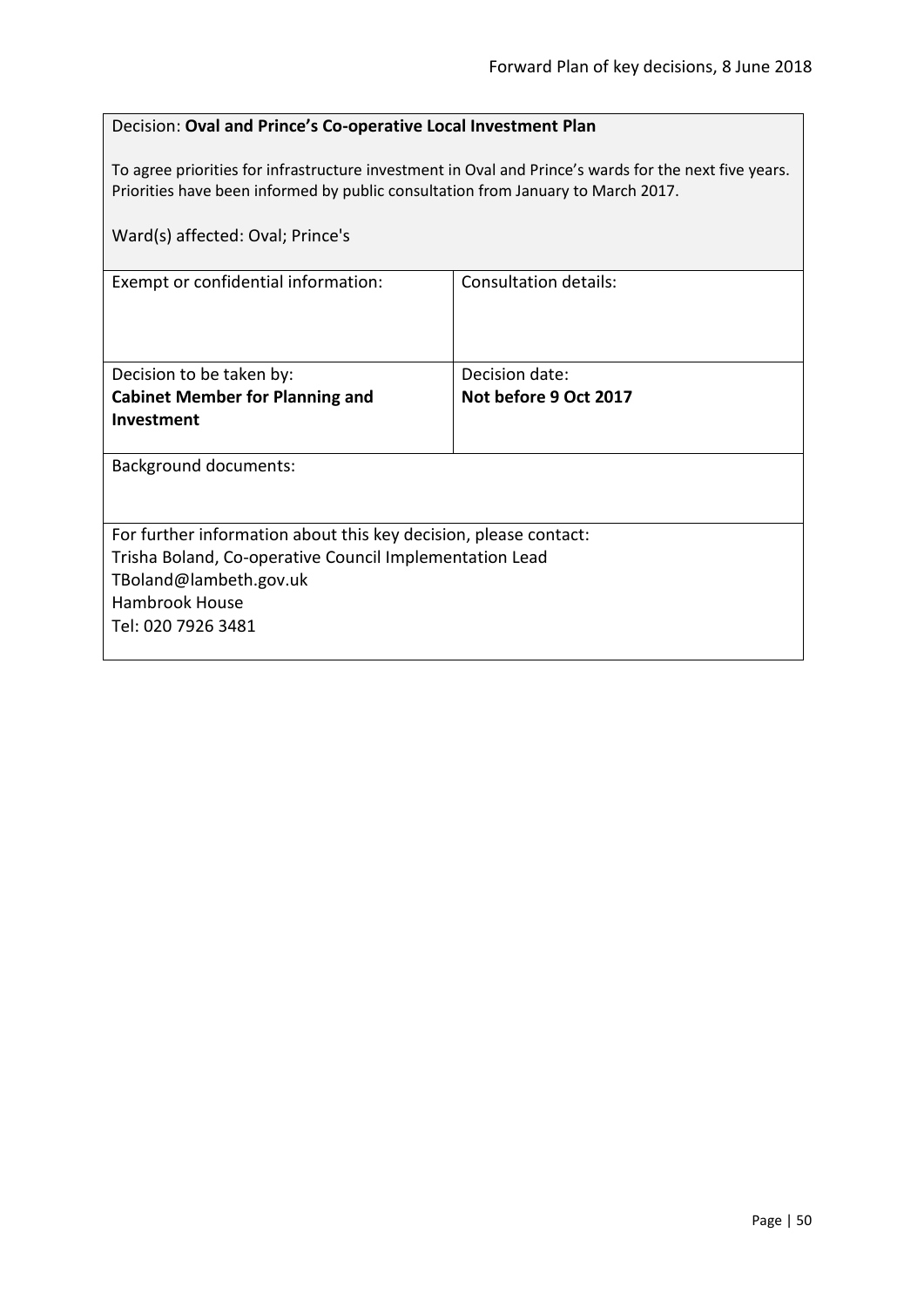| Decision: Future Use of International House                                                                  |                              |  |
|--------------------------------------------------------------------------------------------------------------|------------------------------|--|
| To consider the options and approve an approach to the future use of International House, SW9<br>7QE.        |                              |  |
| Ward(s) affected: Coldharbour                                                                                |                              |  |
| Exempt or confidential information:                                                                          | <b>Consultation details:</b> |  |
| Decision to be taken by:                                                                                     | Decision date:               |  |
| <b>Cabinet Member for Planning and</b>                                                                       | Not before 18 Dec 2017       |  |
| Investment                                                                                                   |                              |  |
| <b>Background documents:</b>                                                                                 |                              |  |
| For further information about this key decision, please contact:<br>Tom Bridgman<br>tbridgman@lambeth.gov.uk |                              |  |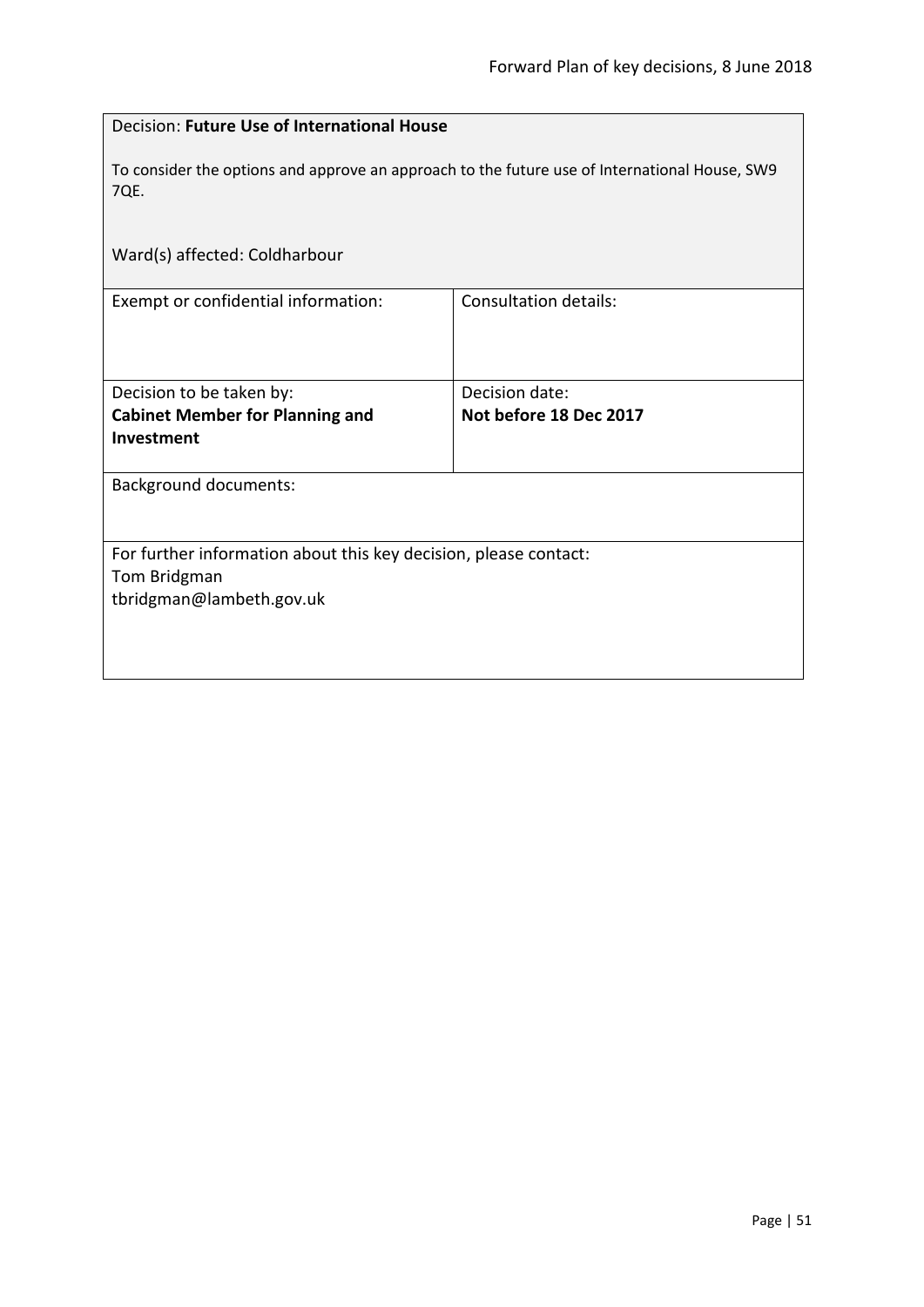## Decision: **Carmelita Centre and Orsett Street Lead Consultant Architect**

To appoint a Lead Consultant Architect for the Carmelita Centre and Orsett Street projects. This appointment will allow the progression of these projects – the architect will present several options for the developments, and after a decision is made will work on their further design.

## Ward(s) affected: Prince's

| Exempt or confidential information:<br>Part exempt<br>Information relating to the financial or<br>business affairs of any particular person<br>(including the authority holding that<br>information) | Consultation details:  |
|------------------------------------------------------------------------------------------------------------------------------------------------------------------------------------------------------|------------------------|
|                                                                                                                                                                                                      |                        |
| Decision to be taken by:                                                                                                                                                                             | Decision date:         |
| <b>Cabinet Member for Planning and</b>                                                                                                                                                               | Not before 15 Jan 2018 |
| <b>Investment</b>                                                                                                                                                                                    |                        |
|                                                                                                                                                                                                      |                        |
| <b>Background documents:</b>                                                                                                                                                                         |                        |
| For further information about this key decision, please contact:                                                                                                                                     |                        |
| Annabel Gray, Consultant Project Manager                                                                                                                                                             |                        |
| AGray@lambeth.gov.uk                                                                                                                                                                                 |                        |
|                                                                                                                                                                                                      |                        |
|                                                                                                                                                                                                      |                        |
|                                                                                                                                                                                                      |                        |
|                                                                                                                                                                                                      |                        |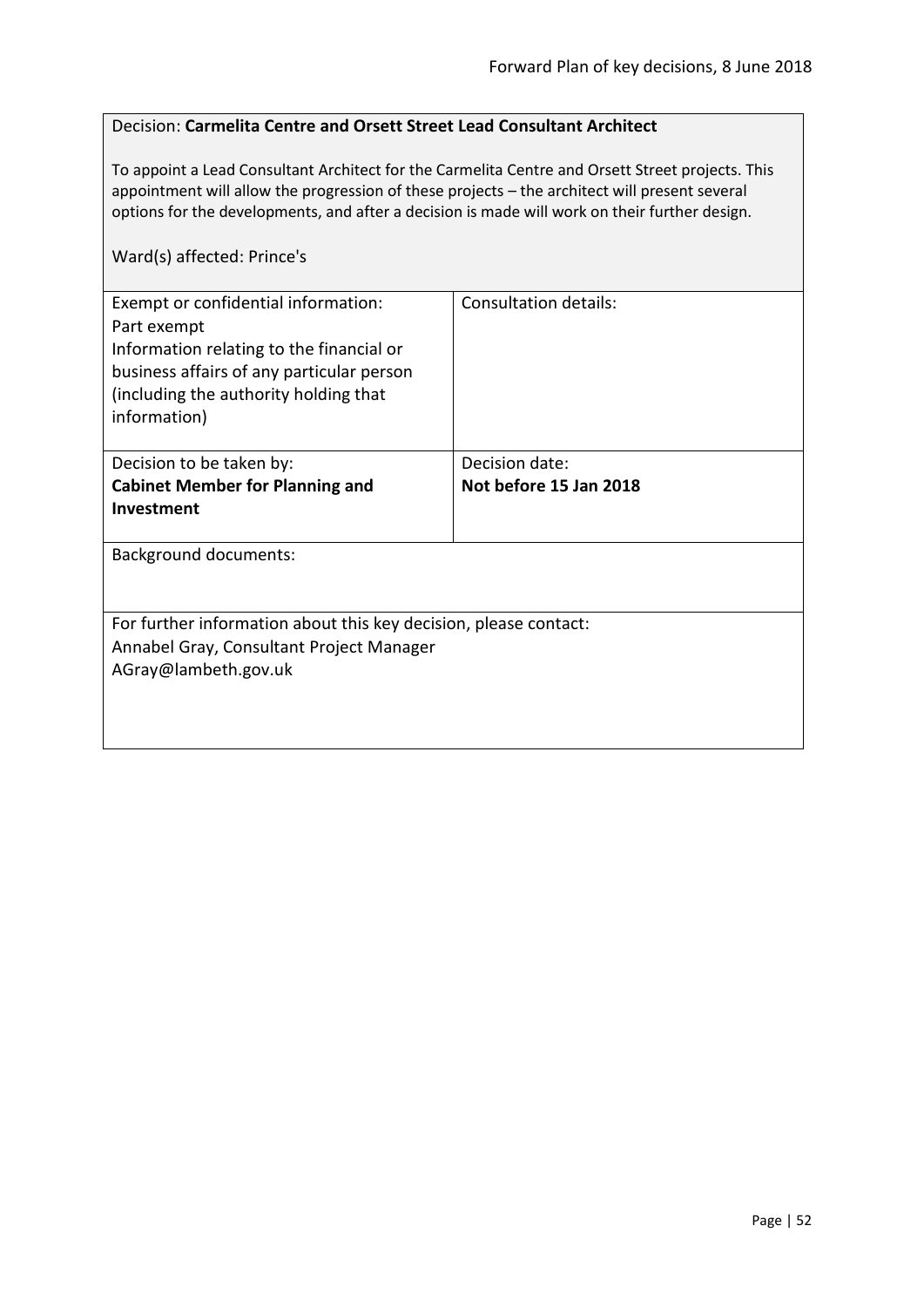#### Decision: **London Eye S106 Agreement**

Under the terms of a S106 agreement, the South Bank Employers Group (SBEG) provides specified operational and community initiatives in the South Bank area. These are financed by payments that the Council receives annually from the operator of the Coca-Cola London Eye. The Council makes payment to SBEG in arrears on the basis of goods provided and services rendered according to an agreed programme of work.

To approve the total budget of £847,998.00 and the remaining Q3 and Q4 payment of £388,380.00.

Ward(s) affected: Bishop's

| Exempt or confidential information:                                | Consultation details:  |  |
|--------------------------------------------------------------------|------------------------|--|
| Decision to be taken by:                                           | Decision date:         |  |
| <b>Cabinet Member for Planning and</b>                             | Not before 15 Jan 2018 |  |
| Investment                                                         |                        |  |
| Background documents:                                              |                        |  |
| For further information about this key decision, please contact:   |                        |  |
| Andrew Burton, Head of Capital Programmes and Highways             |                        |  |
| ABurton@lambeth.gov.uk                                             |                        |  |
| 5th Floor Blue Star House, 234-244 Stockwell Road, London, SW9 9SP |                        |  |
| Tel: 0207 926 6221                                                 |                        |  |
|                                                                    |                        |  |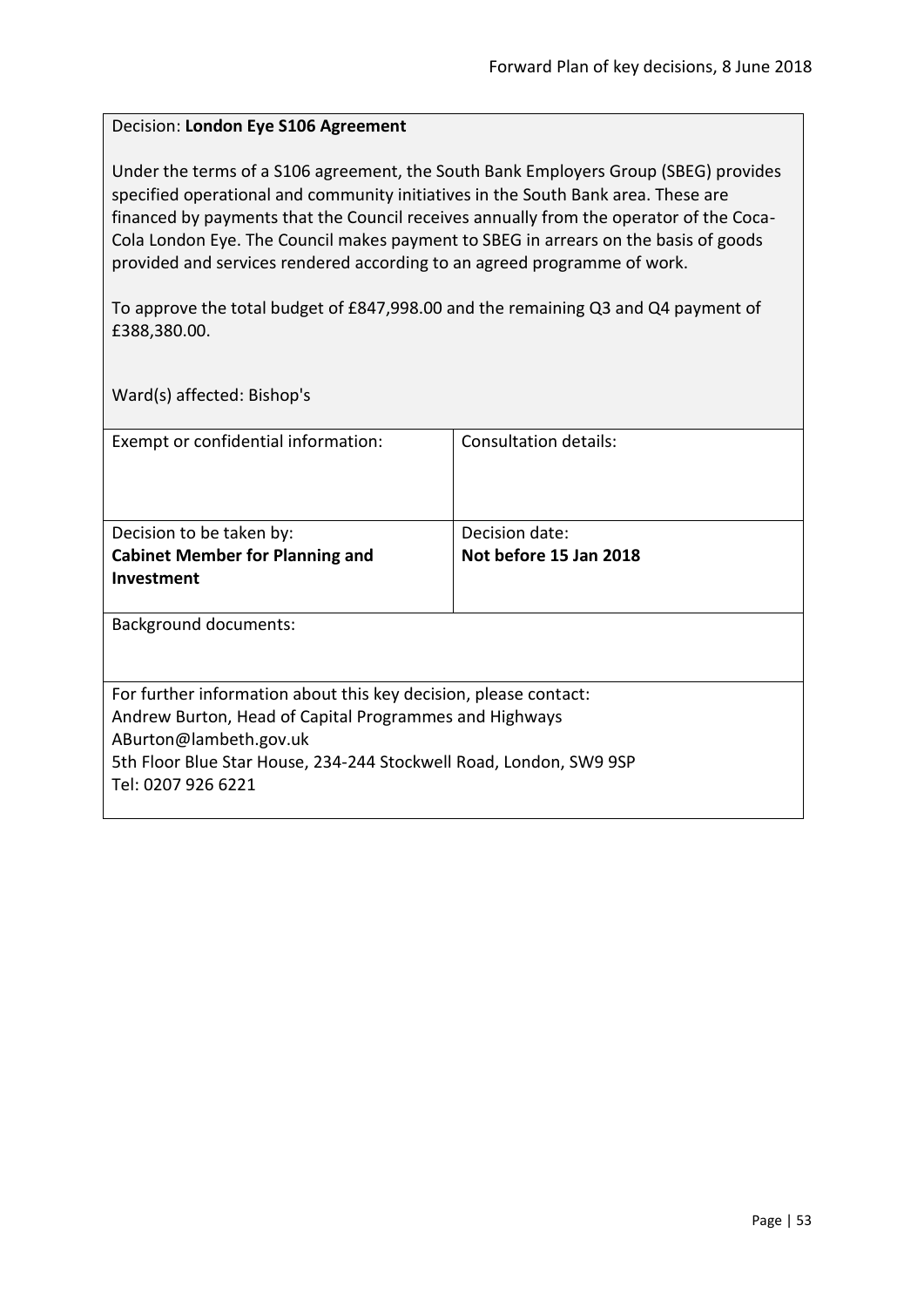| Decision: Norwood High Street site acquisition                                                                                                                                                                                      |                                          |  |
|-------------------------------------------------------------------------------------------------------------------------------------------------------------------------------------------------------------------------------------|------------------------------------------|--|
| 1. To seek to acquire a site in Norwood High Street on the terms recommended within the<br>decision report                                                                                                                          |                                          |  |
| To approve the procurement of additional commercial property and legal services to<br>2.<br>support the potential acquisition of the site                                                                                           |                                          |  |
| Ward(s) affected: Gipsy Hill                                                                                                                                                                                                        |                                          |  |
| Exempt or confidential information:                                                                                                                                                                                                 | Consultation details:                    |  |
| Decision to be taken by:<br><b>Cabinet Member for Planning and</b><br>Investment                                                                                                                                                    | Decision date:<br>Not before 19 Feb 2018 |  |
| <b>Background documents:</b>                                                                                                                                                                                                        |                                          |  |
| For further information about this key decision, please contact:<br>Conor McDonagh, Delivery Lead - Regeneration<br>cmcdonagh@lambeth.gov.uk<br>1st Floor, Phoenix House, 10 Wandsworth Road, London, SW8 2LL<br>Tel: 020 7926 5980 |                                          |  |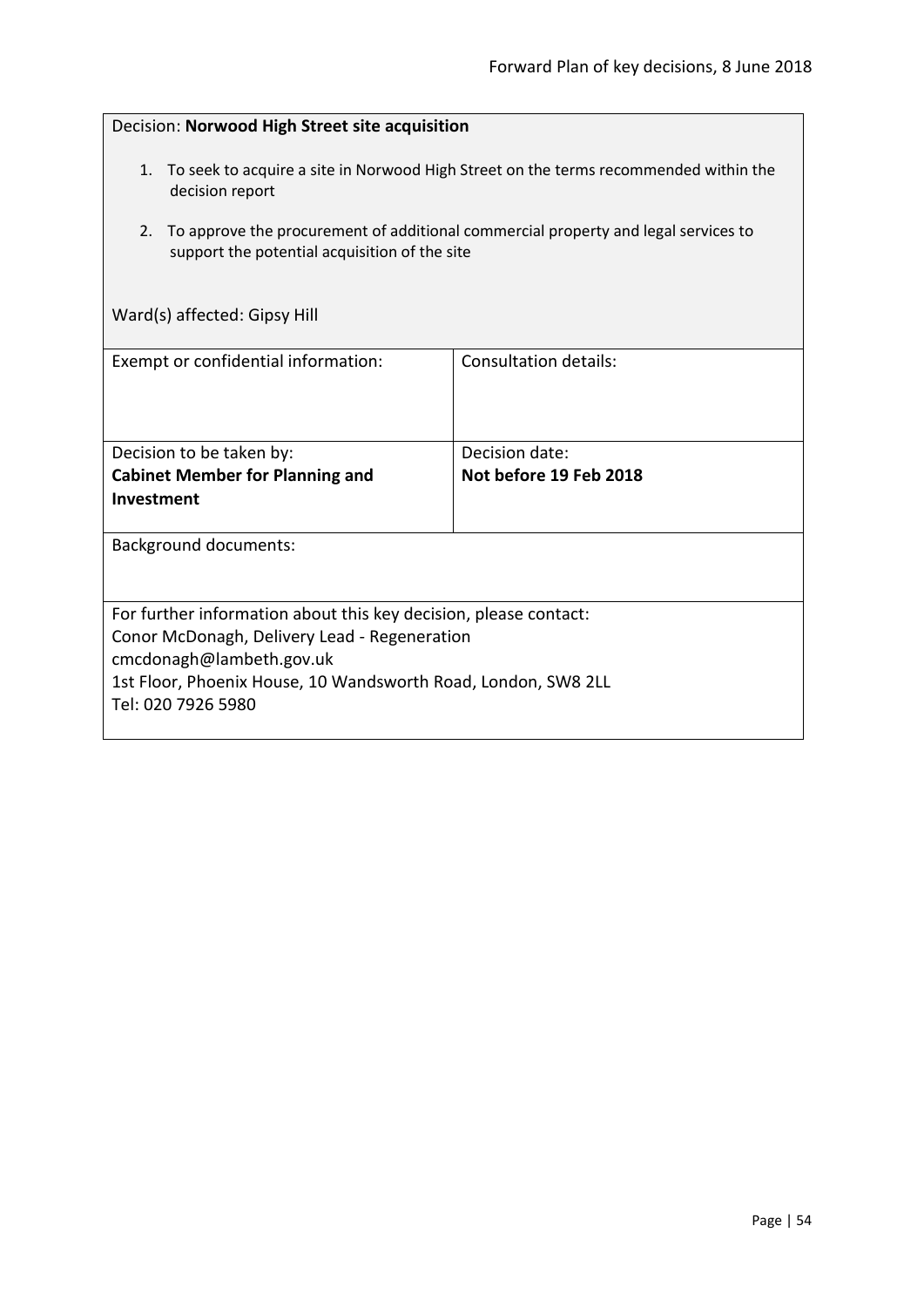| Decision: Westbury Estate St James Development Agreement                                                                                        |                       |  |
|-------------------------------------------------------------------------------------------------------------------------------------------------|-----------------------|--|
| Authority to enter into the Development Agreement with St James regarding the delivery of new<br>homes for Council rent on the Westbury Estate. |                       |  |
| Ward(s) affected: Clapham Town                                                                                                                  |                       |  |
| Exempt or confidential information:                                                                                                             | Consultation details: |  |
|                                                                                                                                                 |                       |  |
| Decision to be taken by:                                                                                                                        | Decision date:        |  |
| <b>Cabinet Member for Planning and</b>                                                                                                          | Not before 2 Apr 2018 |  |
| Investment                                                                                                                                      |                       |  |
| <b>Background documents:</b>                                                                                                                    |                       |  |
|                                                                                                                                                 |                       |  |
| For further information about this key decision, please contact:                                                                                |                       |  |
| Jed Young, Assistant Director Housing Regeneration                                                                                              |                       |  |
| JYoung1@lambeth.gov.uk                                                                                                                          |                       |  |
| Tel: 0207 926 3463                                                                                                                              |                       |  |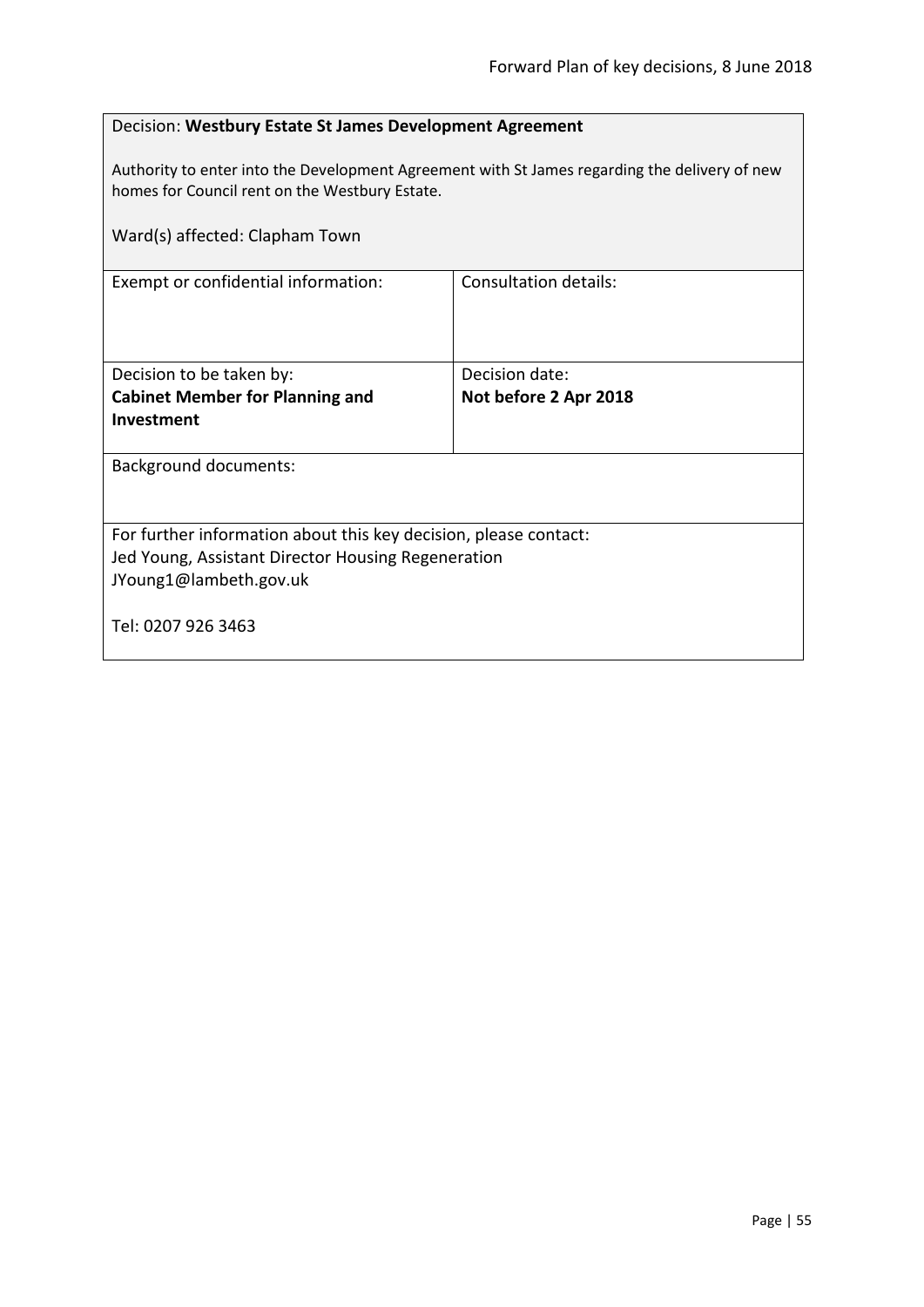| Decision: Grant of Retained Right to Buy Receipts to the Guinness Trust                                                                                                                                                                                                                                |                        |  |
|--------------------------------------------------------------------------------------------------------------------------------------------------------------------------------------------------------------------------------------------------------------------------------------------------------|------------------------|--|
| Approve the payment of £1.9m in Right to Buy receipts so as to reduce the rents levels of<br>33 Affordable Rented units to Housing Benefit Levels, for which the Council will have<br>nomination rights, as part of the regeneration of the Loughborough Park Estate.<br>Ward(s) affected: Coldharbour |                        |  |
| Consultation details:<br>Exempt or confidential information:                                                                                                                                                                                                                                           |                        |  |
|                                                                                                                                                                                                                                                                                                        |                        |  |
| Decision to be taken by:                                                                                                                                                                                                                                                                               | Decision date:         |  |
| <b>Cabinet Member for Planning and</b><br>Investment                                                                                                                                                                                                                                                   | Not before 16 Apr 2018 |  |
| <b>Background documents:</b>                                                                                                                                                                                                                                                                           |                        |  |
|                                                                                                                                                                                                                                                                                                        |                        |  |
| For further information about this key decision, please contact:                                                                                                                                                                                                                                       |                        |  |
| Andy Radice, Social Housing Liaison Manager<br>aradice@lambeth.gov.uk                                                                                                                                                                                                                                  |                        |  |
| <b>Hambrook House</b>                                                                                                                                                                                                                                                                                  |                        |  |
| Tel: 020 7926 3611                                                                                                                                                                                                                                                                                     |                        |  |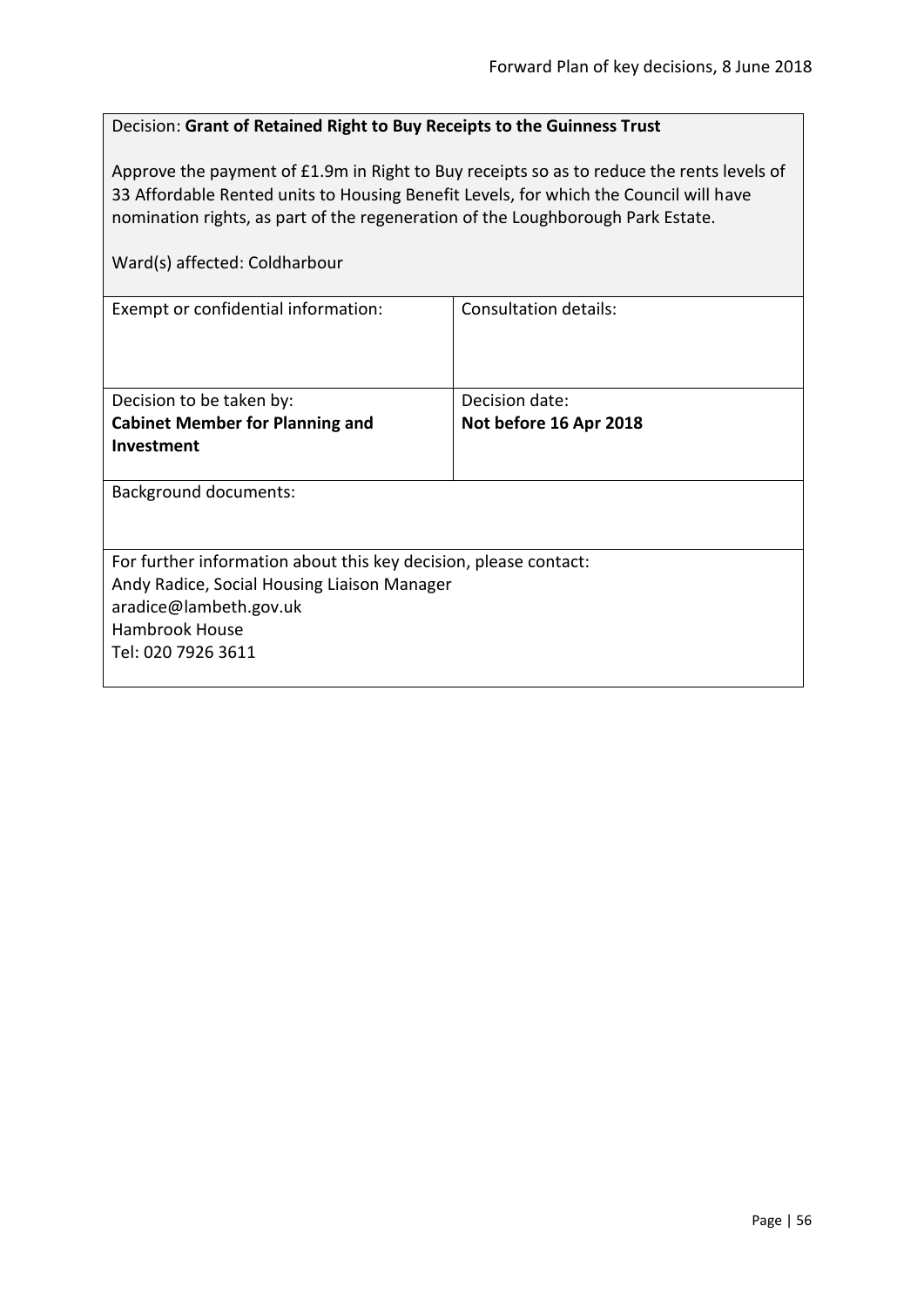| Decision: South Bank and Waterloo Neighbours (SoWN) draft neighbourhood plan<br>submission - legal compliance    |                              |  |
|------------------------------------------------------------------------------------------------------------------|------------------------------|--|
| To decide on the legal compliance of the draft neighbourhood plan and supporting<br>documents submitted by SoWN. |                              |  |
| Ward(s) affected: Bishop's; Prince's                                                                             |                              |  |
| Exempt or confidential information:                                                                              | <b>Consultation details:</b> |  |
| Decision to be taken by:                                                                                         | Decision date:               |  |
| <b>Cabinet Member for Planning and</b>                                                                           | 18 May 2018                  |  |
| Investment                                                                                                       |                              |  |
| <b>Background documents:</b>                                                                                     |                              |  |
|                                                                                                                  |                              |  |
| For further information about this key decision, please contact:                                                 |                              |  |
| Catherine Carpenter, Delivery Lead - Planning Strategy and Policy                                                |                              |  |
| ccarpenter@lambeth.gov.uk                                                                                        |                              |  |
| 1st Floor, Phoenix House, 10 Wandsworth Road                                                                     |                              |  |
| Tel: 020 7926 1251                                                                                               |                              |  |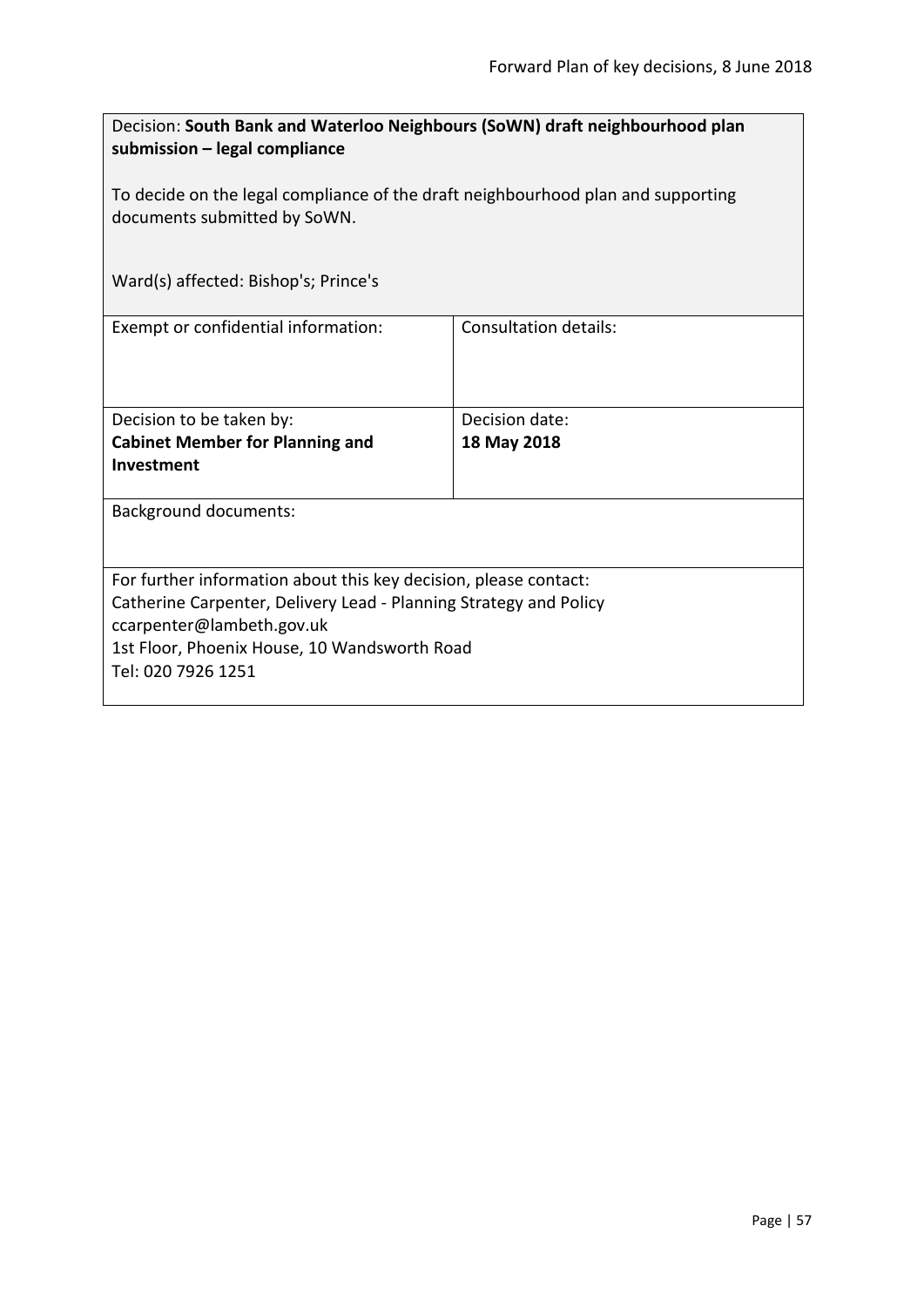| Decision: Basements Supplementary Planning Document (SPD)        |                                             |  |
|------------------------------------------------------------------|---------------------------------------------|--|
|                                                                  | To agree the basements SPD for consultation |  |
| Ward(s) affected: All Wards                                      |                                             |  |
| Exempt or confidential information:                              | Consultation details:                       |  |
|                                                                  |                                             |  |
| Decision to be taken by:                                         | Decision date:                              |  |
| <b>Cabinet Member for Planning and</b>                           | 1 Jun 2018                                  |  |
| Investment                                                       |                                             |  |
| <b>Background documents:</b>                                     |                                             |  |
|                                                                  |                                             |  |
|                                                                  |                                             |  |
| For further information about this key decision, please contact: |                                             |  |
| Doug Black, Team Leader Conservation & Urban Design              |                                             |  |
| DBlack1@lambeth.gov.uk                                           |                                             |  |
| 1st floor, Phoenix House                                         |                                             |  |
| Tel: 020 7926 4065                                               |                                             |  |
|                                                                  |                                             |  |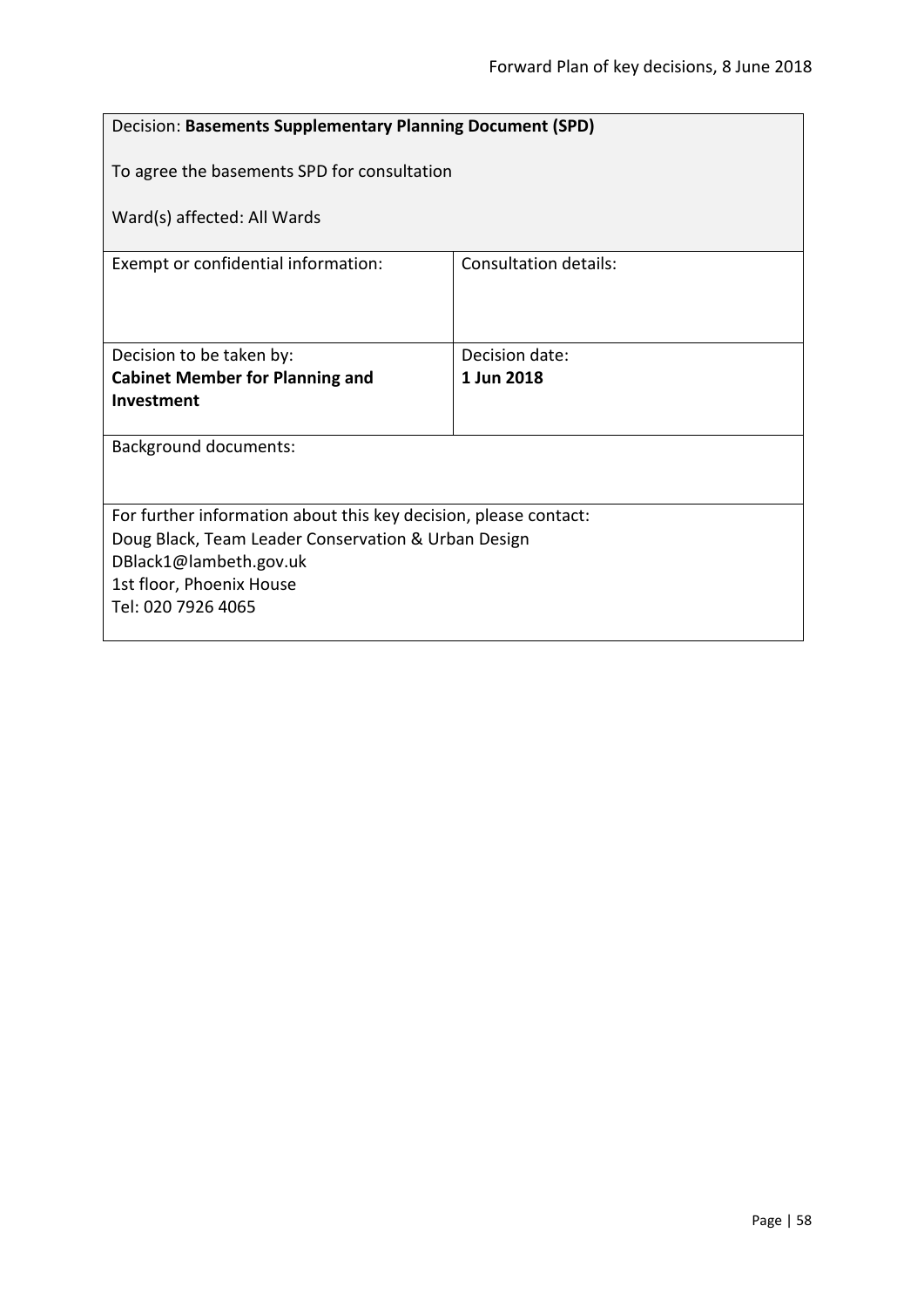# Decision: **Approval of Proposed Amendments to the Regulation 123 List**

To amend Lambeth's Regulation 123 List as proposed in the public consultation as included in Appendix 4 to come into effect on the 1st of the month following the Cabinet Member decision.

| Ward(s) affected: All Wards                                      |                       |
|------------------------------------------------------------------|-----------------------|
| Exempt or confidential information:                              | Consultation details: |
| Decision to be taken by:                                         | Decision date:        |
| <b>Cabinet Member for Planning and</b>                           | 4 Jun 2018            |
| Investment                                                       |                       |
| <b>Background documents:</b>                                     |                       |
| For further information about this key decision, please contact: |                       |
| Benny Clutario, S106 Programme Officer                           |                       |
| bclutario@lambeth.gov.uk                                         |                       |
|                                                                  |                       |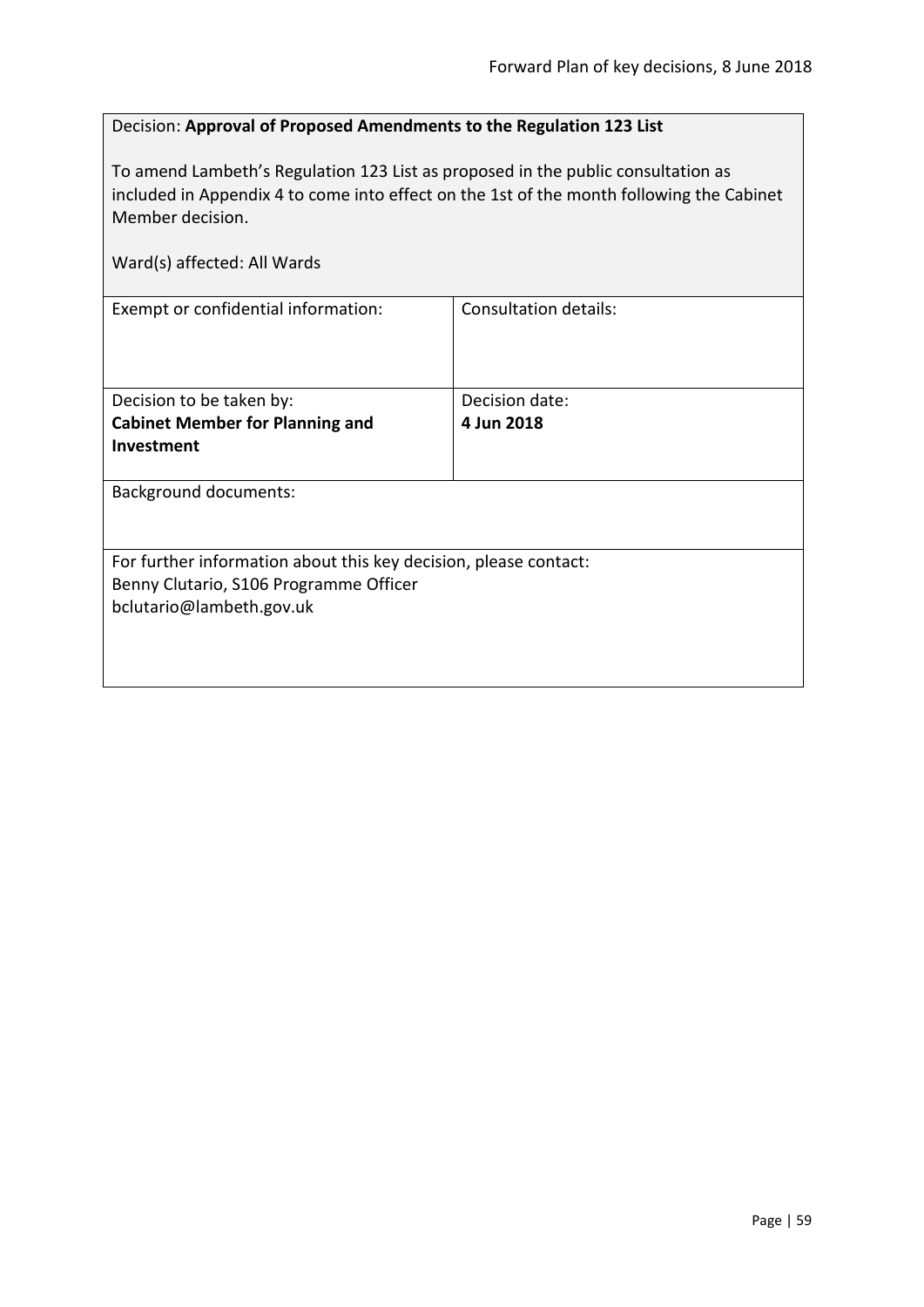| Decision: Keybridge House, Phase II Land, affordable housing subsidy     |                              |  |
|--------------------------------------------------------------------------|------------------------------|--|
| Ward(s) affected: Oval                                                   |                              |  |
| Exempt or confidential information:                                      | <b>Consultation details:</b> |  |
| Decision to be taken by:                                                 | Decision date:               |  |
| <b>Cabinet Member for Planning and</b>                                   | 11 Jun 2018                  |  |
| Investment                                                               |                              |  |
| <b>Background documents:</b>                                             |                              |  |
| For further information about this key decision, please contact:         |                              |  |
| Conor McDonagh, Delivery Lead - Regeneration<br>cmcdonagh@lambeth.gov.uk |                              |  |
| 1st Floor, Phoenix House, 10 Wandsworth Road, London, SW8 2LL            |                              |  |
| Tel: 020 7926 5980                                                       |                              |  |
|                                                                          |                              |  |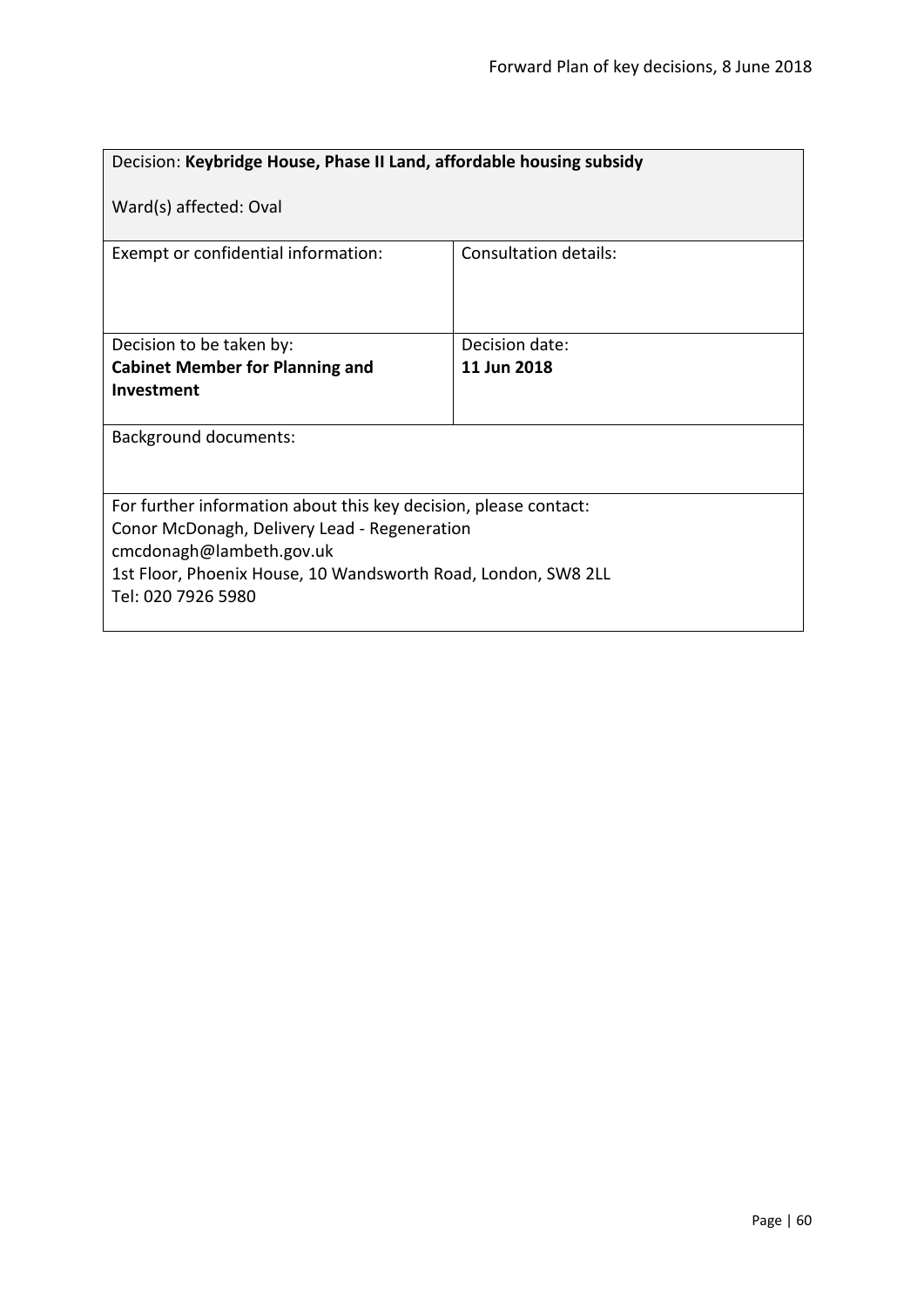## Decision: **Waterloo Works! Community Enterprise Hub Facility**

To approve a capital investment valued at approximately £570,000 in order to enter into a grant agreement with the Greater London Authority as part of the Mayors Good Growth Fund award to build and operate a new community enterprise hub at the council owned 30 Wooten Street site for a period of approximately 5 years.

| Ward(s) affected: Bishop's                                                                                                                                                  |                                          |  |
|-----------------------------------------------------------------------------------------------------------------------------------------------------------------------------|------------------------------------------|--|
| Exempt or confidential information:                                                                                                                                         | Consultation details:                    |  |
| Decision to be taken by:<br><b>Cabinet Member for Planning and</b><br>Investment                                                                                            | Decision date:<br>Not before 18 Jun 2018 |  |
| <b>Background documents:</b>                                                                                                                                                |                                          |  |
| For further information about this key decision, please contact:<br>lago Griffith, Project Officer<br>igriffith2@lambeth.gov.uk<br>Service Team House<br>Tel: 020 7926 8975 |                                          |  |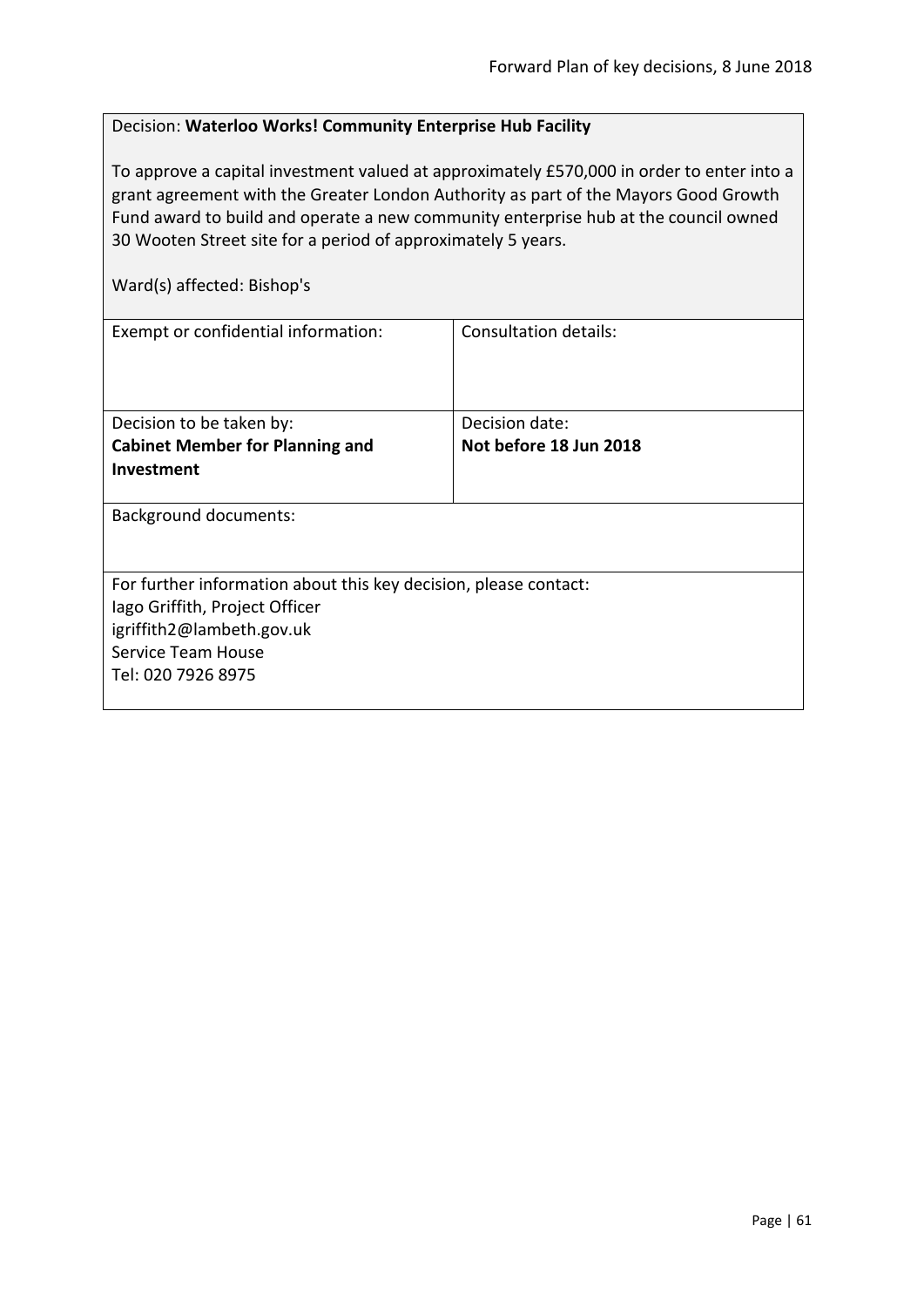## Decision: **Addendum to Statement of Community Involvement**

An addendum to the Statement of Community Involvement (SCI) is required to satisfy the requirements of section 6 of the Neighbourhood Planning Act 2017 which comes into force on 31st July 2018. It requires the Council to set out in its SCI how it will give advice or assistance on proposals for making of neighbourhood development orders and neighbourhood development plans, and in the modification of neighbourhood development plans.

| Exempt or confidential information:                               | Consultation details: |
|-------------------------------------------------------------------|-----------------------|
|                                                                   |                       |
| Decision to be taken by:                                          | Decision date:        |
| <b>Cabinet Member for Planning and</b>                            | Not before 9 Jul 2018 |
| Investment                                                        |                       |
|                                                                   |                       |
| <b>Background documents:</b>                                      |                       |
|                                                                   |                       |
|                                                                   |                       |
| For further information about this key decision, please contact:  |                       |
| Catherine Carpenter, Delivery Lead - Planning Strategy and Policy |                       |
| ccarpenter@lambeth.gov.uk                                         |                       |
| 1st Floor, Phoenix House, 10 Wandsworth Road                      |                       |
| Tel: 020 7926 1251                                                |                       |
|                                                                   |                       |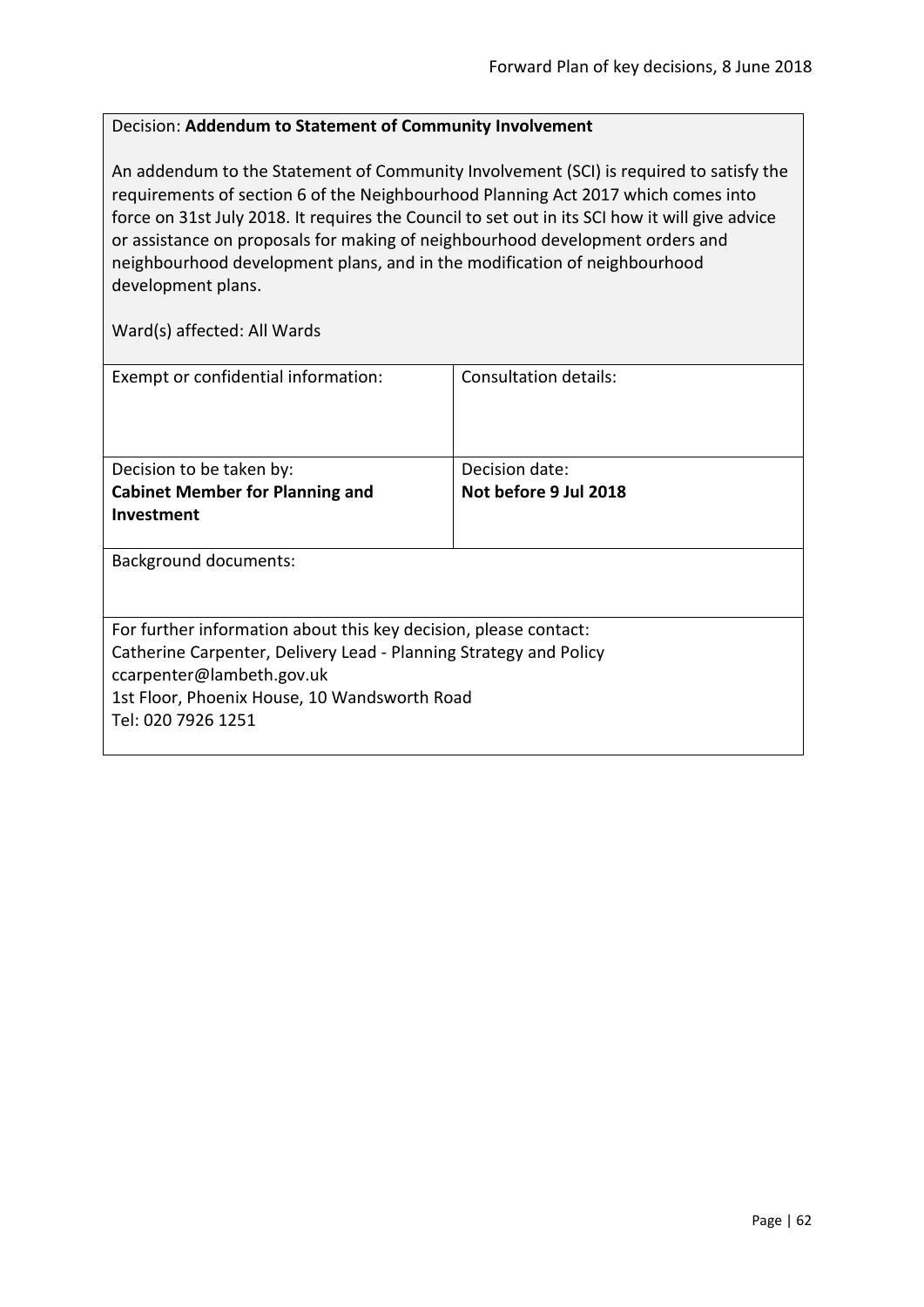#### Decision: **Brixton Business Improvement District (BID) Renewal Ballot Proposal**

To formally consider and endorse the Brixton BID proposal, and instruct the Returning Officer to hold the necessary renewal ballot.

The council is statutorily bound to consider the BID proposal and hold a ballot on the BIDs behalf unless the proposal conflicts any formally adopted and published policy by the council or it is likely to have a significantly disproportionate financial burden on any person or class of persons.

Ward(s) affected: Brixton Hill; Coldharbour; Ferndale; Herne Hill

| Exempt or confidential information:                                                  | Consultation details: |  |
|--------------------------------------------------------------------------------------|-----------------------|--|
| Decision to be taken by:                                                             | Decision date:        |  |
| <b>Cabinet Member for Planning and</b>                                               | Not before 9 Jul 2018 |  |
| <b>Investment</b>                                                                    |                       |  |
|                                                                                      |                       |  |
| <b>Background documents:</b>                                                         |                       |  |
| For further information about this key decision, please contact:                     |                       |  |
| Matthew Blades, Business & Inward Investment Delivery Lead<br>mblades@lambeth.gov.uk |                       |  |
|                                                                                      |                       |  |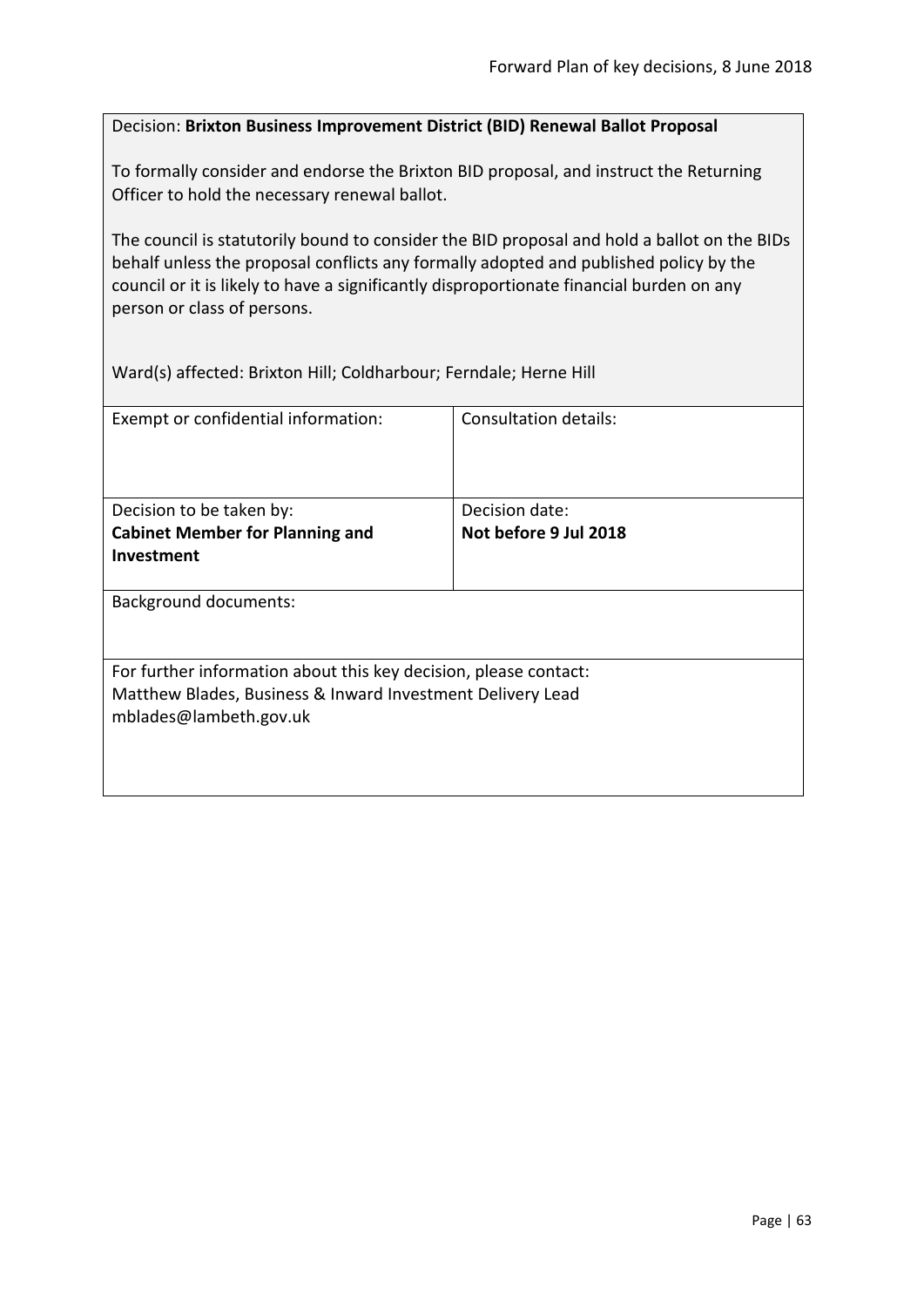# Decision: **Advertising / Sponsorship Trial**

This report seeks approval for the Council to allow Community Partners to develop a concession agreement to explore income generation opportunities for the council from sponsorship of sites and structures in the borough.

| Exempt or confidential information:                              | Consultation details:  |
|------------------------------------------------------------------|------------------------|
|                                                                  |                        |
|                                                                  |                        |
|                                                                  |                        |
| Decision to be taken by:                                         | Decision date:         |
| <b>Cabinet Member for Equalities and Culture</b>                 | Not before 16 Jan 2017 |
|                                                                  |                        |
|                                                                  |                        |
| <b>Background documents:</b>                                     |                        |
|                                                                  |                        |
|                                                                  |                        |
| For further information about this key decision, please contact: |                        |
| Jo Phillips, Head of Strategic Business Development              |                        |
| JPhillips@lambeth.gov.uk                                         |                        |
| <b>Olive Morris House</b>                                        |                        |
| Tel: 020 7926 0473                                               |                        |
|                                                                  |                        |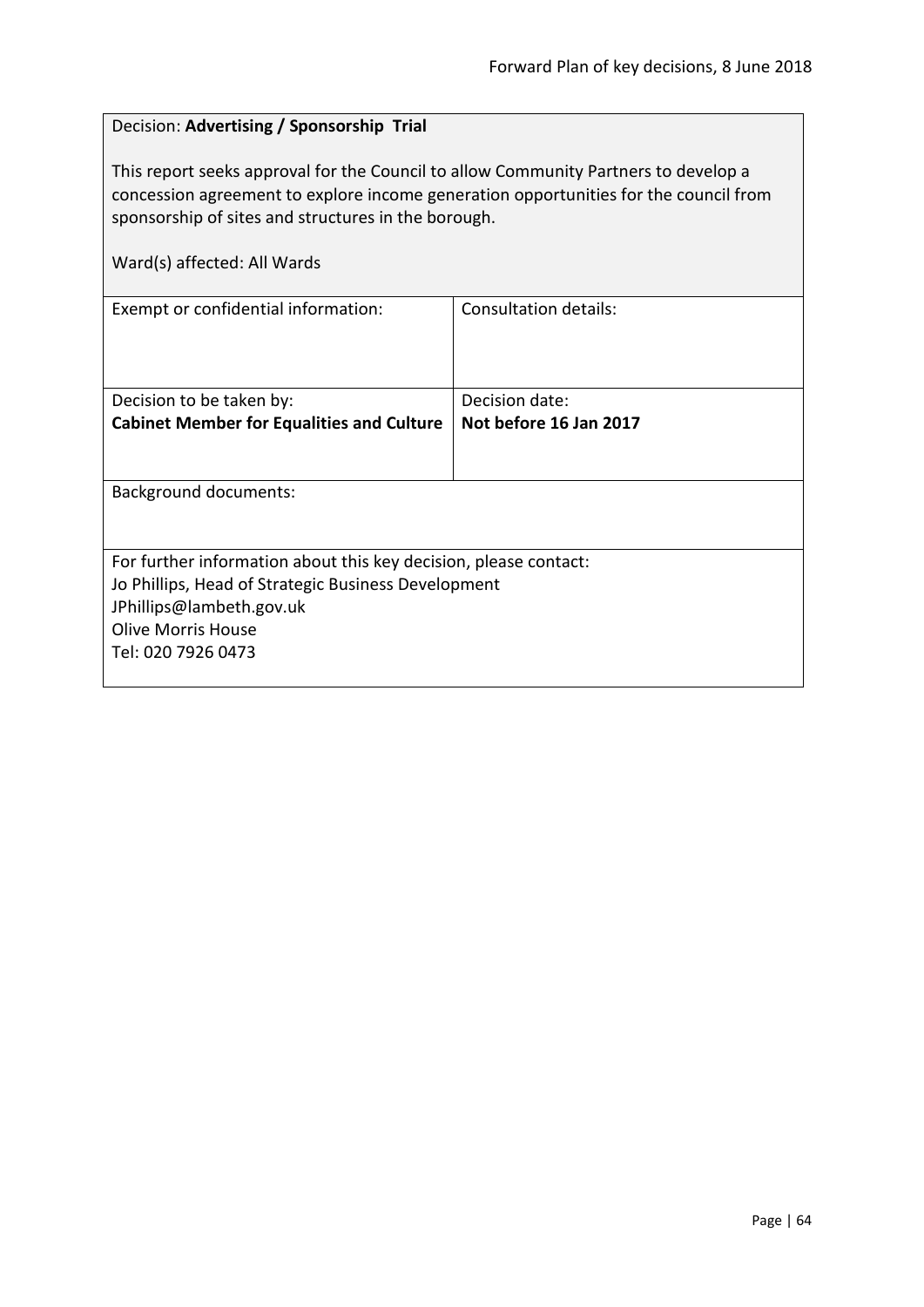## Decision: **Proposal regarding the site at the former Clapham Old Library**

Following the acquisition of the property at 60 Orlando Road, the Council is proposing to work with Ipsus Developments and Omnibus Theatre to bring forward plans for a small scale redevelopment of the rear of the site, with the aim of creating a new asset, subject to further discussions with the planning department and formal consent, which will provide a sustainable revenue stream to the parties. The form of this joint venture is being discussed and it is anticipated that any works contracts will be under the OJEU threshold.

The Council wishes to engage with the above parties who will bring the local and commercial expertise to the venture. Ipsus Developments brought the opportunity to the Council and in recognition of their input to the process, it is proposed that the Council continues to utilise their significant local development expertise.

The Council also wishes to continue to work collaboratively with Omnibus to ensure the future of the building as a leading performance arts venue.

Ward(s) affected: Clapham Town

| Exempt or confidential information:                              | Consultation details:  |
|------------------------------------------------------------------|------------------------|
|                                                                  |                        |
|                                                                  |                        |
|                                                                  |                        |
|                                                                  |                        |
| Decision to be taken by:                                         | Decision date:         |
| <b>Cabinet Member for Equalities and Culture</b>                 | Not before 12 Jun 2017 |
|                                                                  |                        |
|                                                                  |                        |
|                                                                  |                        |
| <b>Background documents:</b>                                     |                        |
|                                                                  |                        |
|                                                                  |                        |
| For further information about this key decision, please contact: |                        |
| Sophie Linton, Head of Valuation and Strategic Property Services |                        |
| SLinton@lambeth.gov.uk                                           |                        |
|                                                                  |                        |
| 2nd Floor, Olive Morris House                                    |                        |
| Tel: 020 7926 6954                                               |                        |
|                                                                  |                        |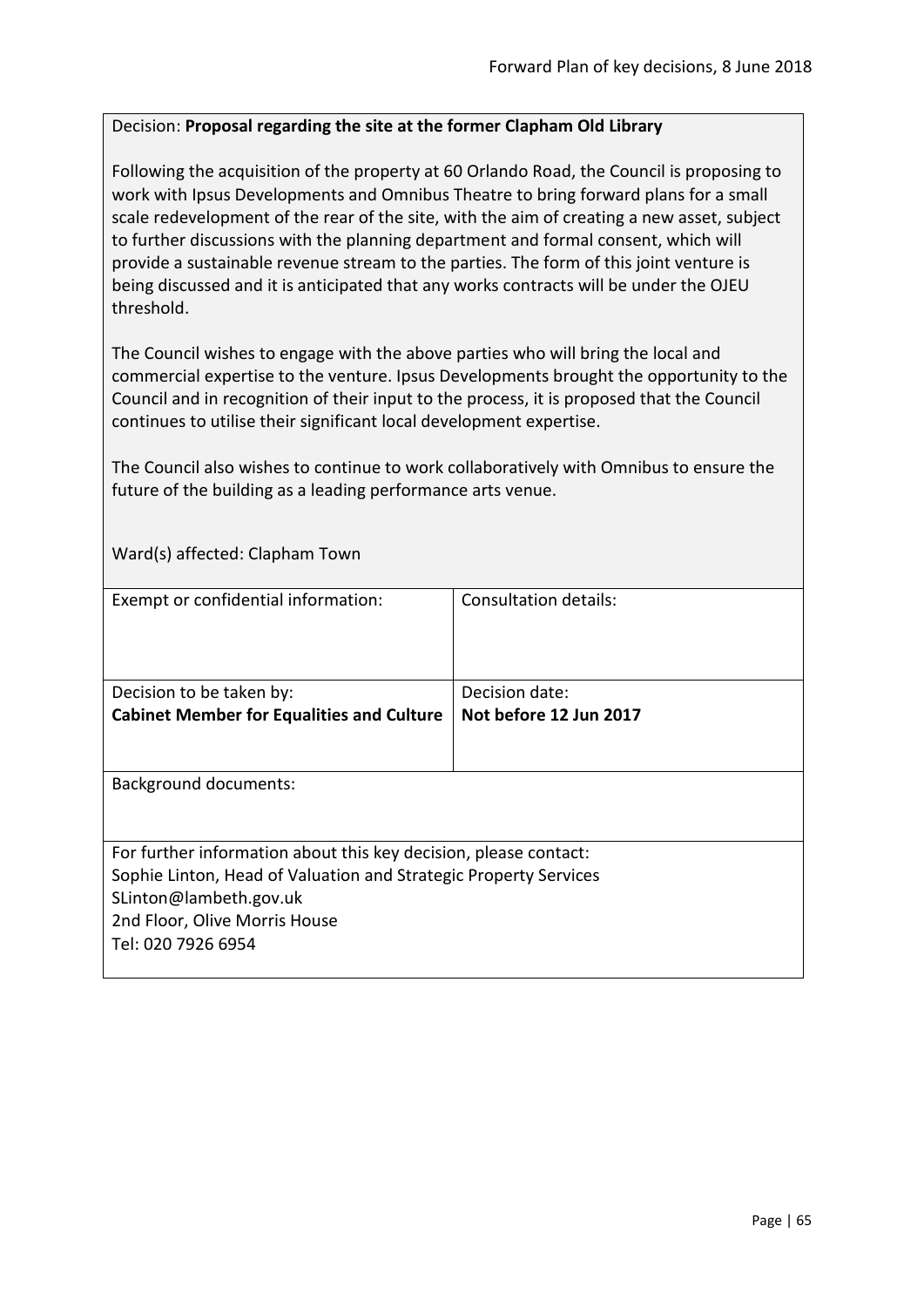| Decision: Contract Award - Carnegie Building                                         |                              |  |
|--------------------------------------------------------------------------------------|------------------------------|--|
| Ward(s) affected: Herne Hill                                                         |                              |  |
| Exempt or confidential information:                                                  | <b>Consultation details:</b> |  |
| Decision to be taken by:                                                             | Decision date:               |  |
| <b>Cabinet Member for Equalities and Culture</b>                                     | 15 Jun 2018                  |  |
|                                                                                      |                              |  |
| <b>Background documents:</b>                                                         |                              |  |
|                                                                                      |                              |  |
| For further information about this key decision, please contact:<br>Michael Munnelly |                              |  |
| MMunnelly@lambeth.gov.uk                                                             |                              |  |
| 1st Floor, Service Team House, 185-205 Shakespeare Road, London, SE24 0PZ            |                              |  |
|                                                                                      |                              |  |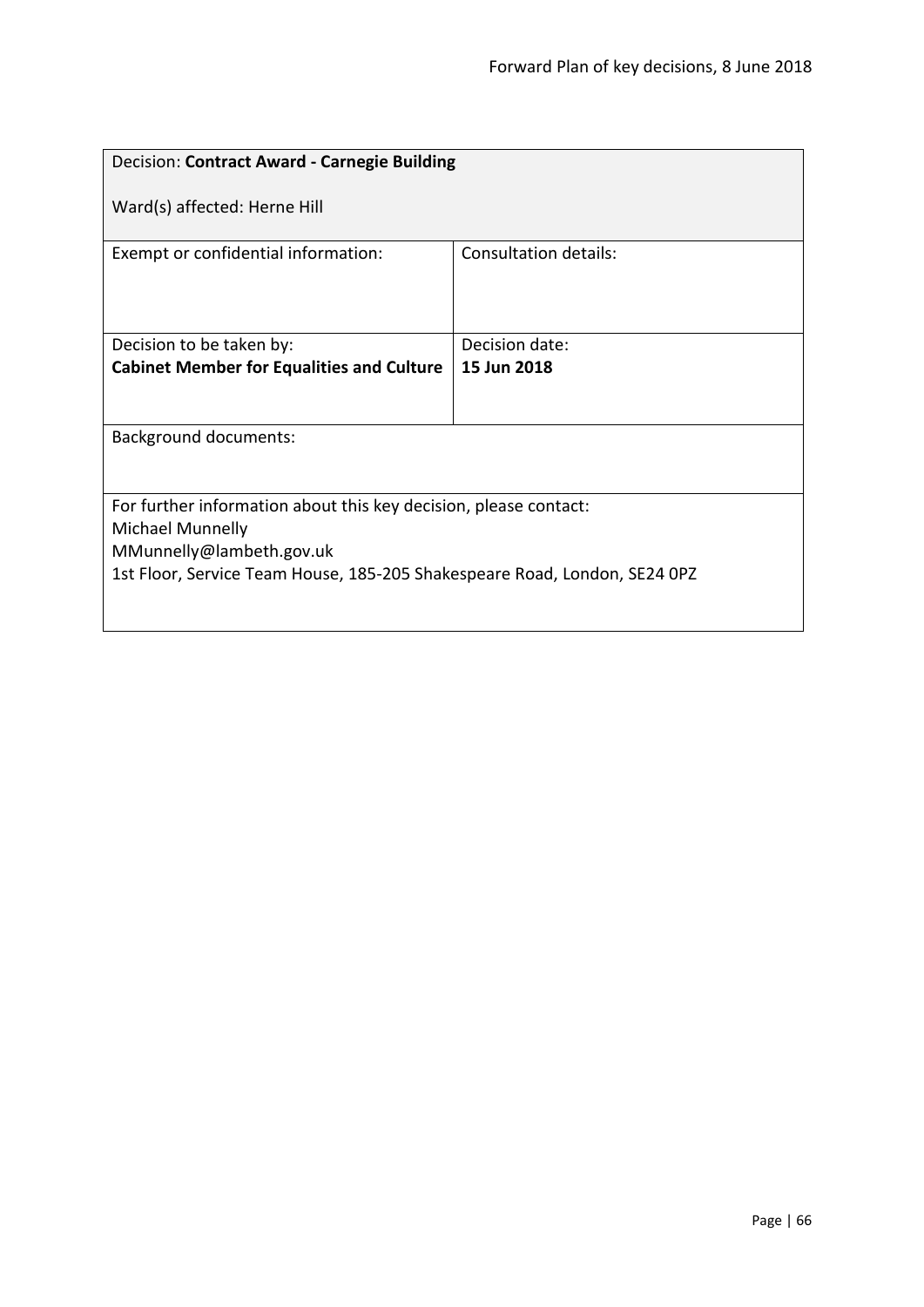### Decision: **Hillside Gardens – Investment Plan**

To approve the commitment of ten Parks, Sports and Children's Play capital S106 covenants generated within the Streatham Hill ward, totalling £494,056, to be used to fund a programme of improvement works within Hillside Gardens.

To approve the commitment of two Parks revenue maintenance S106 covenants generated within the Streatham Hill ward, totalling £102,568, to be used to fund ongoing maintenance within Hillside Gardens, including the employment of an additional Park Attendant, initially on a two-year fixed-term contract

Ward(s) affected: Streatham Hill

| Exempt or confidential information:                              | Consultation details: |
|------------------------------------------------------------------|-----------------------|
| Decision to be taken by:                                         | Decision date:        |
| <b>Cabinet Member for Equalities and Culture</b>                 | Not before 9 Jul 2018 |
|                                                                  |                       |
| <b>Background documents:</b>                                     |                       |
| For further information about this key decision, please contact: |                       |
| Kevin Crook, Head of Neighbourhoods                              |                       |
| kcrook@lambeth.gov.uk                                            |                       |
| Blue Star House - 4th Floor                                      |                       |
| Tel: 020 7926 8973                                               |                       |
|                                                                  |                       |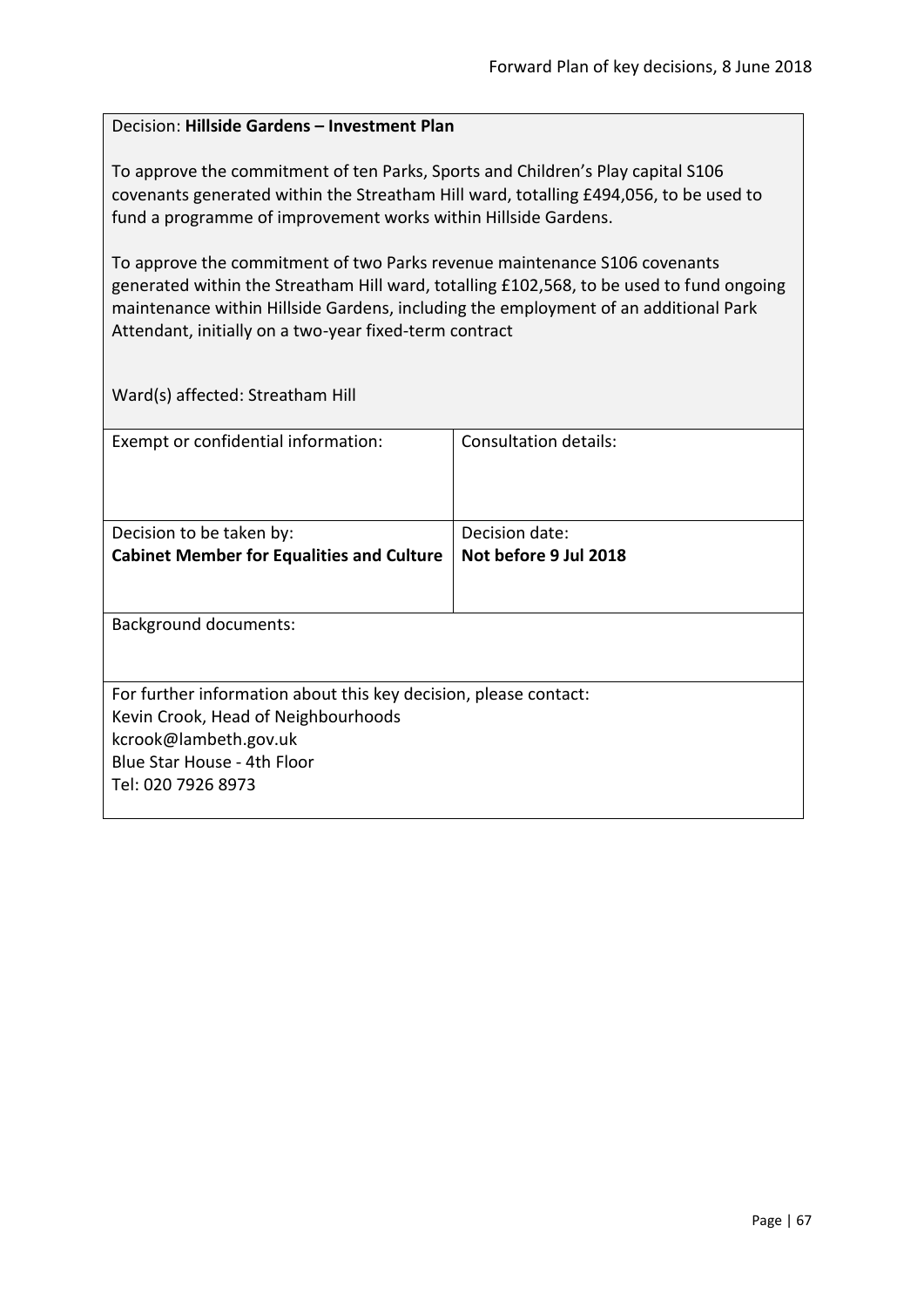## Decision: **Establishing an integrated gateway for homeless 16-21 year-olds**

This decision will enable the Council to implement an integrated gateway and assessment process for all young people aged 16-21 that are homeless or at risk of homelessness, run jointly by Housing and Children's Services.

| Ward(s) affected: All Wards                                      |                                                                                      |
|------------------------------------------------------------------|--------------------------------------------------------------------------------------|
| Exempt or confidential information:                              | <b>Consultation details:</b>                                                         |
| Decision to be taken by:                                         | Decision date:                                                                       |
| <b>Cabinet Member for Housing</b>                                | Not before 10 Jul 2016                                                               |
|                                                                  |                                                                                      |
| <b>Background documents:</b>                                     |                                                                                      |
|                                                                  |                                                                                      |
| For further information about this key decision, please contact: |                                                                                      |
|                                                                  | Emily Newell, Commissioning Officer, Strategy & Commissioning: Housing & Communities |
| ENewell@lambeth.gov.uk                                           |                                                                                      |
| <b>Phoenix House</b>                                             |                                                                                      |
| Tel: 0207 926 0973                                               |                                                                                      |
|                                                                  |                                                                                      |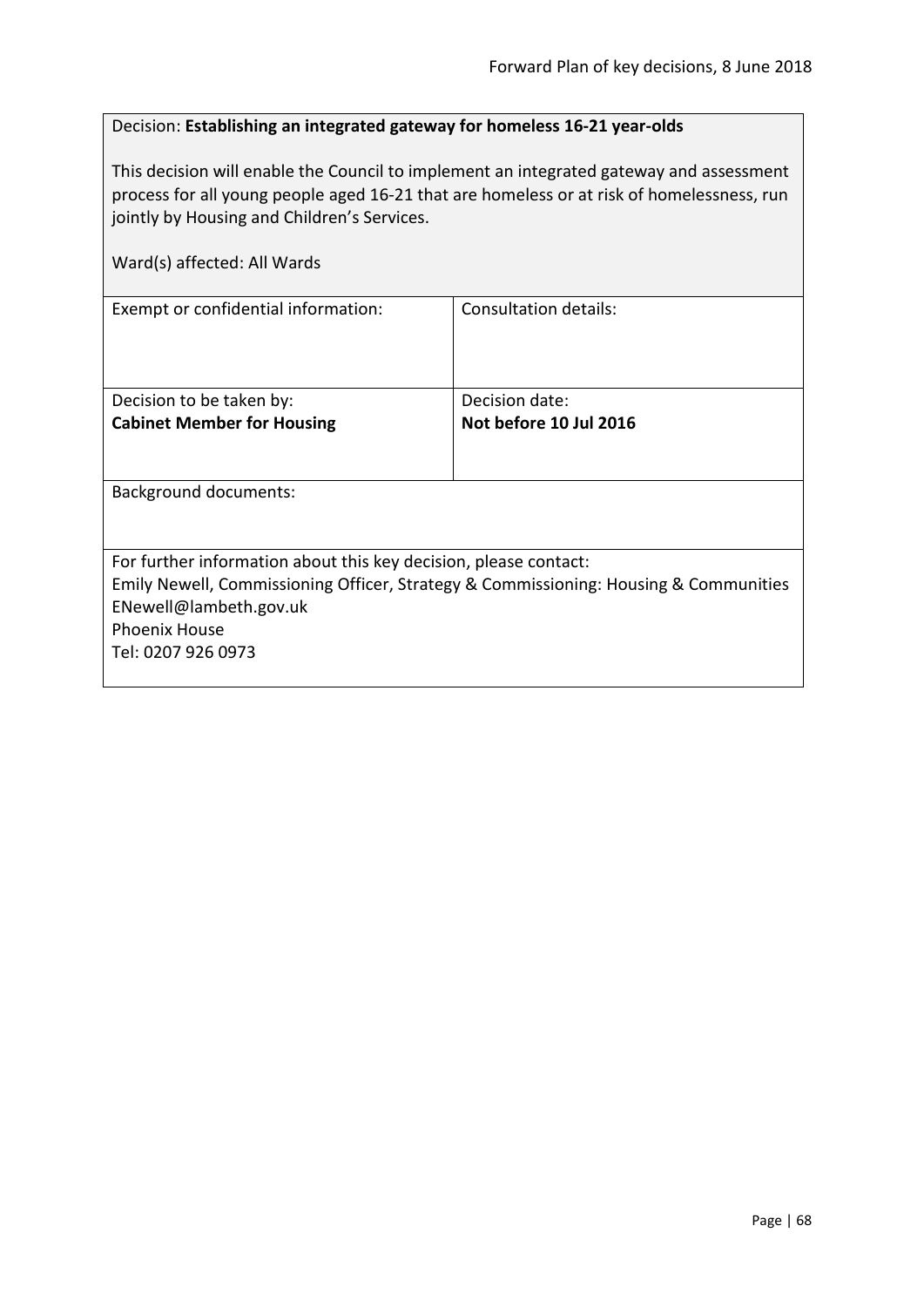| Decision: Asbestos Surveys and Removals                          |                        |  |
|------------------------------------------------------------------|------------------------|--|
| To appoint a contractor to undertake surveys and removals.       |                        |  |
| Ward(s) affected: All Wards                                      |                        |  |
|                                                                  |                        |  |
| Exempt or confidential information:                              | Consultation details:  |  |
|                                                                  |                        |  |
|                                                                  |                        |  |
| Decision to be taken by:                                         | Decision date:         |  |
| <b>Cabinet Member for Housing</b>                                | Not before 10 Apr 2017 |  |
|                                                                  |                        |  |
| <b>Background documents:</b>                                     |                        |  |
|                                                                  |                        |  |
|                                                                  |                        |  |
| For further information about this key decision, please contact: |                        |  |
| Neil Wightman, Director of Housing Services                      |                        |  |
| NWightman@lambeth.gov.uk                                         |                        |  |
| 1st Floor, Blue Star House, Stockwell Road, Brixton, SW9         |                        |  |
| Tel: 020 7926 7051                                               |                        |  |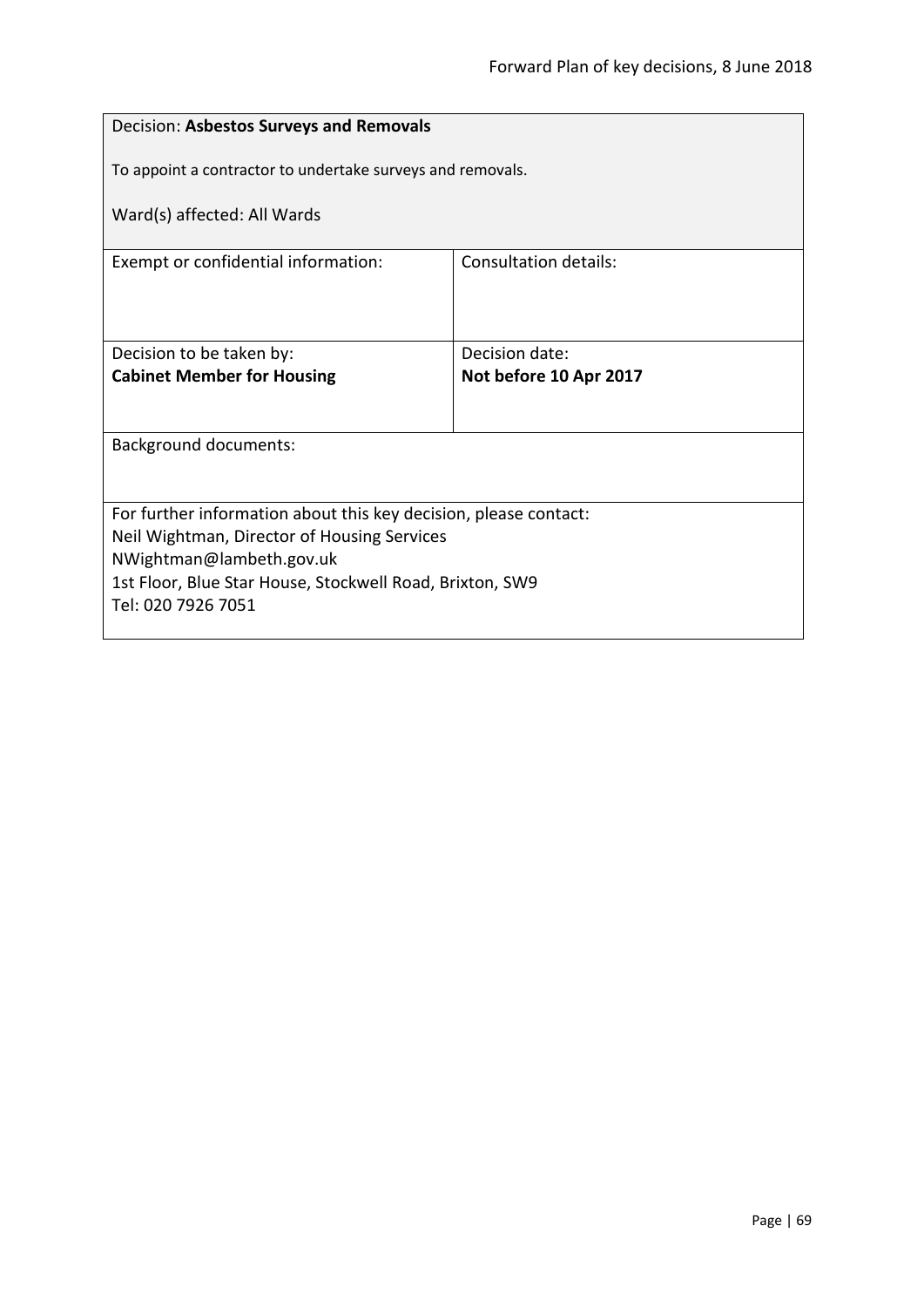| Decision: Commencement of formal consultation on the proposed transfer of Lambeth |
|-----------------------------------------------------------------------------------|
| HRA properties in the London Boroughs of Bromley, Croydon, Merton and Sutton      |

To seek resident consultation with residents of the properties on the transfer of their homes to a local housing association.

Ward(s) affected: All Wards

Exempt or confidential information: Consultation details:

| Decision to be taken by:          | Decision date:        |
|-----------------------------------|-----------------------|
| <b>Cabinet Member for Housing</b> | Not before 9 Oct 2017 |
|                                   |                       |
|                                   |                       |

Background documents:

For further information about this key decision, please contact:

Mandy Green (Associate Director Commissioning), Assistant Director Accommodation & Property

mgreen3@lambeth.gov.uk

Tel: 02079267020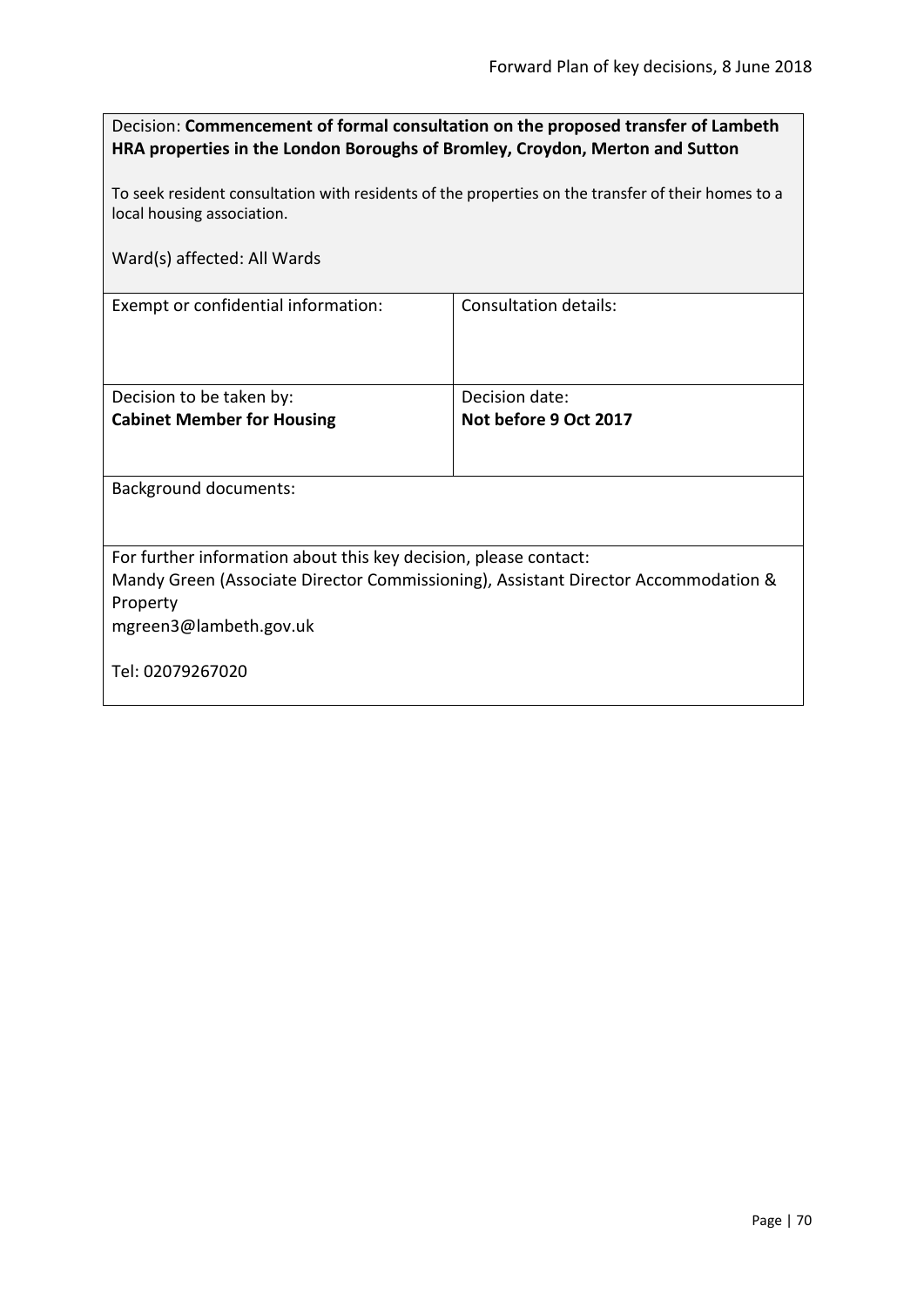| Decision: Supported housing for young people aged 16-21                              |                        |  |
|--------------------------------------------------------------------------------------|------------------------|--|
| Ward(s) affected: All Wards                                                          |                        |  |
| Exempt or confidential information:                                                  | Consultation details:  |  |
| Decision to be taken by:                                                             | Decision date:         |  |
| <b>Cabinet Member for Housing</b>                                                    | Not before 17 Oct 2017 |  |
|                                                                                      |                        |  |
| <b>Background documents:</b>                                                         |                        |  |
|                                                                                      |                        |  |
| For further information about this key decision, please contact:                     |                        |  |
| Emily Newell, Commissioning Officer, Strategy & Commissioning: Housing & Communities |                        |  |
| ENewell@lambeth.gov.uk                                                               |                        |  |
| <b>Phoenix House</b>                                                                 |                        |  |
| Tel: 0207 926 0973                                                                   |                        |  |
|                                                                                      |                        |  |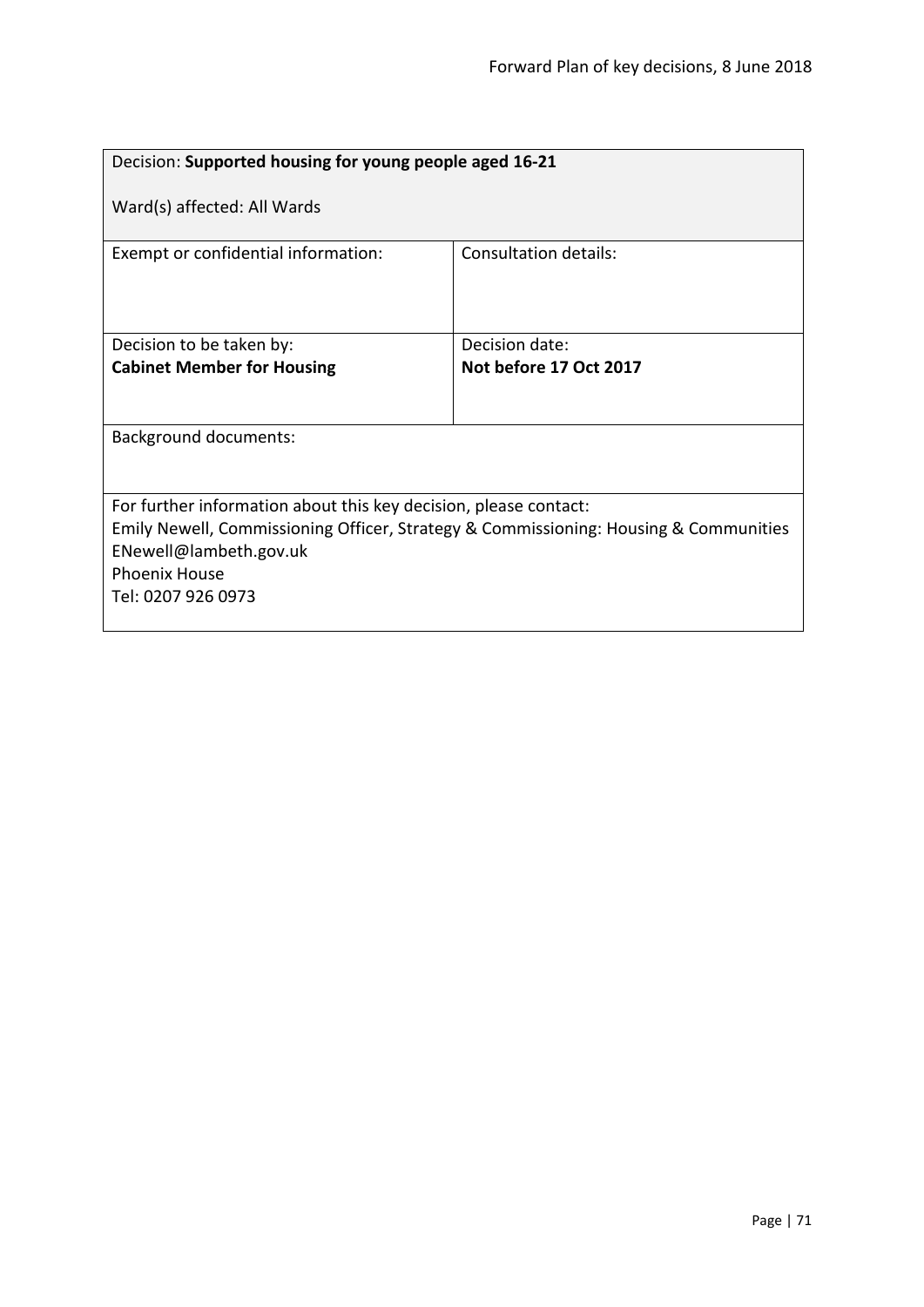## Decision: **Consultancy Services for Lambeth Housing Standard**

To appoint consultants including structural engineers, project management, principal designer and CDM-services to support the delivery of Lambeth Housing Standard.

| Ward(s) affected: All Wards                                                                                                                                                                       |                                          |
|---------------------------------------------------------------------------------------------------------------------------------------------------------------------------------------------------|------------------------------------------|
| Exempt or confidential information:                                                                                                                                                               | Consultation details:                    |
| Decision to be taken by:<br><b>Cabinet Member for Housing</b>                                                                                                                                     | Decision date:<br>Not before 18 Dec 2017 |
| <b>Background documents:</b>                                                                                                                                                                      |                                          |
| For further information about this key decision, please contact:<br>Sumitra Gomer, Interim AD Strategy and Regeneration<br>SGomer@lambeth.gov.uk<br>3rd floor, Hambrook House<br>Tel: 02079263687 |                                          |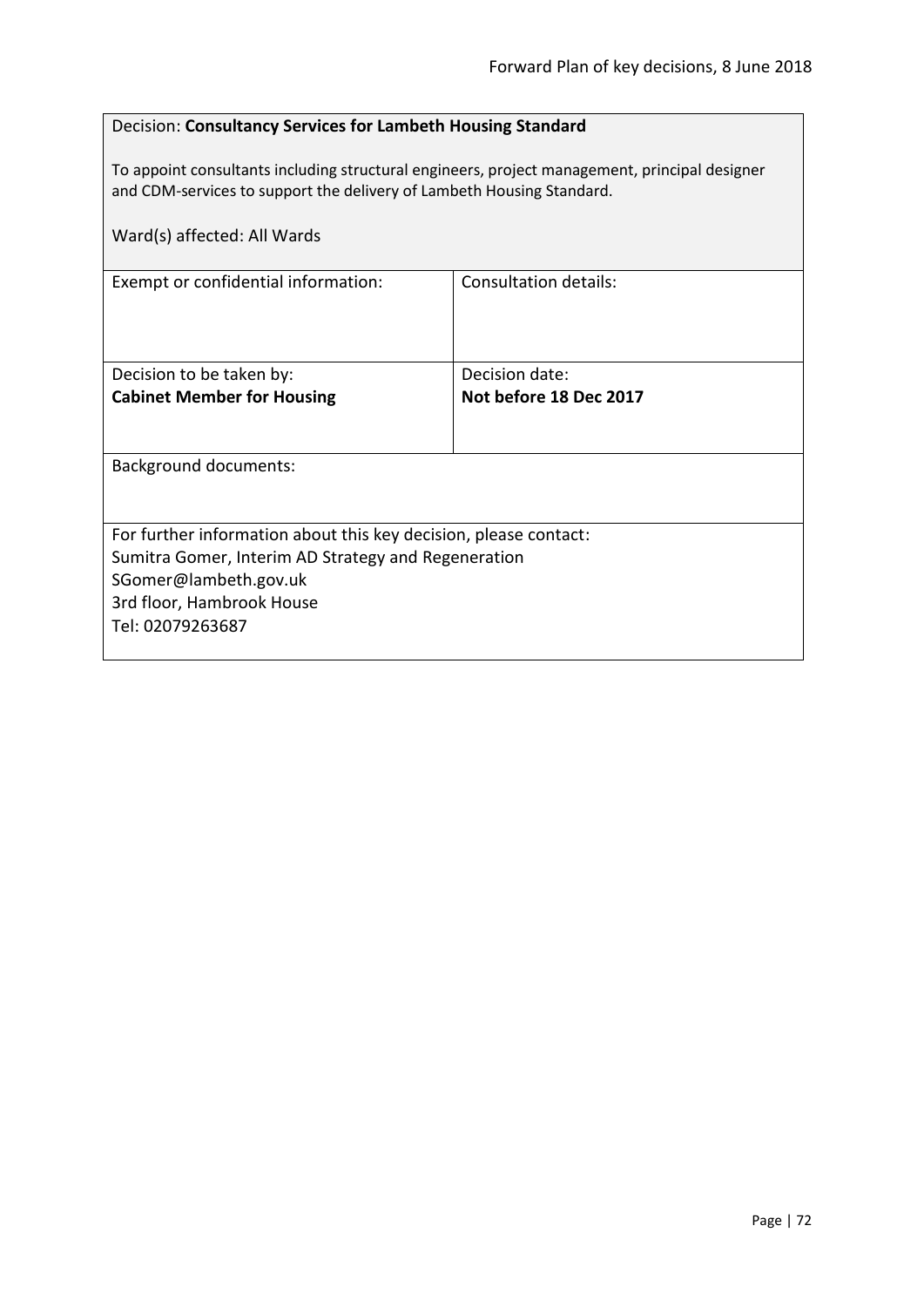| <b>Decision: Garage Repairs Contract</b>                                                                        |                              |  |
|-----------------------------------------------------------------------------------------------------------------|------------------------------|--|
| To appoint a contractor to undertake garage repairs                                                             |                              |  |
|                                                                                                                 |                              |  |
| Ward(s) affected: All Wards                                                                                     |                              |  |
| Exempt or confidential information:                                                                             | <b>Consultation details:</b> |  |
|                                                                                                                 |                              |  |
| Decision to be taken by:                                                                                        | Decision date:               |  |
| <b>Cabinet Member for Housing</b>                                                                               | 23 Apr 2018                  |  |
|                                                                                                                 |                              |  |
| <b>Background documents:</b>                                                                                    |                              |  |
|                                                                                                                 |                              |  |
| For further information about this key decision, please contact:<br>Neil Wightman, Director of Housing Services |                              |  |
| NWightman@lambeth.gov.uk                                                                                        |                              |  |
| 1st Floor, Blue Star House, Stockwell Road, Brixton, SW9<br>Tel: 020 7926 7051                                  |                              |  |
|                                                                                                                 |                              |  |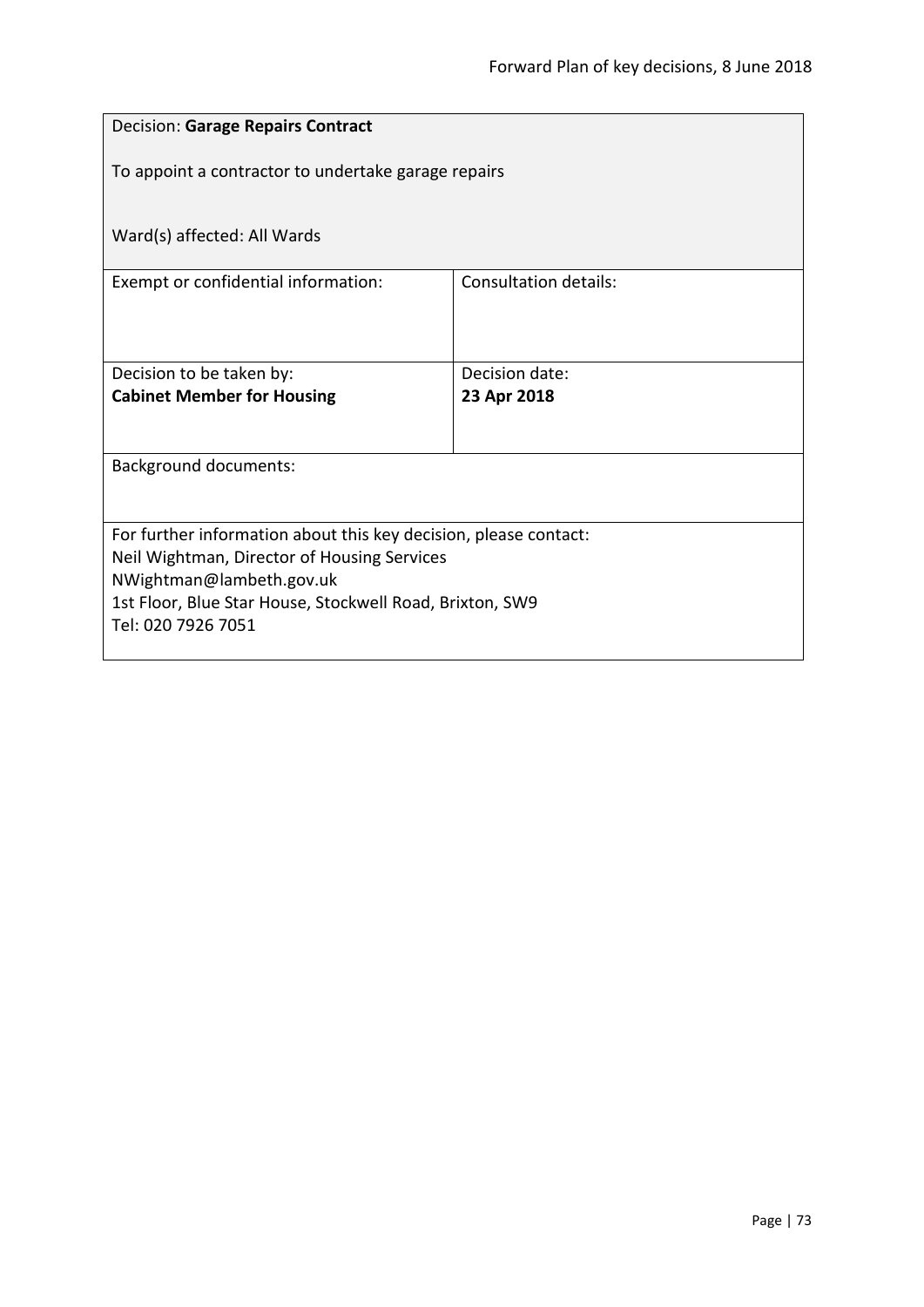| Decision: Vulnerable Adults' Pathway                                                                                           |                              |  |
|--------------------------------------------------------------------------------------------------------------------------------|------------------------------|--|
| Ward(s) affected:                                                                                                              |                              |  |
| Exempt or confidential information:                                                                                            | <b>Consultation details:</b> |  |
| Decision to be taken by:                                                                                                       | Decision date:               |  |
| <b>Cabinet Member for Housing</b>                                                                                              | 18 Jun 2018                  |  |
| <b>Background documents:</b>                                                                                                   |                              |  |
| For further information about this key decision, please contact:<br>Emma Casey, Commissioning Officer<br>ecasey@lambeth.gov.uk |                              |  |
| Tel: 0207 9267539                                                                                                              |                              |  |